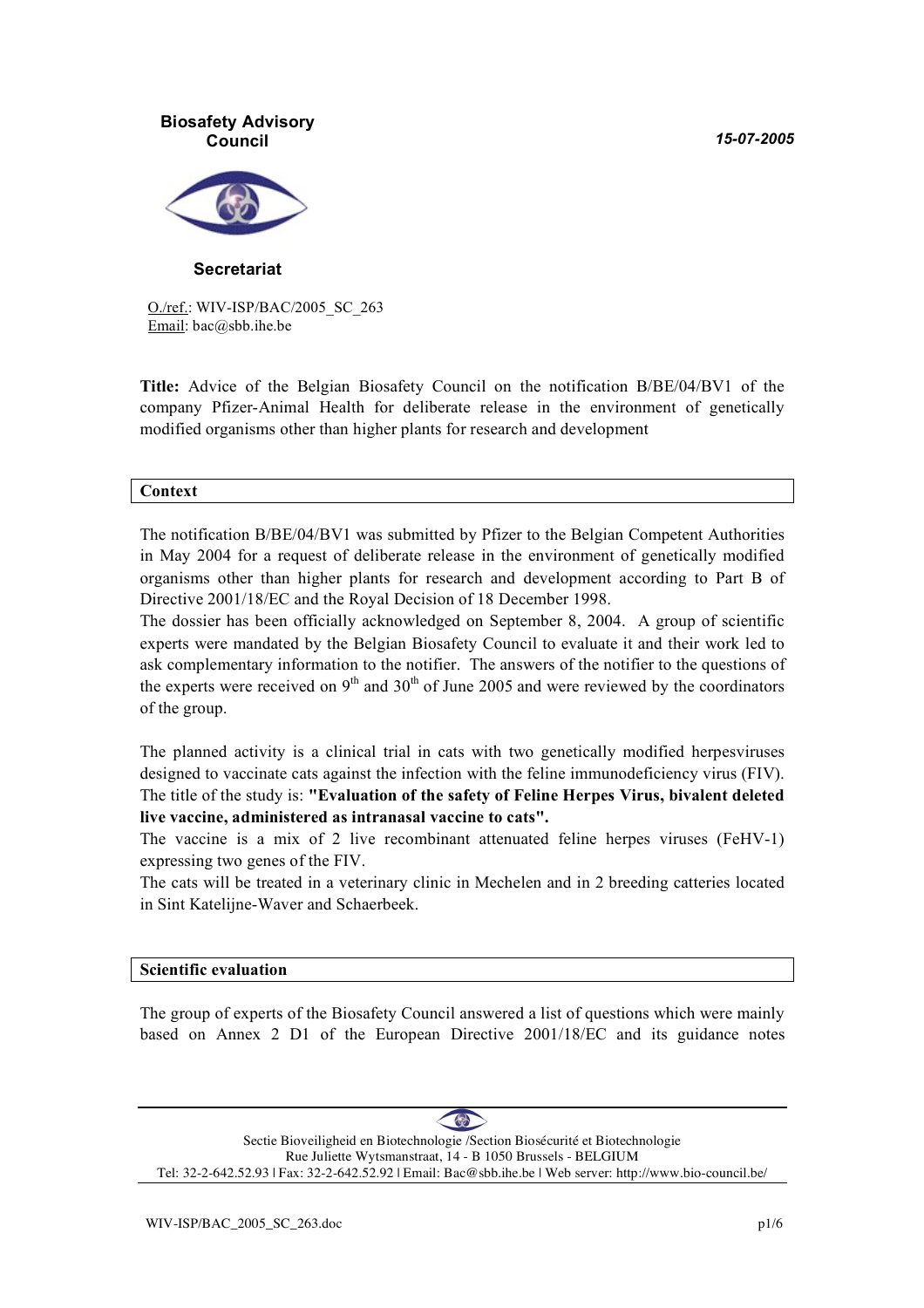(2002/623/EC) relative to the risk assessment of genetically modified organisms. The evaluation of the experts is summarised below.

1. The non-modified parental organism (feline herpes virus 1 or FeHV-1 from the group of alphaherpesviruses) occurs worldwide. It is widespread in cat population and causes severe upper respiratory disease. The virus is restricted to the Felidae family and is transmitted by contact with oro-nasal-conjunctival secretions. It is considered as non-dangerous for other animal species and man. It is poorly resistant to external conditions and survives only a few hours in the environment. It has been classified as biological risk of level 2 for animals<sup>1</sup>...

2. The vaccine involved in the trial is bivalent. It includes two FeHV-1 modified viruses, each bearing a different insert from the FIV genome. Both recombinant viruses were obtained by deleting the thymidine kinase (TK) gene from the FeHV-1 vector and replacing it with either the *env* or the *gag* gene of FIV. The deletion of the TK gene is known to induce a drastic attenuation of the herpes virus, which becomes no more able to cause the rhinotracheitis. As expected, no clinical signs suggestive of rhinotracheitis were observed in cats vaccinated with the attenuated herpes virus containing one or the other FIV. All the cats tolerated the vaccine, remained active, continued to eat and gain weight and were presented as healthy animals after vaccination.

3. The genetic modification has been well characterised for the purpose of evaluating the risks (direct, indirect, delayed, immediate, cumulated) to the target organism, the human health and the environment. The genetic stability of the recombinant viruses was satisfactorily addressed through successive backpassages in susceptible cats. However, a comparative sequences analysis of the TK and foreign genes before and after sequential passages in cats would reinforce the safety evaluation of the vector. The notifier has provided the nucleotide sequences of both regions overlapping either *gag* or *env* genes and their flanking regions, including the insertion site in the vector. Comparative analysis of the TK and foreign genes sequences before and after backpassages in cats is also available, showing the perfect match of TK and foreign genes sequences before and after backpassages in cats. Moreover, the stability of the recombinant viruses has been adequately documented. On the other hand, it is assumed (and supported by literature) that the TK deletion is the actual cause of the attenuation. Complementation studies and revertant virus analyses would definitively exclude the hypothesis that other genetic modifications could account for the attenuation character. Requiring such complementary studies is likely too demanding for a clinical trial but the point could be addressed in a possible future marketing authorisation.

4. Direct attempts to detect the presence of the FIV gene product in the FeHV recombinant vector have not been made. However the data to date do not support the presence of a

<sup>&</sup>lt;sup>1</sup> Animal pathogens of Class of Risk 2 are defined as micro-organisms that can cause disease in animals and present, at different levels, one or other of the following characteristics: limited geographical importance, no or weak interspecific transmission, no vectors or carriers. The economic and or veterinary significance is limited. There is usually effective prophylaxis or treatment available.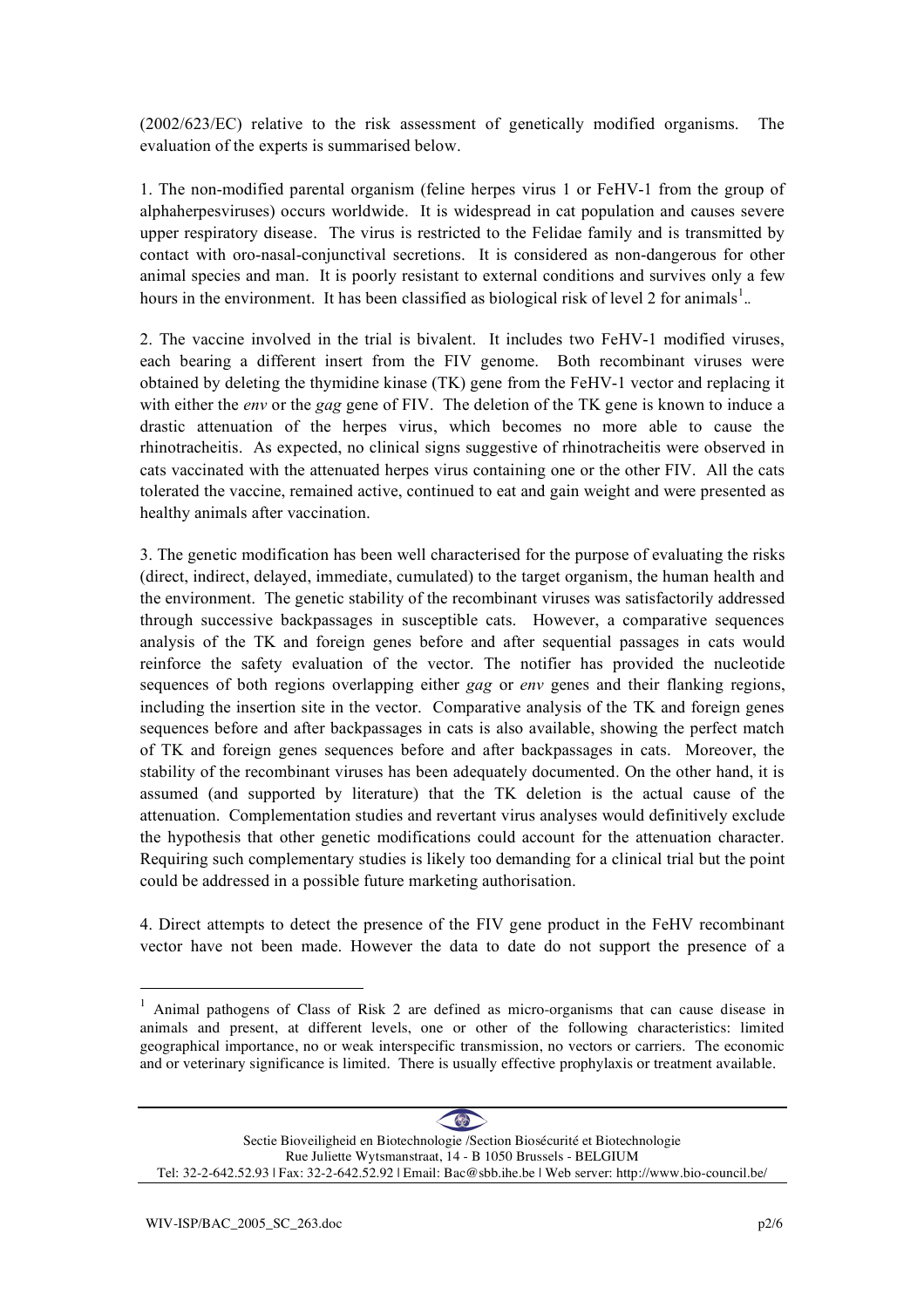functionally active protein in the recombinant viruses. The strongest evidence for the lack of a functional FIV envelope protein within the recombinant herpesvirus is the inability of the FeHV-*env* to infect primate cells in vitro, whereas wildtype FIV is known to do so.

5. Alphaherpesviruses are not particularly suited to long-term survival outside of the host. Since the genetically modified (GM) virus has no advantage over the wild type or parental virus to survive in the environment, this limits its dispersion by vaccine spill or by shedding from oro-nasal-conjunctival secretions during the days following the vaccination.

6. Alphaherpesviruses, including some TK deleted strains, can establish a latent infection and possibly further be reactivated. To address this point, the notifier performed a study showing that latent TK negative FeHV-1 (the GMO) could not be reactivated nor re-excreted after glucocorticoid treatment. One expert considers that this study suggests that the vaccine virus is not present under latent form. Other experts consider that this possibility should be further investigated, as well as the possibility of finding the vector in the blood lymphocytes of vaccinated cats. However, none of the experts consider that these investigations should be necessarily conducted prior to the trial. Instead, they recommend paying a special attention to the putative reactivation of the viruses during the course of the proposed trial, through regular swabs (see below).

7. The disinfection of the surroundings places where the cats will be vaccinated, in order to avoid and/or minimise the spread of the GMvirus beyond the site of release/treated animal, is not unanimously considered as sufficient by the experts. However, no spreading to humans is expected and the probability of spreading to the environment is very low. The possibility of spreading from the vaccinated cat to other cats is not excluded by the experts but, if it occurs, this event would be transient and/or not very efficient. For this reason, keeping the animals isolated during two weeks after vaccination is considered as a satisfactory precautionary measure<sup>2</sup>. This is in contrast with the initial notifier's intention since it clearly states that in order to mimic what would be the vaccinal scheme under field conditions there is no intention to isolate household cats after vaccination (see the recommendation, under conclusion).

8. The risk of the GMvirus to reconvert to his wild type form is not totally excluded since the vaccine is administered intra-nasally, i.e. the natural site of wild type  $FeHV-1$ . recombination could putatively take place in vaccinated animals during either primary infection or reactivation. However, an infection with a wild type virus is not expected to occur in the vaccinated population, reducing the probability of finding the vaccinal viruses together with wild type viruses. Alternatively, the recombination could putatively take place in surrounding animals. The risk that this could lead to virulent recombinants has been evaluated as very low. Keeping the animals isolated during two weeks after vaccination is considered as a satisfactory precautionary measure.

 $2$  FeHV-1 is excreted by the nasal and ocular secretions over about two weeks after a primary infection.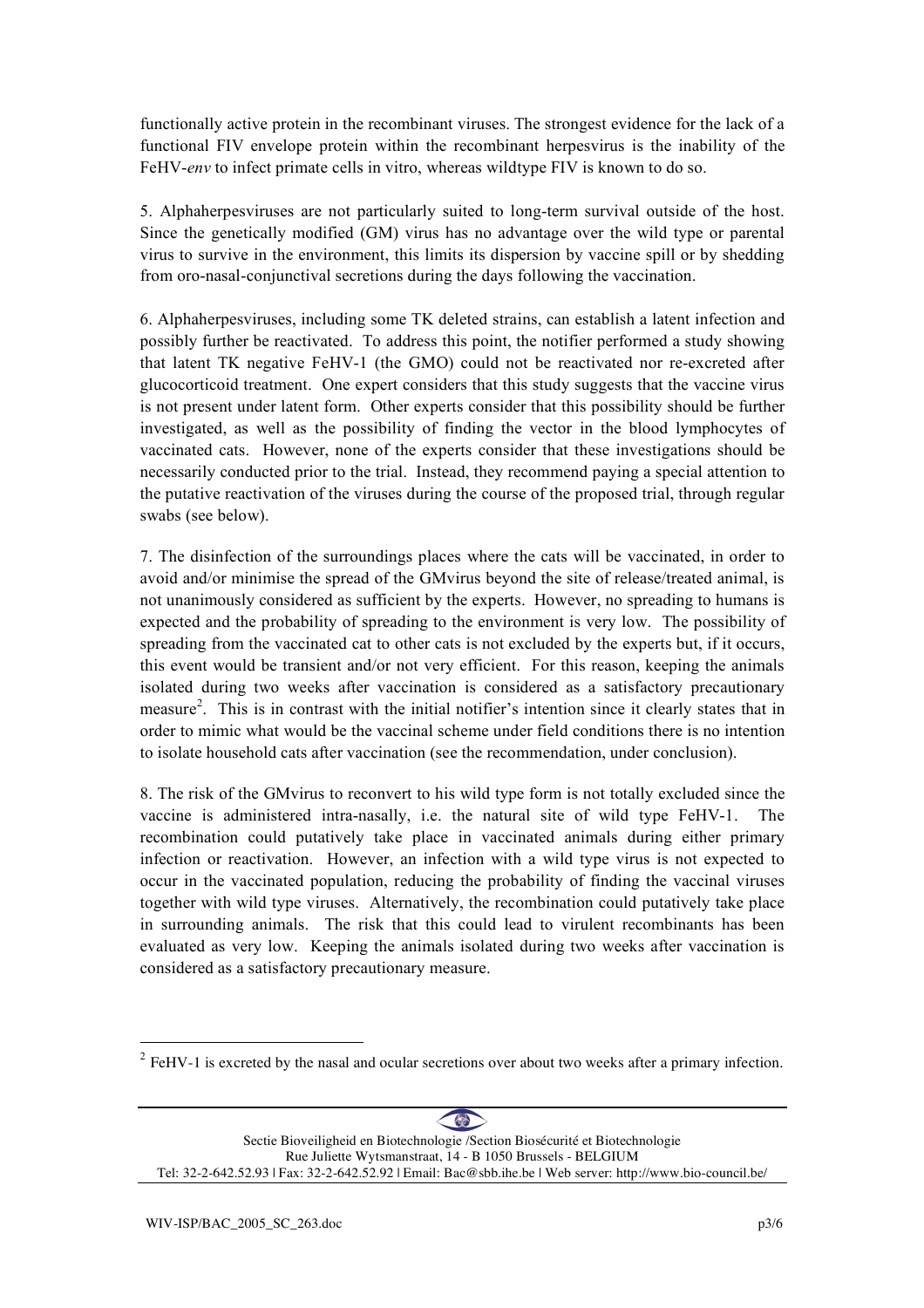9. The waste treatment is considered adequate for vials and applicators. Since the shedding of viruses by the vaccinated cats is known to be located in the oropharyngeal sphere and there is no evidence of excreta from vaccinated cats being positive, the waste in cats' litter does not need to be treated.

10. The Council requested a monitoring plan to the notifier, taking into account the potential shedding, recombination and latency of recombinant viruses. The plan proposed by the notifier foresees:

#### *- Monitoring of shedding – Spread of the recombinant virus:*

Intra nasal swabs from cats in catteries will be collected every 3 days, from 6 days to 27 days after vaccination for the first 10 cats enrolled in the study. The collected swab will be analysed for virus recovery.

The experts ask for a rational justification of the testing period, which could need to be extended (see below, under Recommendations). The position of the company, underlying the difficulty of applying the monitoring to owners' cats, is an additional reason for restricting the clinical trial to cats kept in a controlled environment (catteries, veterinary clinics or practices), as recommended in the conclusion.

*- Monitoring of recombination:*

The notifier believes that the monitoring of a potential recombination is not necessary under field conditions.

According to the experts, this opinion has to be qualified. Indeed, it has been demonstrated that herpesviruses are recombigenic both in vitro and in vivo. Since the vaccine is administered intranasally, the probability of coinfection is not negligible in a same individual already infected with FeHV-1 because the anterior respiratory tract is the natural site of this virus. Therefore, a monitoring of a potential recombination under field conditions makes sense (see the recommendation, under conclusion).

#### *- Monitoring of latency:*

The notifier believes that a monitoring of latency is not necessary under field conditions.

This opinion is not totally shared by the experts. They highlight that although some TKalphaherpesviruses cannot be reactivated from a neuronal latency site, it was shown that at least the bovine herpesvirus 1 (BoHV-1) deleted in the TK gene, was still able to be reactivated by induction with dexamethasone. Spontaneous reactivation has not been shown. It must be emphasized that BoHV-1 and FeHV-1 share many pathogenic properties in their respective host species. The limited experiment carried out by the applicant suggests that the putative TK- FeHV-1 reactivation and re-excretion does not occur or at a low rate. However, it would be advisable to monitor the possibility of reactivation and re-excretion under field conditions over a longer period (see below, under Recommendations).

 $\left( \frac{1}{\sqrt{2}}\right)$ Sectie Bioveiligheid en Biotechnologie /Section Biosécurité et Biotechnologie Rue Juliette Wytsmanstraat, 14 - B 1050 Brussels - BELGIUM Tel: 32-2-642.52.93 | Fax: 32-2-642.52.92 | Email: Bac@sbb.ihe.be | Web server: http://www.bio-council.be/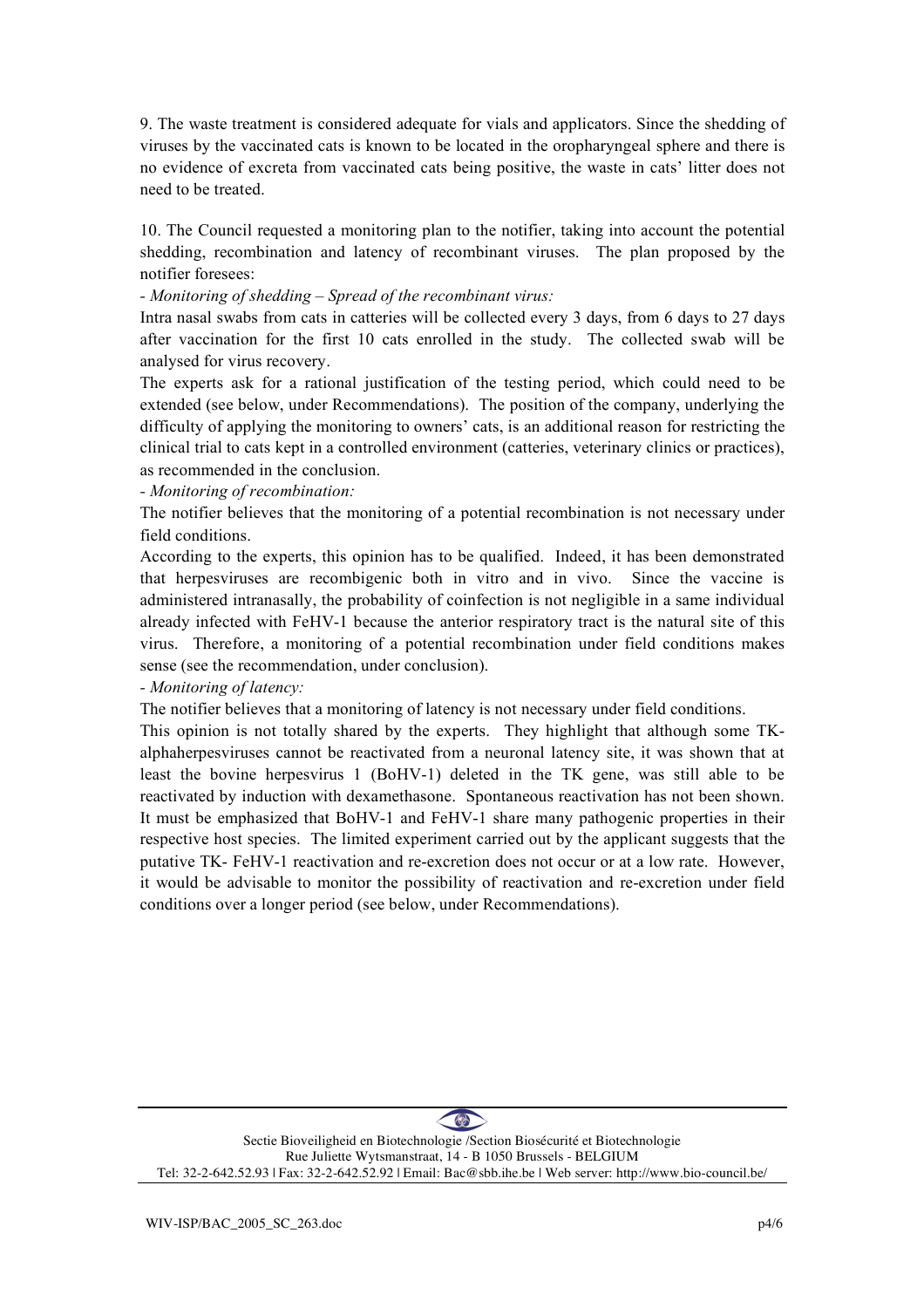#### **Conclusion**

Based on the scientific assessment, the Biosafety Advisory Council concludes that the risk of using this GMvirus in this clinical trial is low and restricted to cats but could still be reduced if some extra precautions are taken. A particular measure recommended by the experts is to keep all the vaccinated animals inside during minimum 2 weeks following vaccination. The Council considers however that implementation of this measure cannot be guaranteed for individual owners. Therefore, the dossier receives a positive advice under the following conditions:

- 1. The treatment is only administered to cats kept in a controlled environment (catteries, veterinary clinics or practices) guaranteeing that i) the treated cats will be kept contained and ii) will not be in contact with other felidae. The cats that have been administered the GMOs must be maintained in this controlled environment for a minimum of 2 weeks following vaccination.
- *2.* The monitoring as it is proposed by the notifier, i.e. intra nasal swabs collected every 3 days, from 6 days to 27 days after vaccination for the first 10 cats enrolled in the study should be justified on a rational basis. Moreover, it should address the putative recombination and latency issues. Therefore, the notifier must commit himself to collect additional swabs over a determined period in order to monitor the putative re-excretion of vaccine virus. Swabs positive for the presence of a Herpesvirus should be analysed in order to discriminate putative recombined rFeVH/wildtype isolates from the vaccinal and/or the wildtype parent strains. Since most nasal swabs collected soon after vaccination are expected to be positive for rFeVH*env*/*gag*, not all early swabs must necessarily be tested. The Notifier is thus asked to propose a timetable covering an adequately justified period post vaccination, which includes a molecular testing of given positive samples selected on a rational basis. The number of cats to be tested, the number and schedule of swabs per animal and the extent of the testing period should be based on the expected frequency of wildtype FeHV reactivation, in order to have a reasonable probability of isolating any putative re-excreted Herpesvirus . Moreover, any cat presenting unexpected clinical signs that could be related to a FeHV infection must be swabbed. The resulting sample must be carefully analysed for the presence of vaccinal/wildtype/recombined FeHV strains. Should a recombined isolate be detected, the new virus should be analysed for virulence and capacity to spread.
- 3. The notifier and the investigators apply the protocol, the biosafety monitoring and, if necessary, emergency measures as described in the dossier and the accepted amendments.
- 4. Any protocol amendment, which could have biosafety implications, has to be reported to the competent authority.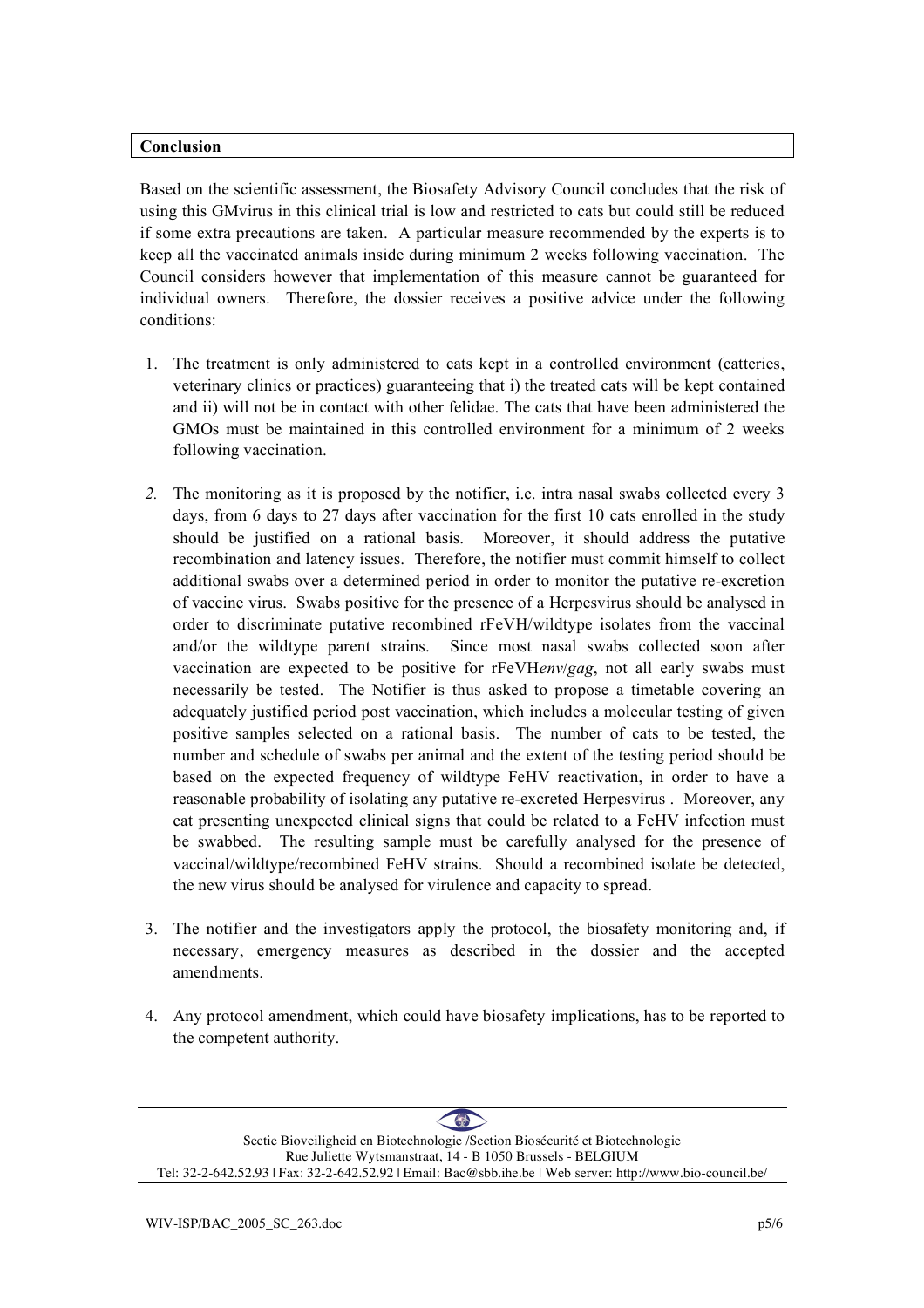The Council wants also to relay the recommendations of its scientific experts in the prospect of a next trial (point 1 set out below) or a future application for a marketing authorisation (points 2 and 3 set out below):

- 1. If in a next trial the notifier wishes to include cats from individual owners the scientific reason for doing so should be documented.
- 2. It is assumed that the attenuation is the result of the sole TK deletion. However, it is not known whether the genetic manipulation did not introduce other genetic modifications that could account, at least in part, for the attenuated phenotype of the TK-FeHV-1. Studies on revertants, i.e. TK- FeHV-1 having acquired the TK gene by recombination using the same technique as for the production of the TK- FeHV-1, would allow addressing this point.
- 3. Considering that the TK deletion is actually identified as the major cause of attenuation, this does not rule out the virulence activity of other loci, which can undergo recombination. Such an exchange of virulence genes could putatively result in an increased virulence of the recipient virus, even if it is a TK mutant. The notifier is invited to consider this point.

p.o.<br>p. V. Vaerenberg

Prof. D. Reheul President of the Biosafety Advisory Council.

Annex : Expertise report. (ref: BAC\_2005\_GT\_261)

 $\mathbb{Z}$ Sectie Bioveiligheid en Biotechnologie /Section Biosécurité et Biotechnologie Rue Juliette Wytsmanstraat, 14 - B 1050 Brussels - BELGIUM Tel: 32-2-642.52.93 | Fax: 32-2-642.52.92 | Email: Bac@sbb.ihe.be | Web server: http://www.bio-council.be/

WIV-ISP/BAC\_2005\_SC\_263.doc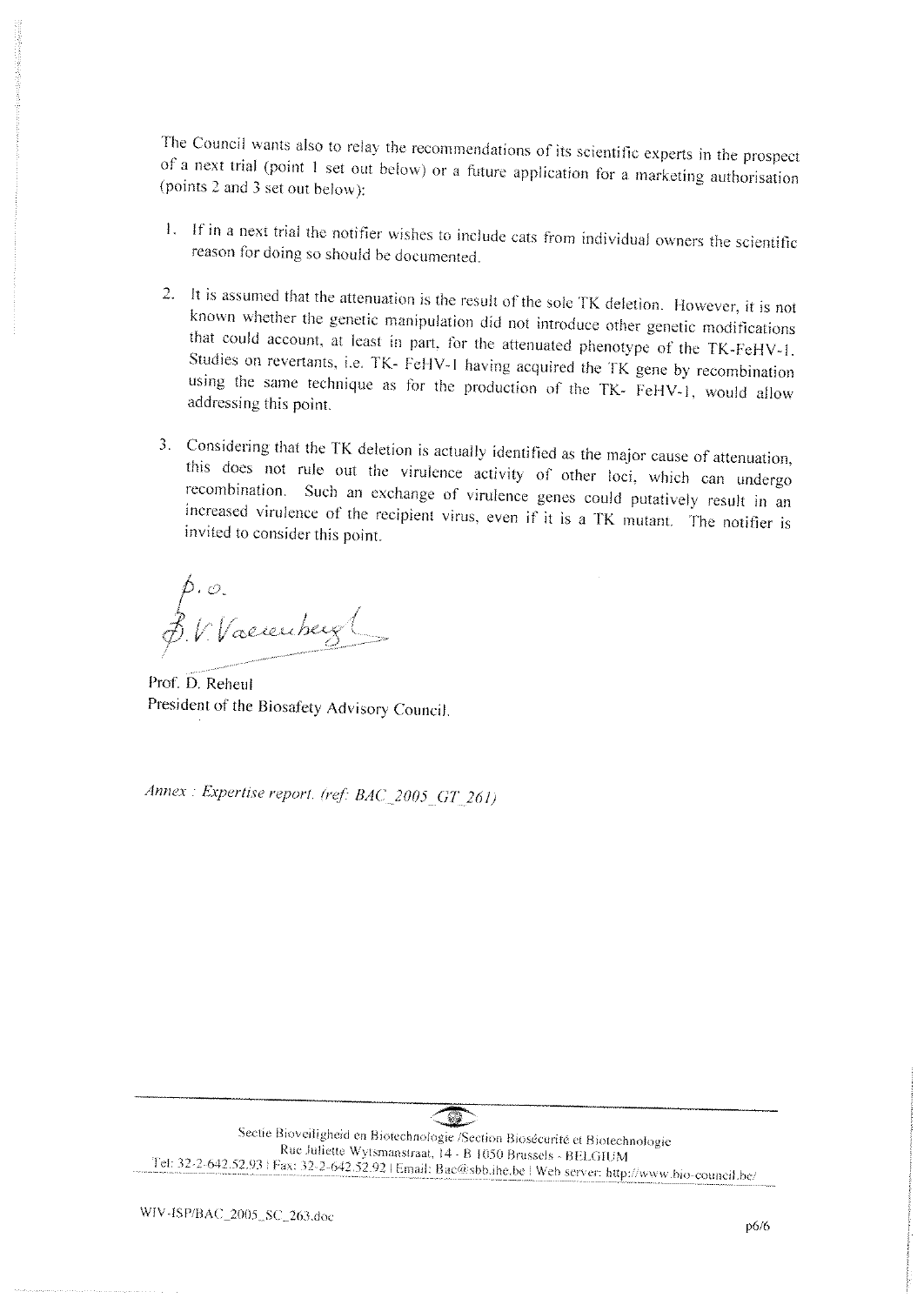**Biosafety Advisory Council**



**Secretariat**

O./ref.: WIV-ISP/BAC/2005\_GT\_261 Email: gmomed@sbb.ihe.be

# EXPERTISE REPORT OF THE GROUP OF EXPERTS MANDATED BY THE BIOSAFETY ADVISORY COUNCIL (MAY 27TH, 2004)

July 8th, 2005

**Evaluation of the notification B/BE/04/BV1 of the company Pfizer for deliberate release in the environment of genetically modified organisms other than higher plants for research and development according to Part B, Directive 2001/18/EC and the Royal Decision of 18 December 1998**

> **Coordinator's Summary report Final version** *(replaces document BAC\_2004\_GT\_186)*

Scientific coordination by the Service of Biosafety and Biotechnology Secretariat of the Biosafety Advisory Council Scientific Institute of Public Health

Service of Biosafety and Biotechnology, Juliette Wytsmanstraat, 14 - B 1050 Brussels - BELGIUM Ph: 32-2-642.52.93 | Fax: 32-2-642.52.92 | Email: GMOMED@sbb.ihe.be | Web server: http://www.biosafety.be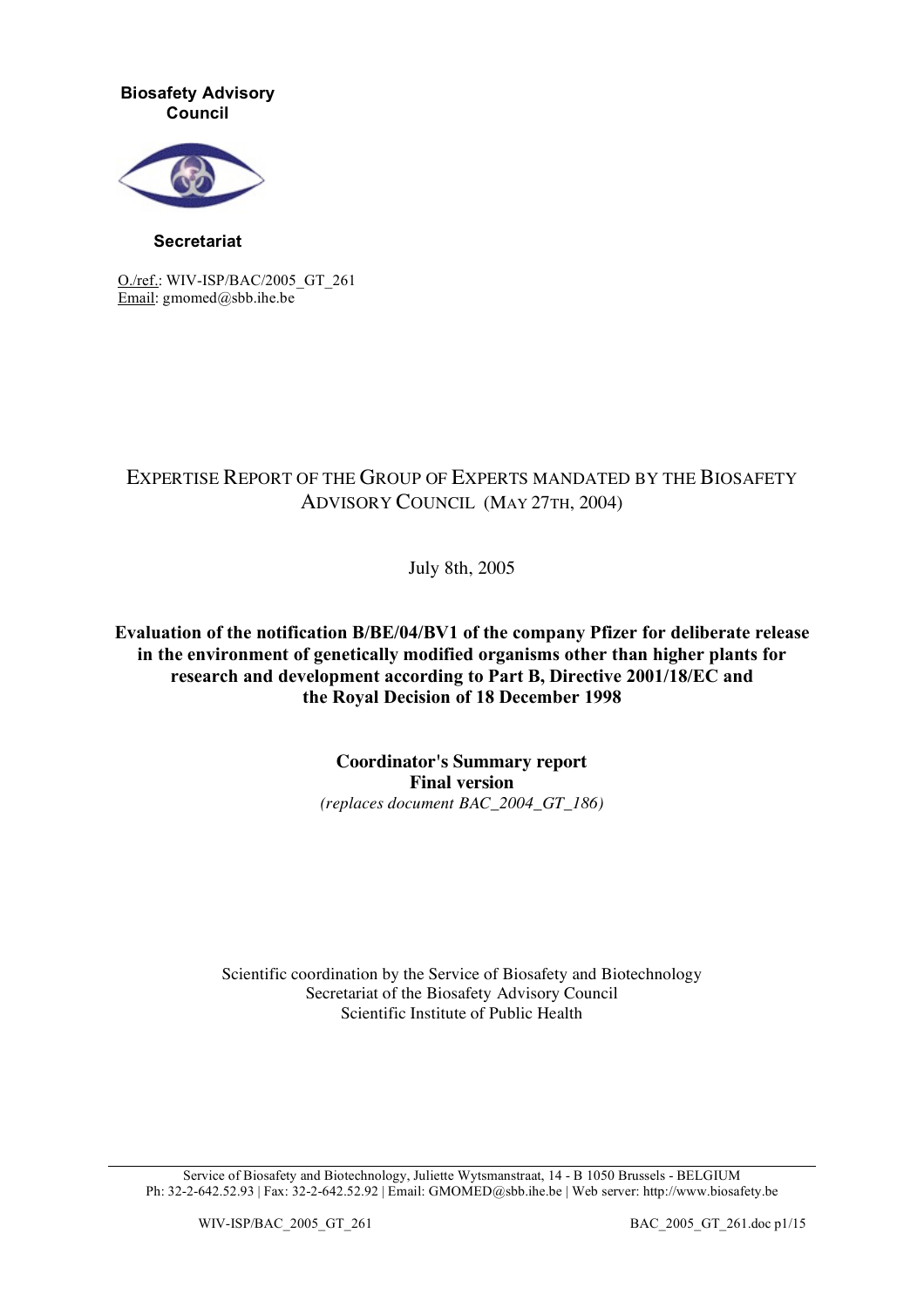**Coordinators**: Alan Fauconnier (SPF Santé Publique) and Monika Sormann (Ministerie van de Vlaamse Gemeenschap)

**Experts**: Bernard Brochier (ISP), Roland Dobbelaer (WIV), Hans Nauwynck (UG), Etienne Thiry (ULg), Thierry Van den Berg (CERVA), Alain Vanderplasschen (Ulg)

# **INTRODUCTION**

Dossier B/BE/04/BV1 concerns a notification of the company Pfizer for deliberate release in the environment of genetically modified organisms other than higher plants (Part B, Directive 2001/18/EC) according to Royal Decision of 18 December 1998.

The notification has been officially acknowledged on 8 September 2004.

The notification concerns a project of a clinical trial in cats entitled: "Evaluation of the safety of Feline Herpes Virus, bivalent deleted live vaccine, administered as intranasal vaccine to cats".

The coordinator assisted by the Secretariat of the Biosafety Council has asked to ten experts among the members of the current list of experts engaged in analysing GMOs for clinical use to review this proposal. Eight experts agreed to participate to this evaluation process. All the documents were sent to these reviewers. They were asked to give their comments on the proposed questionnaire which is structured in a way that it may grossly fit Annex 2 D1 of the European Directive 2001/18/EC and its guidance notes (2002/623/EC) relative to the risk assessment of genetically modified organisms. Two experts were unable to send their answers on time. All the answers received are compiled in the document appended to this report (ref: BAC\_2004\_GT\_169).

The coordinators summarized the different expert's comments and added their personal view in order to build up this summary report. The conclusions are drawn by the coordinator based on the experts' comments.

# **1. Questions related to the characteristics of the recipient organism**

# **1.1 What are the hazards for the target organism, the human health and the environment related to the non modified parental organism (including pathogenic effects to human and animals)?**

# Hazards for the target organism

The non-modified parental organism is the feline herpesvirus 1 (FeHV-1), the aetiologic agent of a severe upper respiratory cat disease referred to as feline viral rhinotracheitis. FeHV-1 occurs worldwide and is widespread in cat population. Clinical symptoms include inappetence, depression, fever, sneezing followed by conjunctivitis and nasal discharges. Sometimes ulcers may develop in the mouth, or the cat/kitten may develop pneumonia. The virus may also induce abortion, stillbirth or infertility. The illness seriousness ranges from a benign disease in cats in general good health and conditions to lethality in very young kitten or immunosuppressed animals. As observed with many herpesviruses, FeHV-1 may establish latent infection (up to 80% of all previously infected cats) resulting in carrier state and possibility of reactivation

Service of Biosafety and Biotechnology, Juliette Wytsmanstraat, 14 - B 1050 Brussels - BELGIUM Ph: 32-2-642.52.93 | Fax: 32-2-642.52.92 | Email: GMOMED@sbb.ihe.be | Web server: http://www.biosafety.be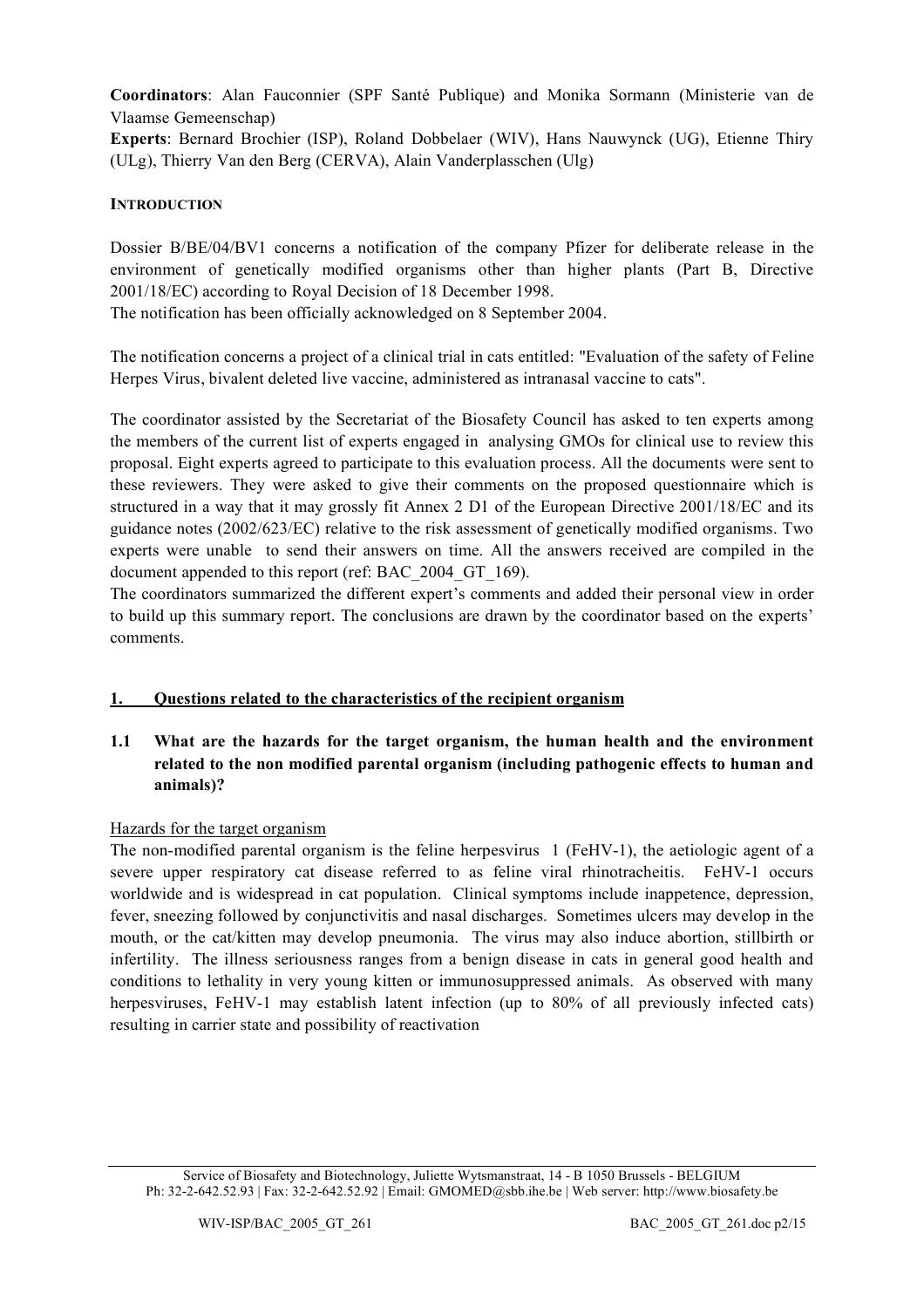Hazards for other animal species including human:

FeHV-1 has a narrow host range, both in vitro and in vivo suggesting that it is unlikely that FeHV-1, or derived recombinant strains, could establish cross-species infection. As stated in the dossier, FeHV-1 in vivo host range seems to be restricted to Felidae. However, isolations have been reported in dogs, but these infections did not induce any diseases. FeHV-1 can thus be considered as nondangerous for other animal species and man. Accordingly, in the EC classification of infective organisms by risks groups (Council Directive 90/676/CEE of 26 November 1990), Feline Herpes virus is classified into group 1. Similarly, this virus has not been classified as potential hazard for human in the Belgian classification (Brussels region IBGE-BIM, Moniteur Belge 26/02/2002).

# Environment:

Like most enveloped viruses and other Herpesviruses, FeHV-1 is poorly resistant to external conditions and survives only a few hours in the environment. FeHV-1 will survive in secretions for only up to 18 hours in a damp environment and up to 12 hours in a dry environment and it is unstable as an aerosol. Because of its lipoprotein envelope, it is highly susceptible to the effects of heat, acids and common disinfectants. However, this brief persistence was shown to be long enough for indirect transmission to occur from cats to cats.

# **2. Questions related to the characteristics of the GMO**

# **2.1. What are the results of the genetic modification in the modified organism?**

The genetic modification aims at obtaining two non-virulent FeHV-1strains expressing either the *gag* or the *env* genes of the Feline Immunodeficiency virus (FIV) that can be used together as FIV vaccine in cats. The recombinant viruses were obtained by replacing a 345 base pair fragment of the thymidine kinase gene (TK) by either the *gag* or *env* FIV gene. The deletion of the TK gene is known to induce a drastic attenuation amongst alphaherpesviruses. The inserted sequences include an early promoter, the coding sequence for FIV proteins (either *env* or *gag*) and polyadenylation sequences. The FIV *gag* gene product encodes the precursor protein for the capsid proteins of FIV, whereas the FIV *env* gene product codes for the envelope glycoprotein of FIV.

# **2.2 Has the genetic modification been sufficiently characterised for the purpose of evaluating the risks (direct, indirect, delayed, immediate, cumulated) to the target organism, the human health and the environment?**

Most of the experts consider that the genetic modification has been sufficiently characterised in terms of location, genetic stability notably. One of them further mentions that previous extensive trials with TK-attenuated alphaherpesviruses have demonstrated the safety of these modified viruses. In the present case, no clinical signs suggestive of Feline Herpes Rhinotracheitis were observed in cats vaccinated with the FeHV-1 vector backbone (TK deletion without insert). All the cats tolerated the vaccine, remained active, continued to eat and gain weight and were presented as healthy animals after vaccination.

However, one expert regrets that the genetic stability study achieved through successive backpassages in susceptible cats does not include comparative sequences analysis of the TK and foreign genes before and after backpassages. These data would reinforce the safety evaluation of the vector.

A second expert highlights the absence of data on revertant viruses. It is assumed that the attenuation is the result of the sole TK deletion, but it is not known whether the genetic manipulation did not

Service of Biosafety and Biotechnology, Juliette Wytsmanstraat, 14 - B 1050 Brussels - BELGIUM Ph: 32-2-642.52.93 | Fax: 32-2-642.52.92 | Email: GMOMED@sbb.ihe.be | Web server: http://www.biosafety.be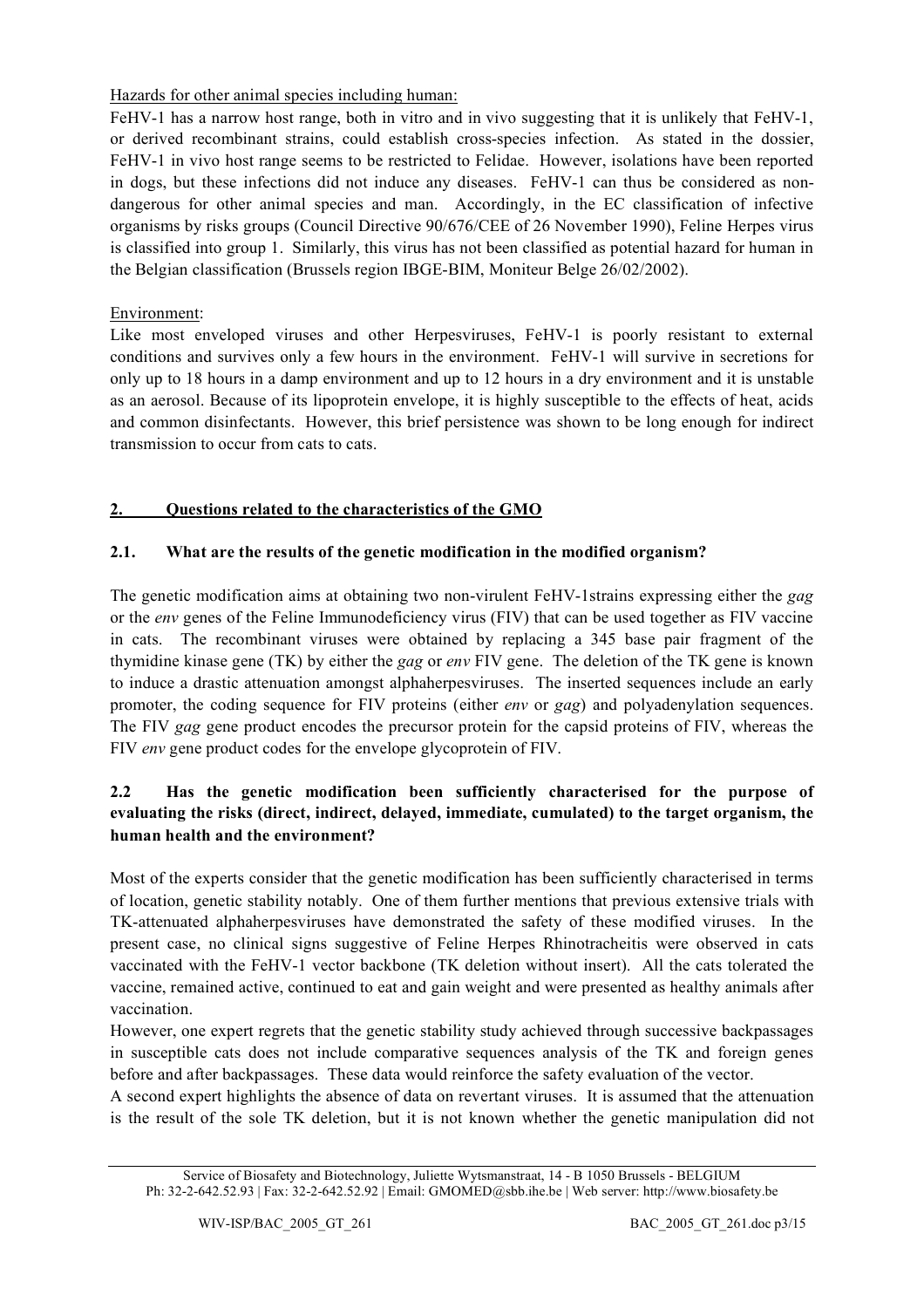introduce other genetic modifications responsible in part for the attenuation character of the TK-FeHV-1. Complementation studies would allow addressing this point (this concern is only related to the target organism).

# **2.3 Are the steps taken (and assays used with their sensitivity) to detect and eliminate any contaminating viruses (both replication-competent or replication-defective) or other organisms in the cells or serum used for preparation of the virus stock including any contaminants that may have an impact on the risks satisfactory?**

Three experts consider that it is indeed the case, in conformity with CFR (*American code of Federal Regulations*) and PhEur (*European Pharmacopoeia*) requirements for cell banks and viral seedlots. In particular, the FIV inserts have been sequenced and are pure from any unknown sequence. The two recombinant vectors have been plaque purified, screened by restriction endonuclease analysis for the correct insertion of the FIV transcription units and the expression of the *gag* and *env* genes has been tested by Western Blot. However, a complete sequence analysis of the region overlapping the TK and foreign genes of the vector is not available. These data would reinforce the safety evaluation of the vector.

Other experts consider that there are insufficient data to answer this question. The full analytical dossier would be needed.

# **3. Questions related to the risks for the environment**

# **3.1 Likelihood of the GMO to become persistent and invasive in natural habitats under the conditions of the proposed release.**

# Environment:

Alphaherpesviruses are not suited for long-term survival outside of the host. Since the GMO has no advantage over wild parental FeHV-1 to survive in the environment, this limits its distribution by shedding from oro-nasal-conjunctival secretions or vaccine spill.

# Latency:

The inactivation of alphaherpesvirus TK reduces the amount of replication but does not preclude the latency in the trigeminal ganglia. Indeed, it has been demonstrated for several alphaherpesviruses that a TK deleted strain can establish a latent infection and can possibly reactivate. In the present case, a study could show that latent TK negative FeHV-1 (the GMO) could not be reactivated nor re-excreted after glucocorticoid treatment.

One expert considers that this study suggests that the vaccine virus is probably not present under latent form.

Another expert underlines that although some TK- alphaherpesviruses cannot be reactivated from a neuronal latency site, it was shown that at least one alphaherpesvirus, namely bovine herpesvirus 1 (BoHV-1), deleted in the TK gene, was still able to be reactivated from latency and re-excreted in cattle. He emphasises BoHV-1 and FeHV-1 share many pathogenic properties in their respective host species. He concludes by stating that whether or not reactivation is followed by virus re-excretion in field conditions remains to be studied in more details. This opinion is followed by a third expert, which regrets that the researchers did not look for latent virus by PCR in trigeminal ganglia.

Service of Biosafety and Biotechnology, Juliette Wytsmanstraat, 14 - B 1050 Brussels - BELGIUM Ph: 32-2-642.52.93 | Fax: 32-2-642.52.92 | Email: GMOMED@sbb.ihe.be | Web server: http://www.biosafety.be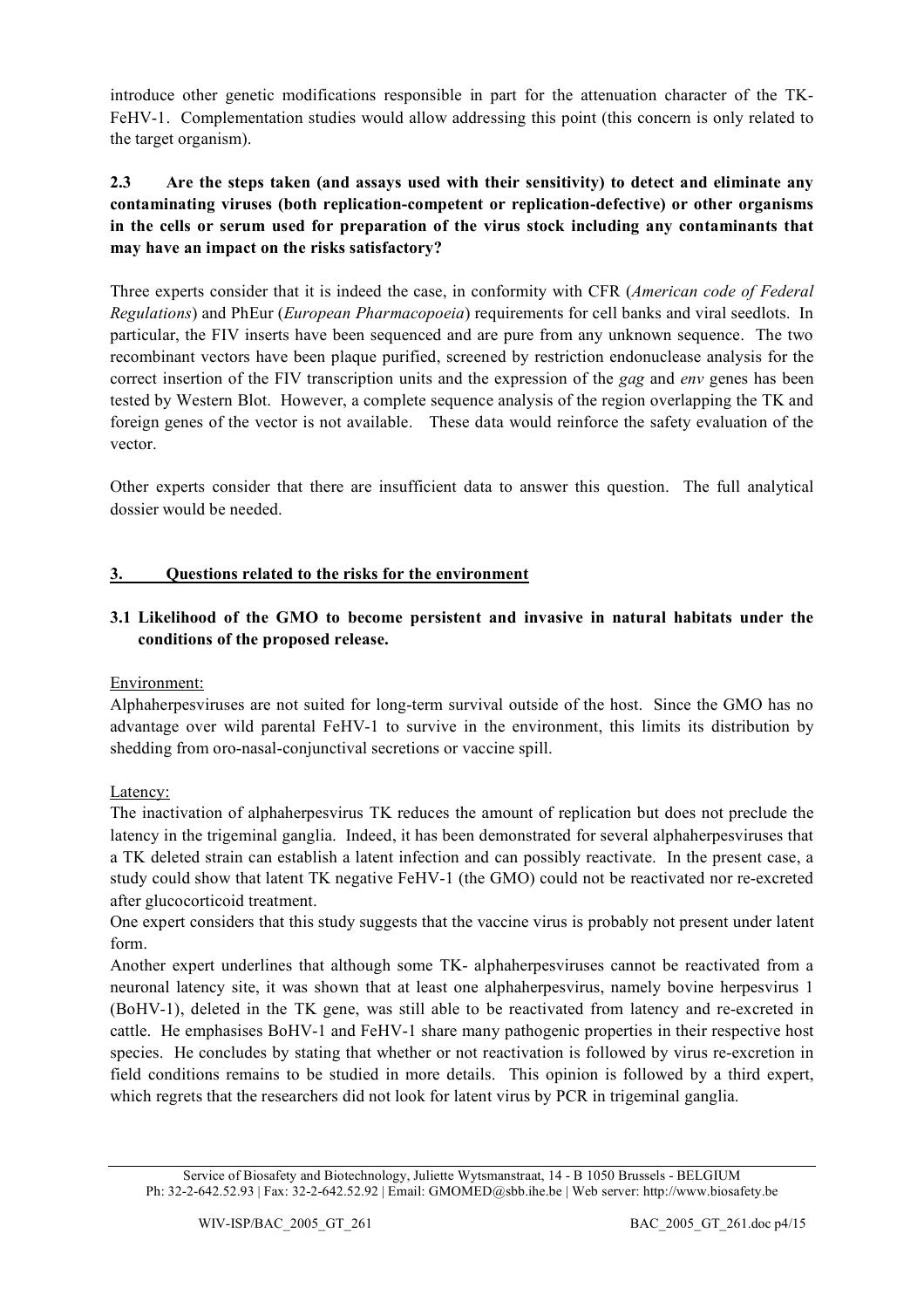Half of the experts consider that the selective disadvantage of the recombinant viruses due to the TK gene deletion reduces drastically the risk of virus propagation in the cat population.

# **3.2 Are there any selective advantages or disadvantages conferred to the GMO compared to the parental organism?**

TK deletion induces a selective disadvantage as demonstrated in the dossier and for several alphaherpesviruses. However, some experts qualify this assertion.

- 1. The assertions of the applicant, stating that i) the FIV inserted sequences are not involved in any of the pathogenic or harmful properties of the organism and that ii) there is no known tissue tropism associated with the FIV *env* gene, are not true or, at least, too short. Indeed, according to the literature, it is now generally accepted that the envelope gene of FIV contains an important determinant for host cell tropism, such as the V3 domain. Therefore, the applicant should address the possibility to find the vector in the blood lymphocytes of vaccinated cats and its potential risks. In the same way, the use of a strong CMV promoter for the expression of the FIV genes has not been discussed.
- 2. Acquiring the TK deletion attenuates the GMO. However, it is not known whether genetic manipulations created other genetic modifications able to further attenuate the vaccine virus, as the revertant virus was not studied (complementation studies).

# **3.3 Immediate and/or delayed adverse effects on the environment and animal health resulting from potential direct or indirect interactions between the GMO and target organism.**

The safety profile of the GMO is consistent with other attenuated live intranasal vaccines and the FeHV-1 vector backbone. There is thus no adverse effect to be expected on the environment and animal health.

# **3.4 Immediate and/or delayed adverse effects on the environment and animal health resulting from the potential direct or indirect interactions between the GMO and non target organisms.**

The experts unanimously consider that there is no adverse effect on non-target organisms, since FeHV-1 specifically infects domestic cats and other felids.

Nevertheless, one expert underlines that the host specificity of the vaccine virus has poorly been illustrated. It was only shown that the vaccine virus does not grow in human cell cultures and that intracerebrally and intraperitoneally inoculated mice do not show adverse reactions. It is regretted that the animals were not sacrificed and examined for virus replication.

**3.5 Immediate and/or delayed adverse effects on the human health resulting from the potential direct or indirect interactions between the GMO and people working with, coming in contact with or in the vicinity of the treated animal and/or the GMO (workers, owner of the animal, etc...).**

No adverse event expected.

Service of Biosafety and Biotechnology, Juliette Wytsmanstraat, 14 - B 1050 Brussels - BELGIUM Ph: 32-2-642.52.93 | Fax: 32-2-642.52.92 | Email: GMOMED@sbb.ihe.be | Web server: http://www.biosafety.be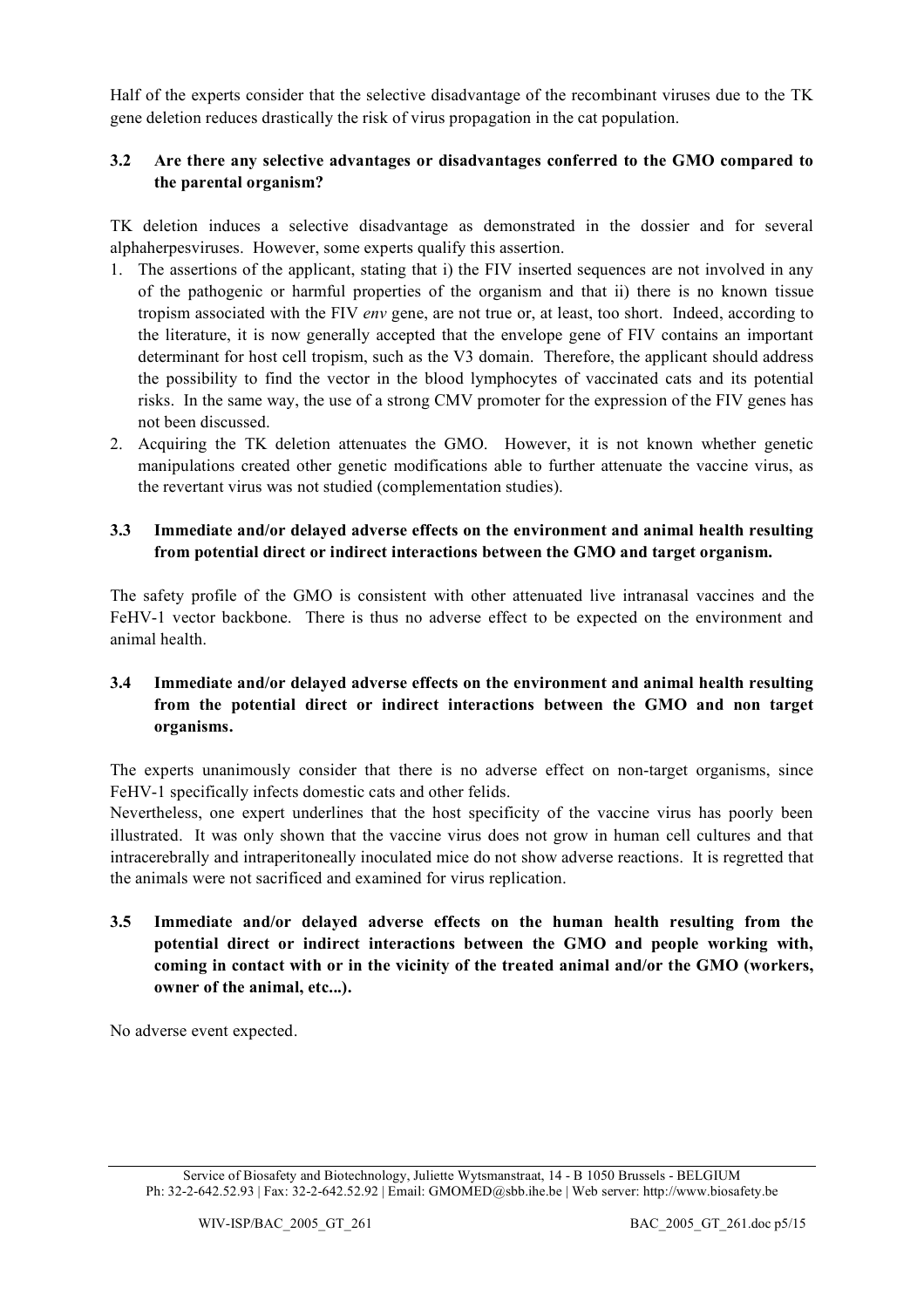# **3.6 Is there a significant probability that the GMO will spread from the vaccinated cat to other cats, to humans or to the environment?**

# Spread from cats to cats

The probability that the GMO will spread from the vaccinated cat to other cats has been differently evaluated by the experts, ranging from very unlikely to very probable. But most consider that the spreading will be transient or not be very efficient.

#### Spread to humans

No spreading to humans is expected, because of the restricted host range of FeHV-1.

#### Spread to the environment

Considered as either impossible, or possible but very limited because of the instability of the virus vector outside the host organism.

### **3.7 What is the possibility of the GMO to reconvert to his wild type form and what are the possible consequences for the target organism, the human health and environment?**

Herpesviruses are known to be "recombigenic" *in vitro*, with rate of up to 10 to 21 %. *In vivo*, this frequency is unknown. Nevertheless, such a recombination event would induce reversion to the wild type through restoration of the Tk+ status. The result of such an event is stated to be null as it would be an exchange of the inserts and the Tk gene. The formed viral products are expected to be not worse than the original situation.

Two experts consider that the assessment of a possible recombination is not fully satisfactory.

- The risk of recombination is not negligible since the vaccine is administered intranasally, the natural site of FeHV-1. Moreover, the recombination can take place not only in vaccinated animal but also in surrounding animals. Recombination can also take place in both primary infection and during reactivation from latency. The risk of recombination also lies in recombination in other loci than the TK locus. Two types of recombination events could lead to putatively virulent recombinants:
	- o Recombination with wildtype FeHV-1 and TK- FeHV-1 in another locus than TK, with exchange of virulence genes from TK- FeHV-1, increasing therefore the virulence of a wildtype FeHV-1.
	- o Recombination with wildtype FeHV-1 and TK- FeHV-1 in another locus than TK, with exchange of virulence genes from wildtype FeHV-1, increasing therefore the virulence of the TK- FeHV-1. In this case, a FeHV-1 strain carrying the TK deletion could be, at least partially, virulent.
- There is a small risk that the new recombinant virus, the field strain with *gag* or *env*-genes at the position of the Tk gene, may spread and be more virulent than the original vaccine virus in cats. It is important not to ignore this risk. For this field trial, it is sufficient to keep the animals and catteries isolated during two weeks after vaccination in order to keep this risk to a minimum.

Service of Biosafety and Biotechnology, Juliette Wytsmanstraat, 14 - B 1050 Brussels - BELGIUM Ph: 32-2-642.52.93 | Fax: 32-2-642.52.92 | Email: GMOMED@sbb.ihe.be | Web server: http://www.biosafety.be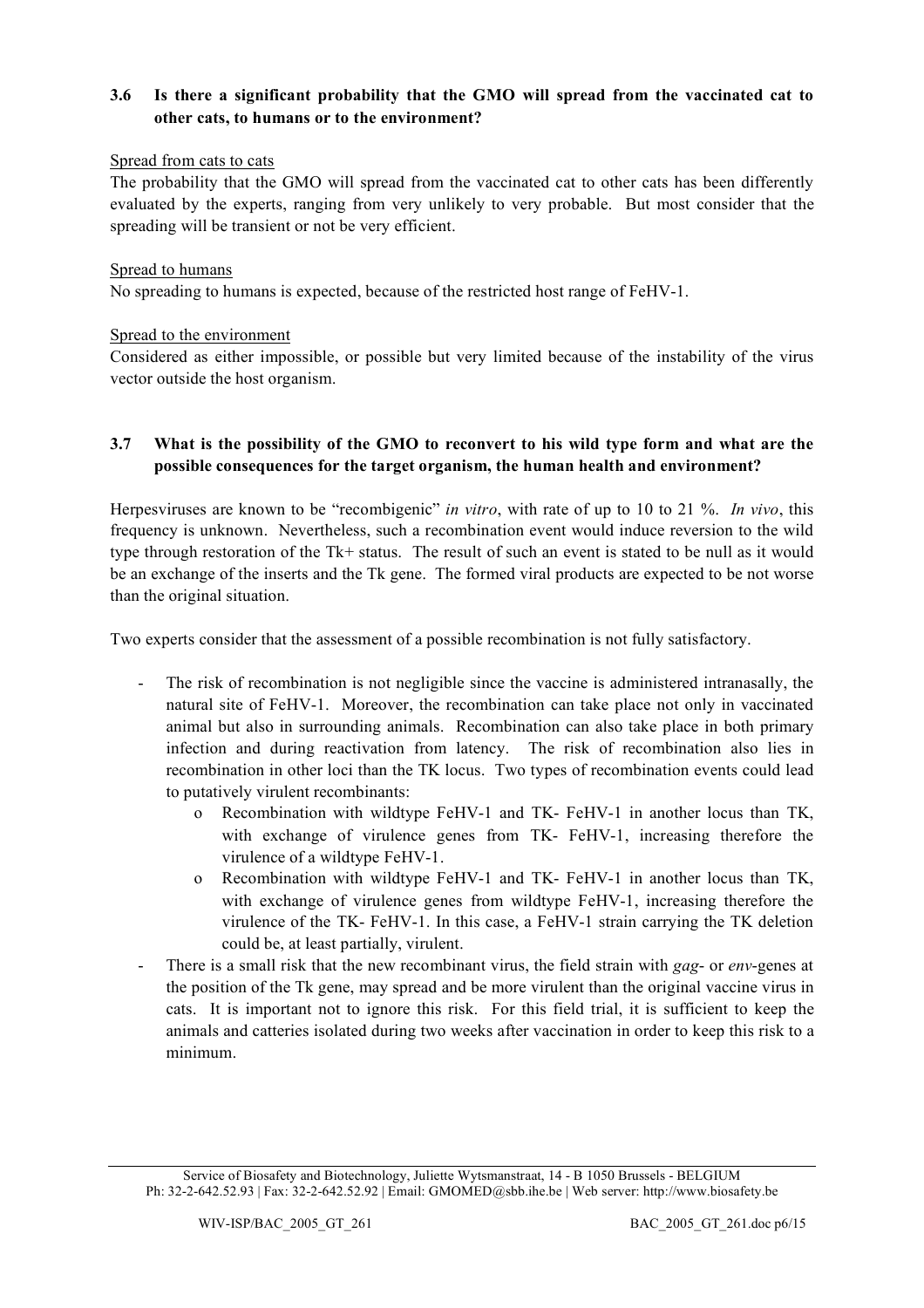**3.8 Is there any possibility of gene transfer to other micro-organisms and what will be the selective advantages or disadvantages conferred to those resulting micro-organisms? What are the possible consequences for the target organism, the human health and the environment?**

The probability is considered as extremely low by all experts.

There is a theoretical possibility of exchange of *gag* or *env* genes from the TK- FeHV-1 to a FIV infecting the same cat. This event requires co-infection which is possible in mononuclear blood cells for both viruses. However, it is difficult to estimate the risk of a recombinant FIV having acquired those genes and it can be most likely considered as negligible.

# **4. Questions related to the risk assessment of GMO**

# **4.1 How should you describe the magnitude of the as above identified potential risks related to the GMO?**

Unanimously considered as low or not significant.

# **4.2 How should you classify the as above identified potential risks related to the GMO?**

Unanimously considered as low or not significant. One expert specifies that both biological agents, FeHV and FIV, are classified into group 1 according to the European Commission classification, since they are unlikely to cause human disease. FeHV has been classified in class risk of level 2 for animal but has not been classified as potential hazard for human in the Belgian classification.

# **5. Questions related to the monitoring, waste and emergency plans proposed by the applicant**

# **5.1. Does the monitoring plan proposed by the applicant confirms the validity of the hypotheses issued during the risks evaluation concerning the potential adverse effects and does it allow to identify the occurrence of non-anticipated adverse effects ?**

One expert considers that the proposed plan is adequate. All other experts found that the plan is not fully adequate for the following reasons:

- The information is not clear. The monitoring plan seems to be mainly based on voluntary reporting by participants.
- Keeping the cats indoor only when unexpected event are detected is not sufficient. Complementary measures should be taken (see under 5.2)

# **5.2. Which complementary measures could be considered to improve the monitoring plan?**

- A clear and detailed monitoring plan lacks in the technical dossier.
- It should be advised to take nasal swabs at 5 and 10 days post intranasal vaccination. When a concurrent infection with a wildtype FeHV occurs, then it should be examined whether recombination occurred. New rFeHV(field)/FIV*gag*/*env* viruses should be analysed on their virulence and capacity to spread.

Service of Biosafety and Biotechnology, Juliette Wytsmanstraat, 14 - B 1050 Brussels - BELGIUM Ph: 32-2-642.52.93 | Fax: 32-2-642.52.92 | Email: GMOMED@sbb.ihe.be | Web server: http://www.biosafety.be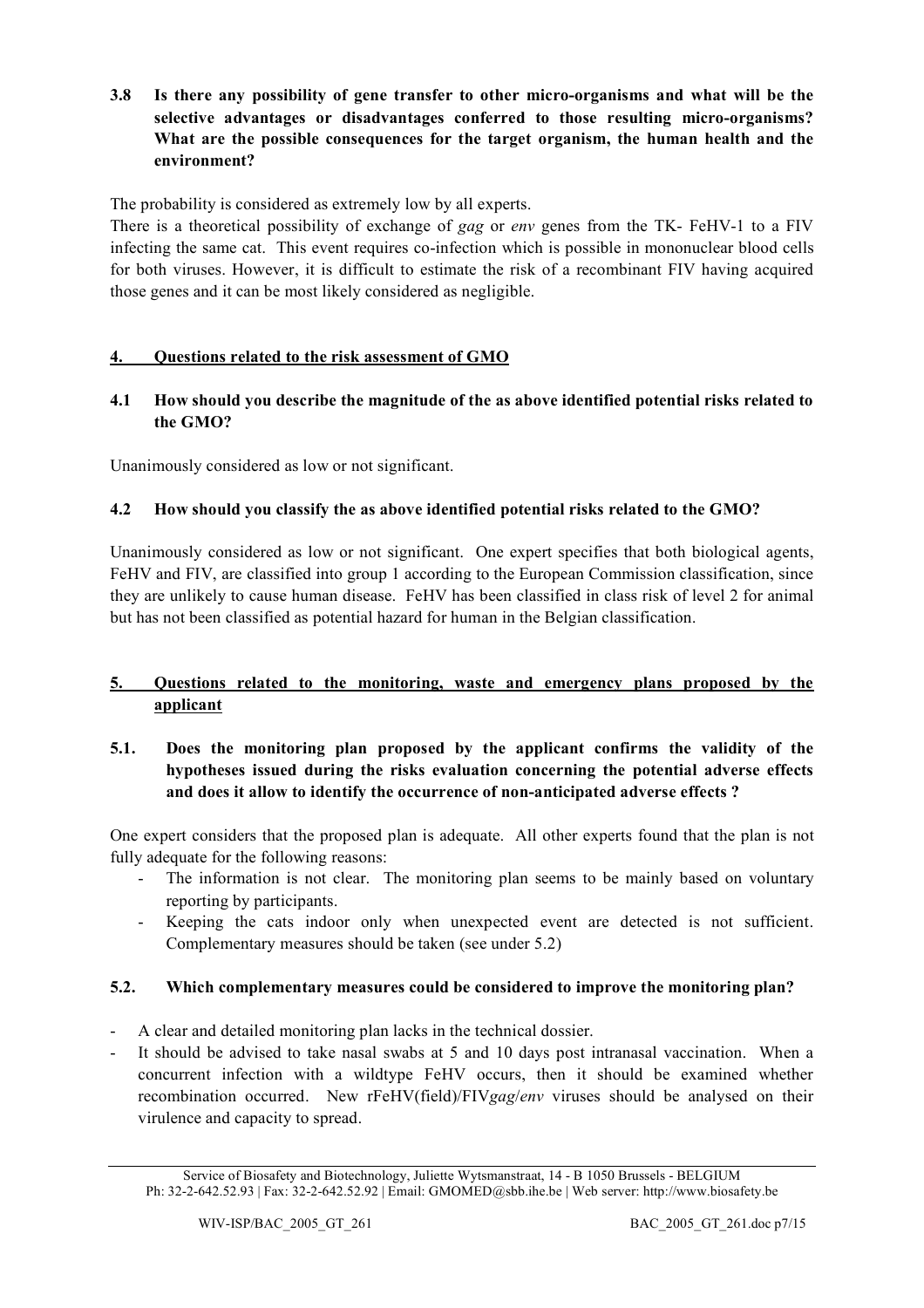- To ask the owners keeping their cats inside during 3 weeks after the trial.

# See also under 5.8.

# **5.3 What are the biosafety measures taken to avoid and/or minimise the spread of the GMO beyond the site of release/treated animal?**

The experts are divided on this question.

- One expert considers that the properties of the GMO (TK deleted strains) are such that the spreading is minimal (reduced ability to spread within the infected host and between infected and non infected animals).
- Another highlights the disinfection of surroundings of the places where the cats will be vaccinated, according to standard practices. The GMO is sensitive to conventional chemical agents.
- To keep the animals inside during three weeks following vaccination. To avoid any stressing conditions able to induce virus reactivation. There is no measure able to prevent reactivation of the virus during the entire life of the cat. However, an experiment performed by the applicant allows to postulate that reactivation and re-excretion is not likely to occur. The proposed measures could be therefore sufficient (note of the coordinator. this measure is taken for catteries but not foreseen for cats' owners).
- Two experts consider that no measures were taken. One of them suggests isolating vaccinated animals/catteries during a period of 14 days following vaccination.

# **5.4. Which type of waste could be generated?**

Vaccine vials and applicators as well as cat litter, excreted biological fluids and excreta (biological waste) are generated . Only the formers (vials and applicators) were reported as waste taken into account by the applicant. The litter has been addressed in studies of survival in the environment but not as a waste It is not clear if the biological waste is virus positive or not.

# **5.5. Is the waste treatment proposed by the applicant satisfactory? Which complementary measures could be considered?**

The waste treatment is considered adequate for vials and applicators. However, the biological waste (cat litter, excreted biological fluids and excreta) have not been taken into account. More information is needed, such as the exact meaning of "following internal procedures for recombinant products"?

# **5.6. When the applicant proposes emergency plans, do those plans assure the control of the potential negative effects?**

Most experts answer positively to this question. One expert considered that no (convincing?) plan has been proposed.

# **5.7. Which complementary measures could be considered to improve the emergency plans?**

All experts share a similar point of view. Most consider that no complementary measures are necessary. Based on the experience acquired from the use of other TK deleted alphaherpesviruses, one should be convinced that the emergency plan proposed is by far appropriate to the problem.

Service of Biosafety and Biotechnology, Juliette Wytsmanstraat, 14 - B 1050 Brussels - BELGIUM Ph: 32-2-642.52.93 | Fax: 32-2-642.52.92 | Email: GMOMED@sbb.ihe.be | Web server: http://www.biosafety.be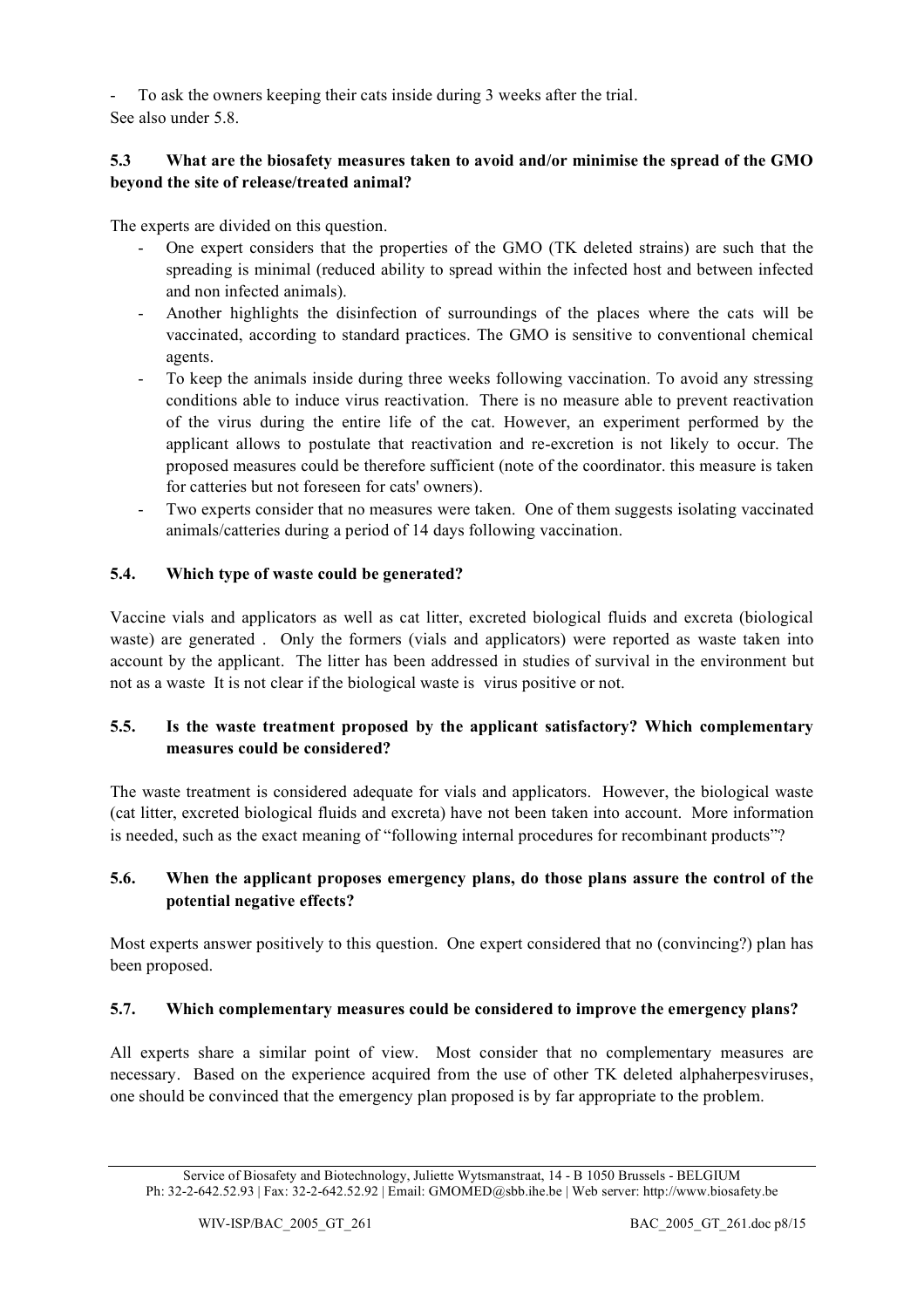The expert who regrets the lack of clarity thinks that the Notifier, most probably correctly, assumed that the organism is safe for the environment in general.

# **5.8. Do the measures to control the risk, as proposed by the applicant, allow to reduce the potential negative effects? Mention, eventually, the level of decrease of the risk and the level of feasibility of the proposed measure. If not, which other measures could be applied and what are the expected effects?**

Experts generally agree on the safety of the GMO for the target species, the human health and the environment. Nevertheless, a number of recommendations are proposed:

- The applicant did not mention in the clinical protocol whether treated vet clinic patients (households) must be maintained/isolated or not inside the owner's house during the monitoring period. If vaccinated cats may walk outside, there is a likelihood of contamination of neighbouring cats (shedding/excretion). Therefore, vaccinated animals should be isolated during a period of 2 (or 3) weeks after vaccination.
- Since the vaccine virus will be applied in cats living in an open environment, in cats which may be infected by FeHV-1 at the time of vaccination, in cats which may be in contact with FeHV-1 infected cats during 2 weeks following vaccination, the risk of recombination and latent persistence in field conditions should be properly assessed by the applicant.
- Oropharyngeal swabs should be taken at 0, 5 and 10 days post intranasal vaccination and at regular intervals over a longer period to assess the GMO excretion/shedding in treated cats (cattery animals in particular) and the likelihood of rise of recombinant viruses. When a concurrent infection with a wild FeHV-1 occurs, the possibility of a recombination should be examined. New rFeHV(field)/FIV*gag*/*env* viruses should be analysed on their virulence and capacity to spread.

# **6. General or additional Comments**

According to one expert, the completed EU document (*see technical dossier: information as required by Annex IIIA of Directive 2001/18*) seems to be of rather mediocre quality (e.g. identification techniques only very generally mentioned, not described); maybe this is because this seems to be a classical vaccine target species safety study and the safety of the GMO vaccine strains is largely assumed (probably correctly as demonstrated in the very adequate ERA).

One of the GMO induced the synthesis of a glycoprotein (Env). In terms of safety, it could be interesting to know if this glycoprotein is incorporated in the envelope of the progeny virions. Indeed, in the latter case the transgene could affect the tropism of the virion. This is particularly important here, as the Env glycoprotein has been shown to mediate the binding of the FIV virus. However, the experiments presented in the dossier demonstrate that the GMOs are safe for the target species.

The biosafety assessment of this vaccine must also take into account the existing knowledge on liveattenuated alphaherpesvirus vaccines, either deleted in a non essential gene or not. Such vaccines can be found against BoHV-1 or pseudorabies virus (SuHV-1) with a deletion in the glycoprotein E gene, for example. These widely used vaccines have not been associated yet with the rise of recombinant viruses and the rise of strains exhibiting an increased virulence. It is therefore tempting to extrapolate these field observations to this application. It means that the trial can be conducted provided the

Service of Biosafety and Biotechnology, Juliette Wytsmanstraat, 14 - B 1050 Brussels - BELGIUM Ph: 32-2-642.52.93 | Fax: 32-2-642.52.92 | Email: GMOMED@sbb.ihe.be | Web server: http://www.biosafety.be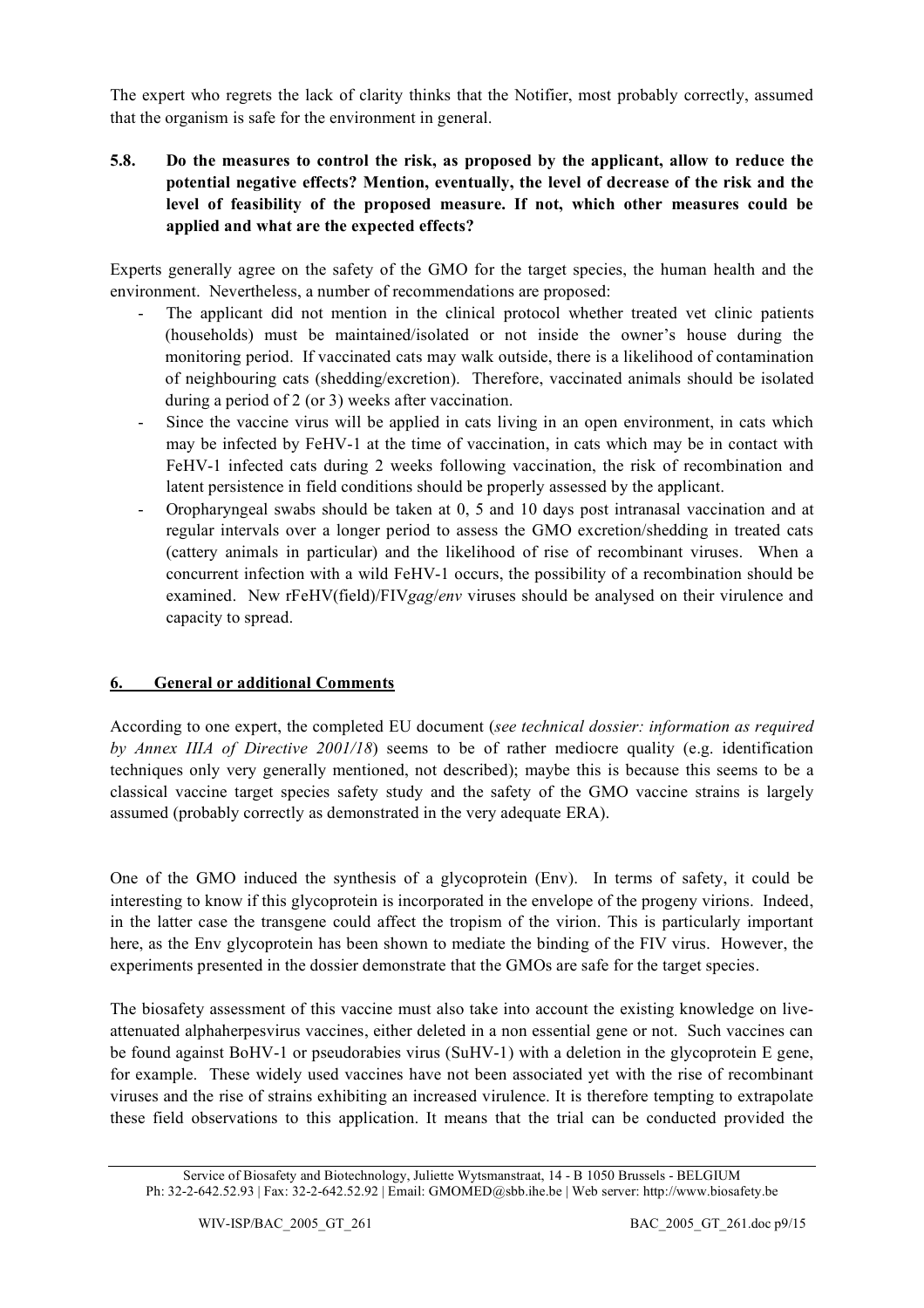applicant makes a good assessment of the risk of recombination and latent persistence of the TK-FeHV-1 in field conditions and includes in the protocol procedures able to identify these risks with a reasonable probability.

Comment from the coordinator: The function of the *env* has been reported as a capsid protein encoding gene (p. 179). Further on (p. 180), it is stated that no known tissue tropisms has been associated with the FIV *env* gene product. It is true that no known tissue tropisms has been associated with the FIV capsid protein but the *env* gene product is actually an envelope protein, which has been reported as an important tropism factor through its V3 domain (see experts answer to question 3.2). The dossier should be updated accordingly.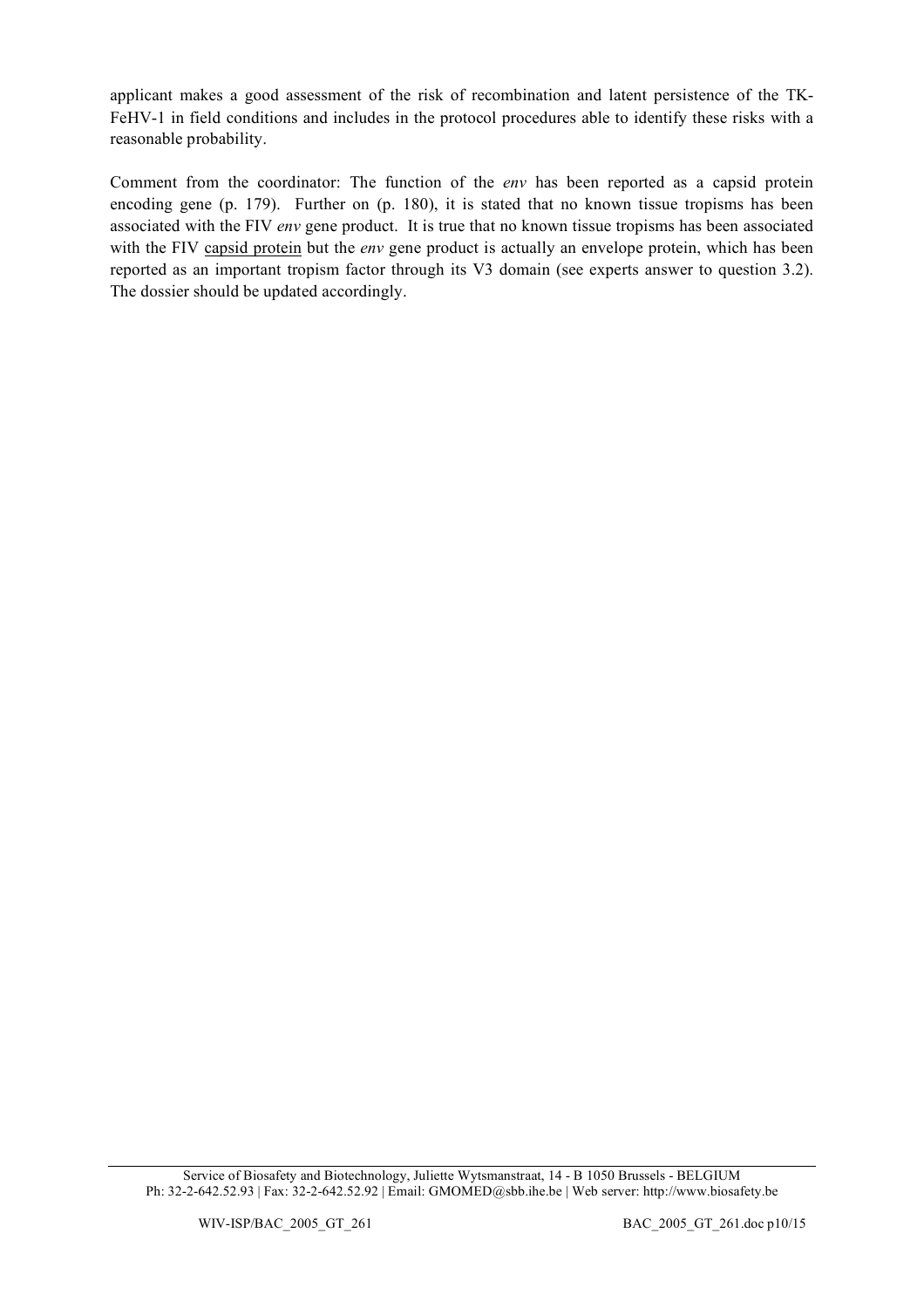# **CONCLUSION: LIST OF COMPLEMENTARY INFORMATION/RECOMMENDATIONS TO BE ADDRESSED TO THE NOTIFIER**

### **COMPLEMENTARY INFORMATION**

#### **1. Sequences:**

- A complete sequence analysis of the region overlapping foreign genes and flanking regions, including the insertion site in the vector, should be provided.

- If available, comparative analysis of the TK and foreign genes sequences before and after backpassages in cats (stability study -Ref 9 and 10 of the dossier) should be provided.

### *Coordinator's comment on additional info received from the Notifier:*

In response to a request of complementary information, the Notifier has provided the nucleotide sequences of both regions overlapping either *gag* or *env* genes and their flanking regions, including the insertion site in the vector. Comparative analysis of the TK and foreign genes sequences before and after backpassages in cats is also available, showing the perfect match of TK and foreign genes sequences before and after backpassages in cats. Moreover, the Notifier addressed the stability of the recombinant viruses by providing PCR and Western blots analyses, demonstrating that TK gene deletion and FIV *gag* and *env* gene inserts remained intact, properly located and stable as compared to the rFeHV-FIV*env* and rFeHV-FIV*gag* master seed virus.

#### - **2. Tropism:**

- The function of the env has been reported as a capsid protein encoding gene (p. 179). Further on (p. 180), it is stated that no known tissue tropisms have been associated with the FIV env gene product. It is true that no known tissue tropisms have been associated with the FIV capsid protein but the env gene product is actually an envelope protein, which has been reported as an important tropism factor through its V3 domain. The dossier should be updated accordingly.

- The final localisation of the proteins Env and Gag in the recombinant virion and/or in the infected cells does not clearly appear. The applicant should address the possibility of finding the Env protein in the envelope of the rFeHV-FIVenv virion particles. This point should be considered together with the possibility of finding the vector in the blood lymphocytes of vaccinated cats and its putative risk. In this regard, the use of a strong CMV promoter for the expression of the FIV genes has not been discussed.

#### *Coordinator's comment on additional info received from the Notifier:*

In answer to the question, the Notifier specified that direct attempts to detect the presence of the FIV gene product in the FeHV recombinant vector have not been made. However the data to date do not support the presence of a functionally active protein in the recombinant viruses for the following reasons: the Gag protein was never considered a realistic candidate for inclusion into the recombinant herpesvirus, because it is the protein that generates the capsid of FIV and as such is physically too big to be part of the herpesvirus. In addition as both FIV and FeHV are enveloped, the capsid structure is not part of the mechanism involved in targeting and infecting host cells. Consequently, even if it were possible for the Gag protein to become a structural part of a recombinant FeHV it would not be considered to be involved in altering the pathogenesis of the recombinant virus. As for the Env protein, there are several pieces of evidence that demonstrate that a functionally active form of the FIV

Service of Biosafety and Biotechnology, Juliette Wytsmanstraat, 14 - B 1050 Brussels - BELGIUM Ph: 32-2-642.52.93 | Fax: 32-2-642.52.92 | Email: GMOMED@sbb.ihe.be | Web server: http://www.biosafety.be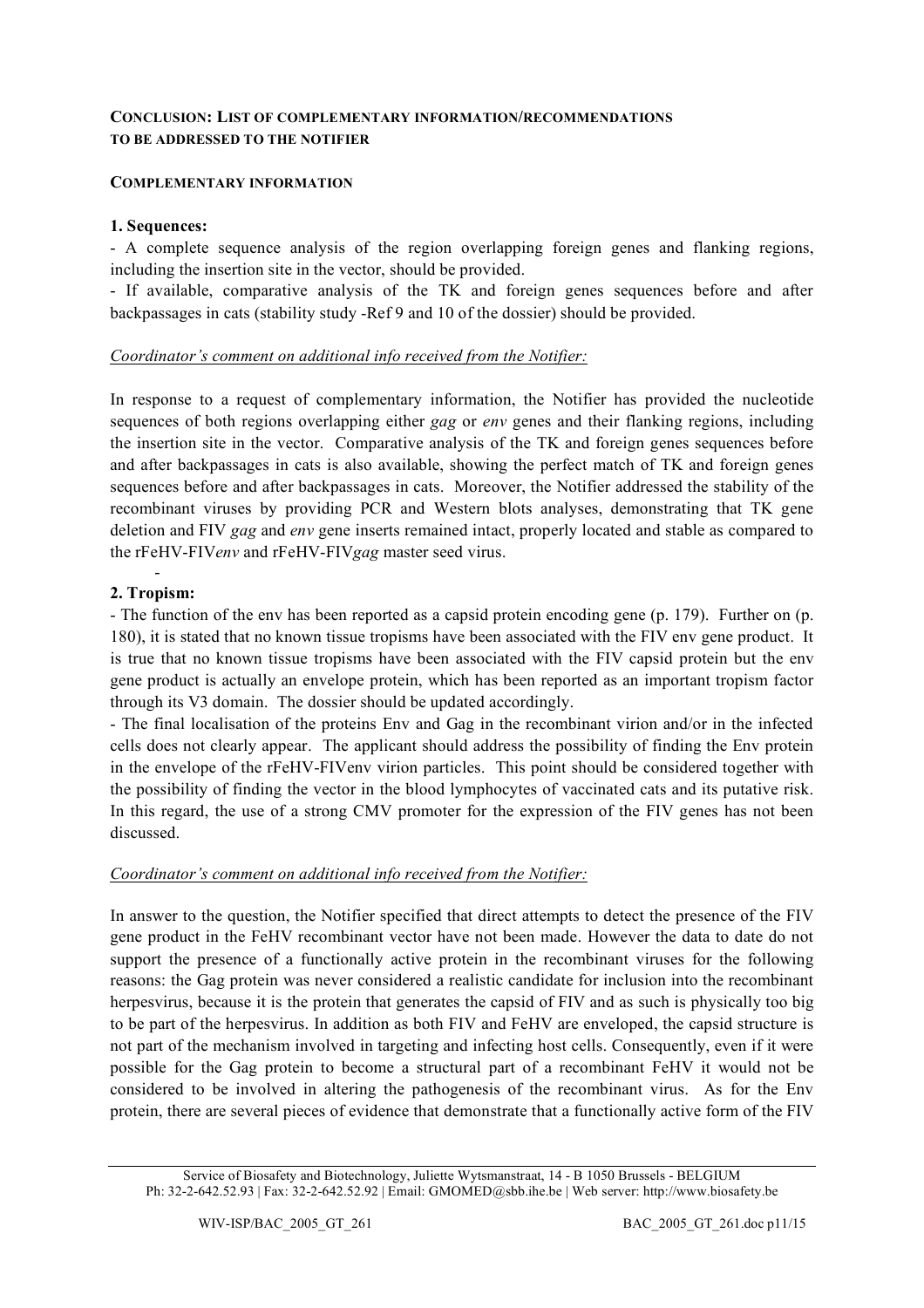envelope glycoprotein is not within the recombinant herpesvirus vector. The first evidence is that the pathogenesis of the recombinants do not differ from that of the TK deleted FeHV. The strongest evidence for the lack of a functional FIV envelope protein within the recombinant herpesvirus is the inability of the FeHV-env to infect primate cells in vitro, whereas wildtype FIV is known to do so. As for the possibility of finding the vector in the blood lymphocytes, the applicant answered that wild type FeHV-1 is known to be sporadically detectable in liver, spleen and PBMC after infection with some isolates, specifying that this is not a consistent finding with FeHV-1 as the primary areas of replication are associated with tissues of the nasal passages and oropharynx.

#### **3. Monitoring plan:**

The information on the monitoring plan is rather terse. A detailed monitoring plan should be provided, taking into account the potential shedding, recombination and latency of the recombinant viruses. The applicant should also consider the inclusion of PCR tests for detecting latent virus in trigeminal ganglia.

### *Coordinator's comment on additional info received from the Notifier:*

# **Shedding – Spread:**

Catteries: The Notifier proposes to collect intra nasal swabs every 3 days, from 6 days to 27 days after vaccination for the first 10 cats enrolled in the study. The collected swab will be analysed for virus recovery. In expert's opinion, this proposal must be supported by a rational justification. A longer testing period could be required (see below, under Recommendations).

Owners: As recruiting cats and logistics consequences in the introduction of a new sampling requirements in cats' owners are an issue for such a study, the Notifier believes that there the monitoring plan in catteries should suffice. This position of the company, underlying the difficulty of working with owners' cats, is an additional reason for restricting the clinical trial to cats kept in a controlled environment (catteries, veterinary clinics or practices) (see below, under Recommendations).

#### **Recombination:**

According to the Notifier, the results in the backpassage study reports showed that the rFeHV-FIV*env* and rFeHV-FIV*gag* were phenotypically and genotypically stable. The theoretical risk for a co-infection with a wild type FeHV to restore virulence via homologous recombination is unlikely to happen. However, this hypothetic result of such a recombination would be that the wild-type virus gains the ΔTK genotype. In addition, the limited homology between the TK genes of the different members of alphaherpesviridae, the low probability of co-infection of the same cell at the same time of different viruses in stoichiometric amount is extremely low. Therefore, the Notifier believes that a monitoring of a potential recombination is not necessary under field conditions.

According to the experts, this opinion has to be qualified. Indeed, it has been demonstrated that herpesviruses are recombigenic both in vitro and in vivo. Since the vaccine is administered intranasally, the probability of coinfection is not negligible in a same individual already infected with FeHV-1 because the anterior respiratory tract is the natural site of this virus. Therefore, a monitoring of a potential recombination under field conditions makes sense (see below, under Recommendations).

#### **Latency:**

The Notifier reminds that studies were conducted on cats treated with glucocorticoid, demonstrating that FeHV vectors included in the vaccine do not recrudesce following administration

Service of Biosafety and Biotechnology, Juliette Wytsmanstraat, 14 - B 1050 Brussels - BELGIUM Ph: 32-2-642.52.93 | Fax: 32-2-642.52.92 | Email: GMOMED@sbb.ihe.be | Web server: http://www.biosafety.be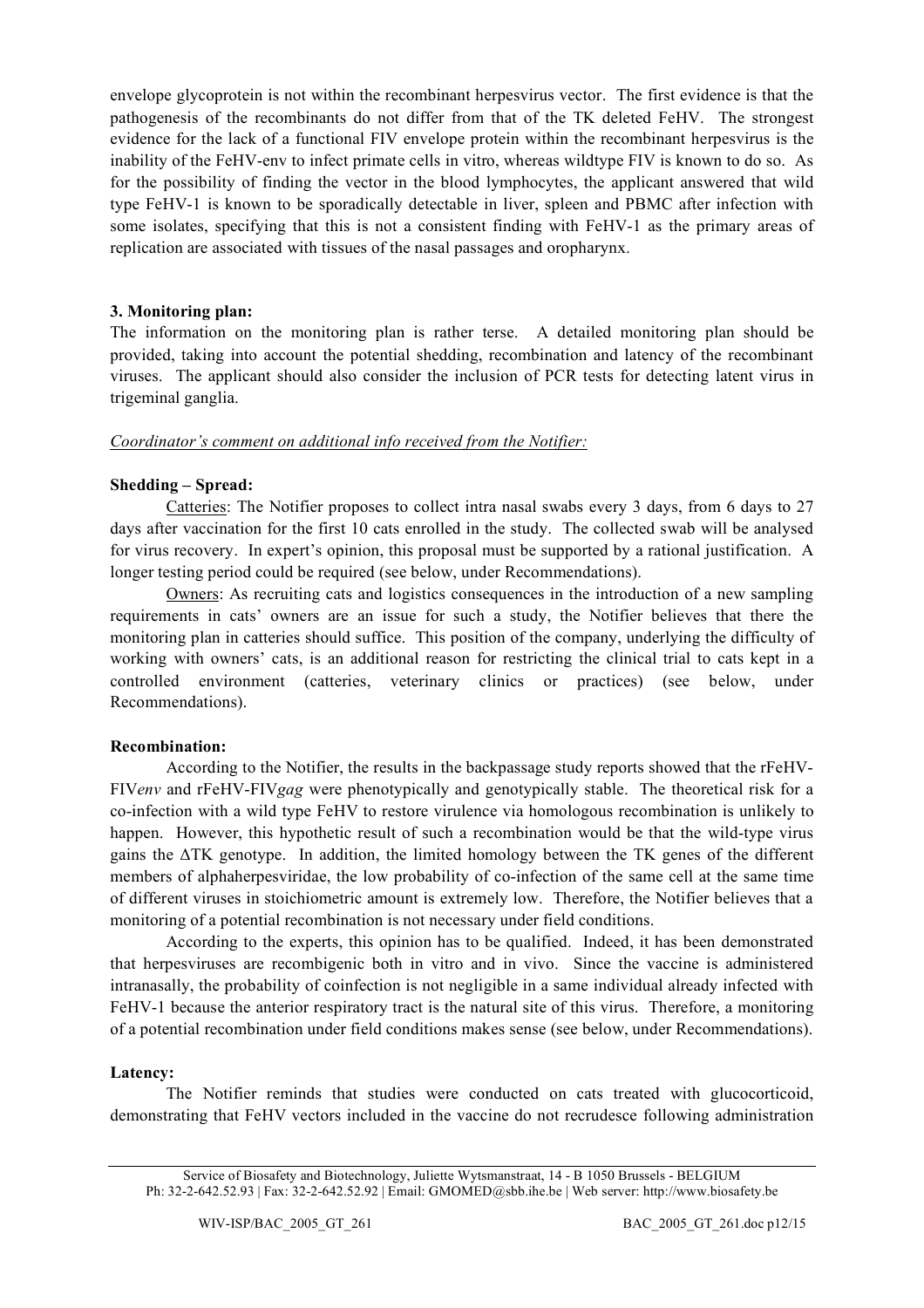of immunosuppressive agents. Therefore, the notified believes that a monitoring of latency is not necessary under field conditions.

This opinion is not totally shared by the experts. They highlight that although some TKalphaherpesviruses cannot be reactivated from a neuronal latency site, it was shown that at least the bovine herpesvirus 1 (BoHV-1) deleted in the TK gene, was still able to be reactivated by induction with dexamethasone. Spontaneous reactivation has not been shown. It must be emphasized that BoHV-1 and FeHV-1 share many pathogenic properties in their respective host species. The limited experiment carried out by the applicant suggests that the putative TK- FeHV-1 reactivation and reexcretion does not occur or at a low rate. However, it would be advisable to monitor the possibility of reactivation and re-excretion under field conditions over a longer period (see below, under Recommendations).

The possibility of making PCR testing of latent viruses in trigeminal ganglia was raised by one expert in his original assessment and further submitted to the Notifier. The Notifier excludes this possibility since the study is designed to be conducted under field conditions and therefore requires animals from owners. The position of the Notifier is deemed acceptable.

#### **4. Waste:**

- It is not clear whether cat litter, excreted biological fluids and excreta of vaccinated animals are virus positive or not. This should be clarified.

- Depending on the answer to this question, the way this waste is treated should be specified.

### *Coordinator's comment on additional info received from the Notifier:*

The Notifier answered as follows: the shedding of vaccinated cats is known to be located in the oropharyngeal sphere. The Notifier is not aware of biological fluids and excreta from vaccinated cats being positive. However, an investigation was carried out on the survival of the vaccine strains in cats' litter tray. Samples of approximately  $10^{7.7}$  TCID<sub>50</sub> of vaccine viruses or wild type FeHV-1 were added to 100 g of kitty liter. After 3 hours, no viruses were detectable. On this basis, the Notifier believes that the waste in cats' litter should not be treated. This answer is deemed acceptable.

**5.** The applicant did not mention in the clinical protocol whether treated veterinary clinic patients (household pets) must be maintained/isolated or not inside the owner's house during the monitoring period. Clarification is expected.

#### *Coordinator's comment on additional info received from the Notifier:*

The Notifier clearly states that in order to mimic what would be the vaccinal scheme under field conditions there is no intention to isolate household cats after vaccination. This is contradictory to the precautionary measures proposed by the experts (see below, under Recommendations).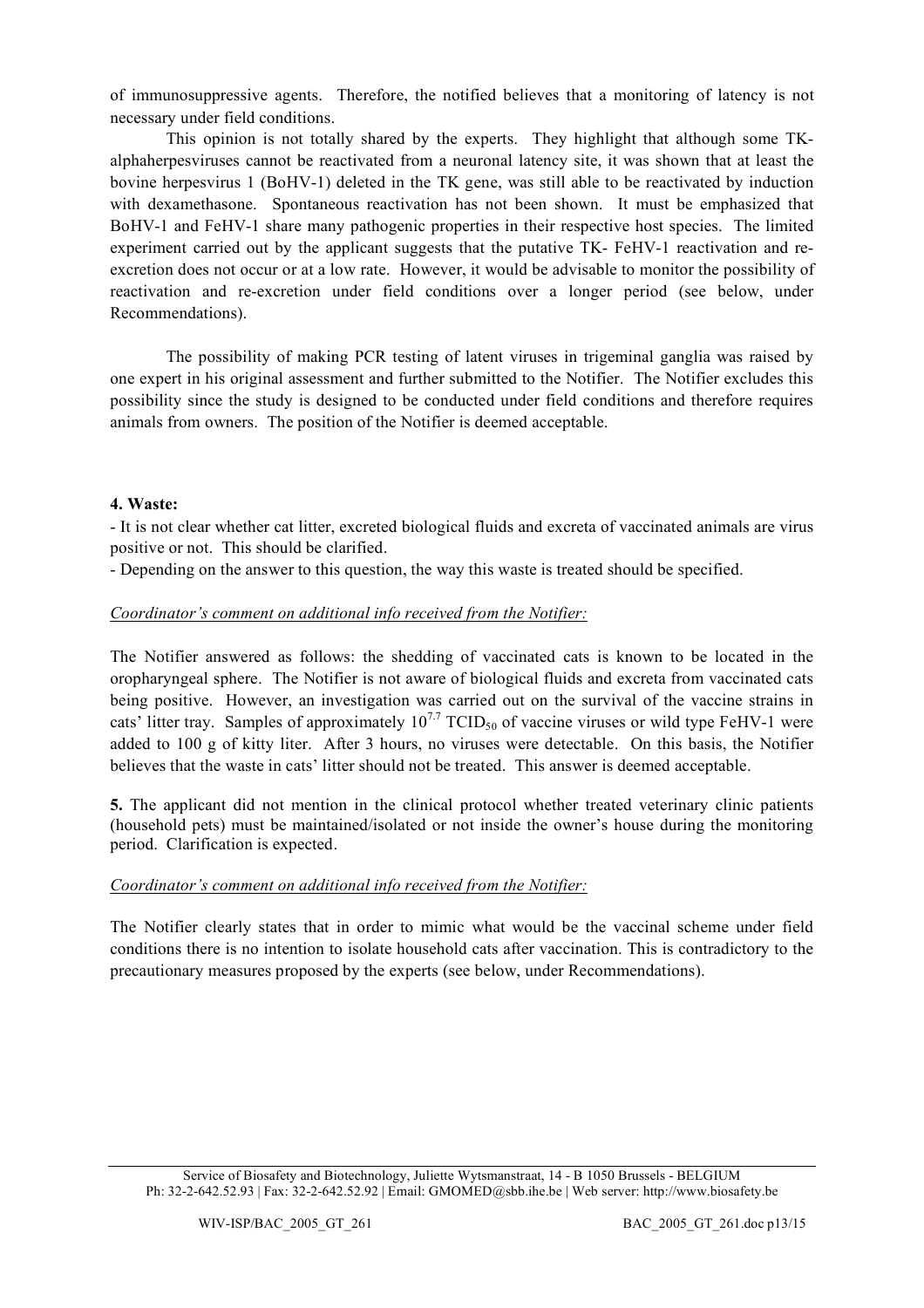#### **RECOMMENDATIONS**

Experts generally agree on the safety of the GMO for the target species, the human health and the environment. However, a number of precautionary measures should be taken. These measures have been split into requirements that must be fulfilled for conducting the proposed trial and points that should be addressed in the prospect of a future application for a marketing authorisation.

#### *a. Requirements/commitments to be fulfilled:*

- If vaccinated cats may walk outside, there is a likelihood of contamination of neighbouring cats (shedding/excretion). Therefore, vaccinated animals should be isolated during a period of 2 (or 3) weeks after vaccination. The compliance of the cat's owners to this requirement raises question.

- Oropharyngeal swabs should be taken over a given period in order to monitor the putative reexcretion of vaccine virus. Swabs positive for the presence of a Herpesvirus should be analysed in order to discriminate putative recombined rFeVH/wildtype isolates from the vaccinal and/or the wildtype parent strains. Since most nasal swabs collected soon after vaccination are expected to be positive for rFeVH*env*/*gag*, not all early swabs must necessarily be tested. The Notifier is thus asked to propose a timetable covering an adequately justified period post vaccination, which includes a molecular testing of given positive samples selected on a rational basis. The number of cats to be tested, the number and schedule of swabs per animal and the extent of the testing period should be based on the expected frequency of wildtype FeHV reactivation, in order to have a reasonable probability of isolating any putative re-excreted Herpesvirus . Moreover, any cat presenting unexpected clinical signs that could be related to a FeHV infection must be swabbed. The resulting sample must be carefully analysed for the presence of vaccinal/wildtype/recombined FeHV strains. Should a recombined isolate be detected, the new virus should be analysed for virulence and capacity to spread.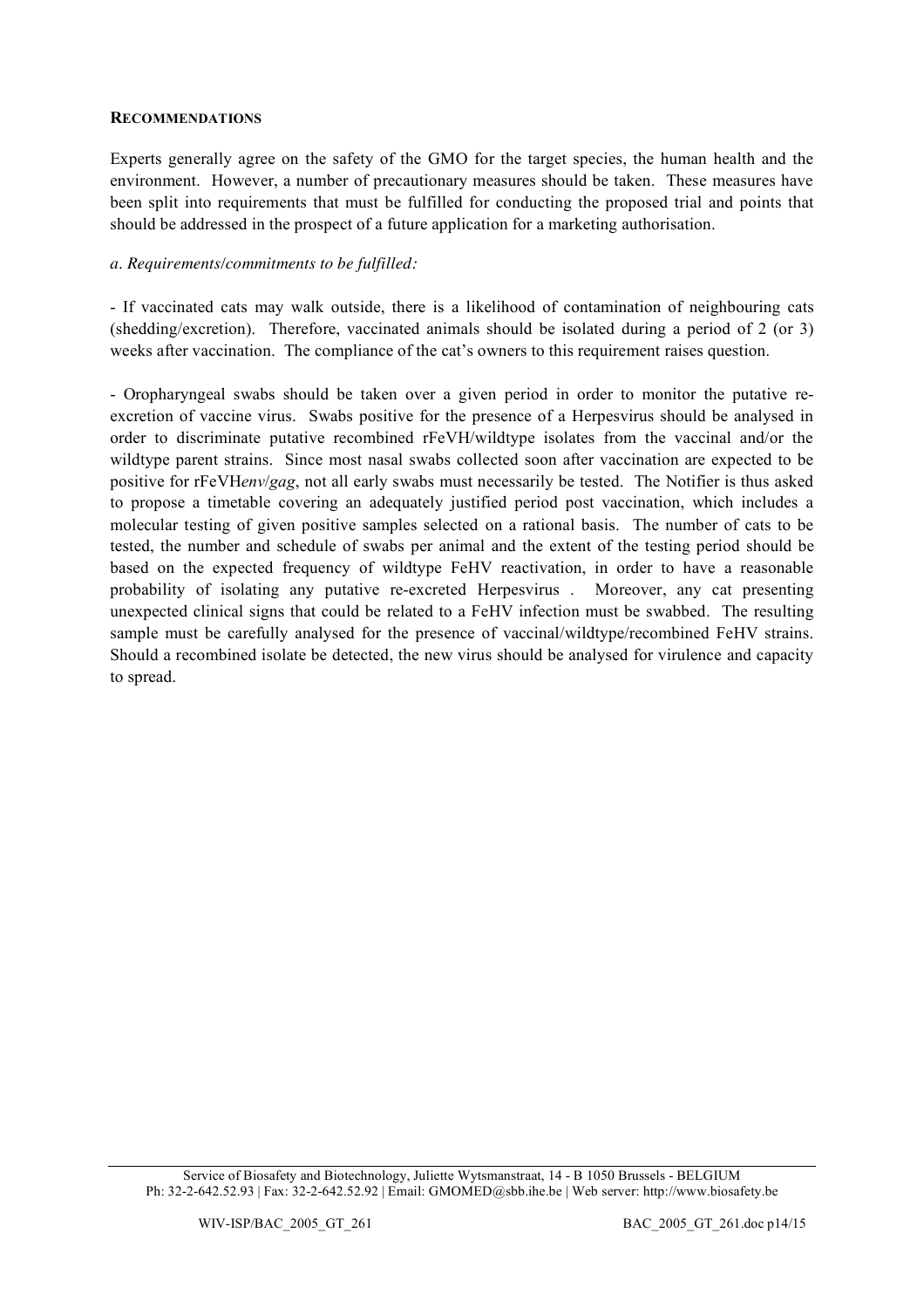b. Recommendations in the prospect of a future application for a marketing authorisation

- It is assumed that the attenuation is the result of the sole TK deletion. However, it is not known whether the genetic manipulation did not introduce other genetic modifications that could account, at least in part, for the attenuated phenotype of the TK-FeHV-1. Studies on revertants, i.e. TK-FeHV-1 having acquired the TK gene by recombination using the same technique as for the production of the TK- FeHV-1, would allow addressing this point.

- Considering that the TK deletion is actually identified as the major cause of attenuation, this does not rule out the virulence activity of other loci, which can undergo recombination. Such an exchange of virulence genes could putatively result in an increased virulence of the recipient virus, even if it is a TK mutant. The Notifier is invited to consider this point.

Dr. A. Fauconnier Coordinator of the Group of experts

Annex: Compilation of all the answers of the experts in charge of evaluating the dossier B/BE/04/BV1 (ref: BAC\_2004\_GT\_169)

Service of Biosafety and Biotechnology, Juliette Wytsmanstraat, 14 - B 1050 Brussels - BELGIUM Ph: 32-2-642.52.93 | Fax: 32-2-642.52.92 | Email: GMOMED@sbb.ihe.be | Web server: http://www.biosafety.be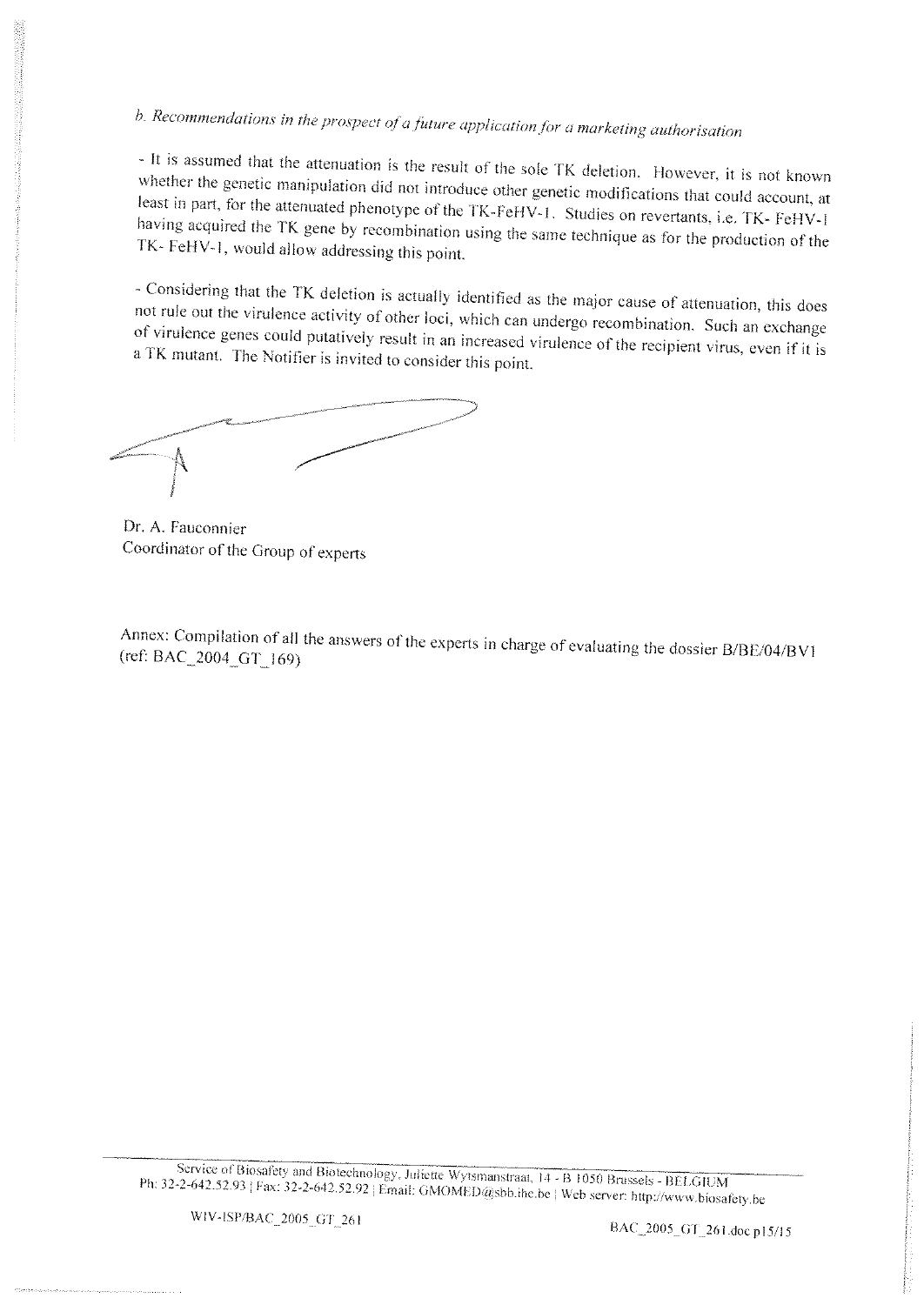### **Bioveiligheidsraad Conseil de Biosécurité**

*September, 29th , 2004*



**Secretariaat Secrétariat**

O./ref.: WIV-ISP/BAC\_2004\_GT\_169 Email: GMOMED@sbb.ihe.be

**Answers of Experts in charge of evaluating the dossier B/BE/04/BV1**

**Domains of expertise:** virology, recombinant herpes virus vectors, design and production of vectors, vaccination of animals, animal health, human health.

**Mandate for the Group of Experts:** mandate of the Biosafety Advisory Council (BAC) of May 27<sup>th</sup>, 2004

**Coordinators**: Alan Fauconnier (SPF Santé Publique) and Monika Sormann (Ministerie van de Vlaamse Gemeenschap)

**Experts**: Bernard Brochier (ISP), Roland Dobbelaer (WIV), Hans Nauwynck (UG), Etienne Thiry (ULg), Thierry Van den Berg (CERVA), Alain Vanderplasschen (Ulg)

**SBB**: Myriam Sneyers, Martine Goossens

**Source of questions**: Annex 2 D1 of the European Directive 2001/18/EC and its guidance notes (2002/623/EC); the final report of the working group 'structure of advice' of the BAC (ref: BAC 2004 WG 069). Only the questions judged pertinent by the coordinator and the SBB have been retained.

#### **INTRODUCTION**

Dossier B/BE/04/V1 concerns a notification of the company Pfizer, Animal Health Group, for deliberate release in the environment of genetically modified organisms (GMO) other than higher plants (Part B, Directive 2001/18/EC) according to Royal Decision of 18 December 1998. The notification has been officially acknowledged on 8 September 2004.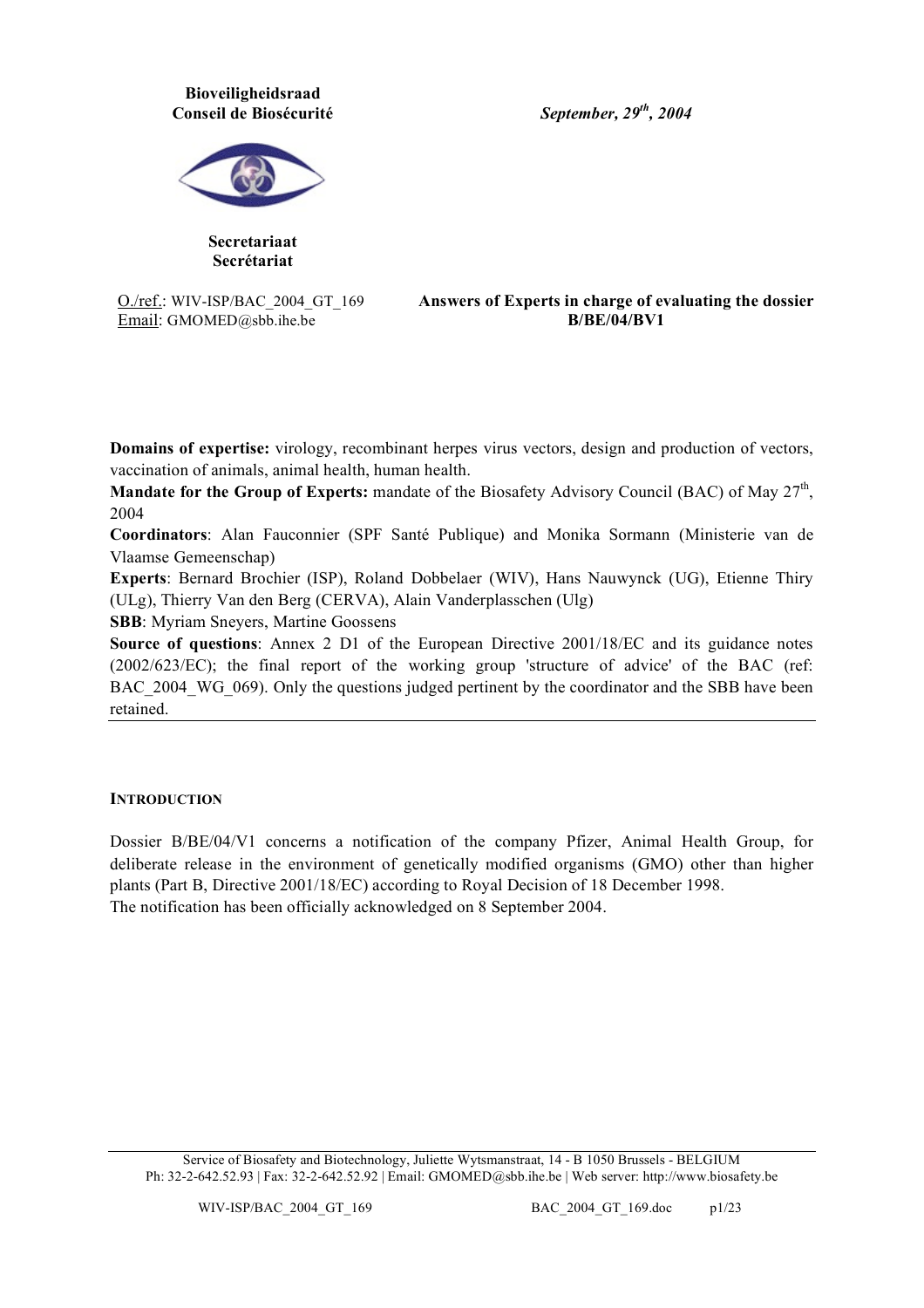#### **LIST OF QUESTIONS AND ANSWERS**

#### **1. Questions related to the characteristics of the recipient organism:**

*Context*: Annex II of the European Directive 2001/18/EC requests information on the recipient or parental organism

#### *Questions*:

- **1.1 What are the hazards for the target organism, the human health and the environment related to the non modified parental organism (including pathogenic effects to human and animals)?**
- Answer 1: The non-modified parental organism is a Tk- Feline Herpes Virus with a high degree of species-specificity; it has been shown to be non pathogenic for the target species (cats); for humans and for the environment.

#### Answer 2:

#### Hazards for the target organism:

The non modified parental organism is the feline herpesvirus type 1 (FHV1), the aetiologic agent of the feline viral rhinotracheitis. The majority of cases of infectious respiratory disease in cats are caused by either FHV1 or feline calicivirus (FCV). **FHV1 occurs worldwide and is widespread in cat populations.** FHV1 infection is generally more widespread in colony animals (boarding catteries, breeding colonies, stray-cat homes,…) compared to isolated household pets**.** FHV1 has one serotype and is unrelated antigenically to herpes viruses tested from other species. FHV1 infection is confined to members of the cat family and is generally a **severe upper respiratory disease** particularly in young, susceptible cats (Crandell et al., 1961). Early signs of the disease include depression, marked sneezing, inappetence and pyrexia, followed rapidly by serous ocular, conjunctivitis and nasal discharges. Dyspnoea and coughing may develop. Other signs seen less commonly include tongue ulcers, ulcerative keratitis and a primary viral pneumonia. Generalized disease may also occasionally occur, particularly in younger or immunosuppressed animals (Spradbrow et al., 1971; Shields & Gaskin, 1977; Van Pelt & Crandell, 1987). It is probable that abortion, sometimes associated with the respiratory form of FHV1 infection, are secondary to the severe debilitating respiratory infection rather than a direct effect of the virus itself (Hoover & Griesemer, 1971). The mortality rate is not usually high, except sometimes in very young kittens or immunosupressed animals. Signs generally resolve within 10-20 days.

Hazards for the human health and the Environment:

**None. FHV1 is confined to felid cells and infection to members of the cat family** (Yokoyama et al., 1995; Rota et al., 1986; Martin et al, 2003)**.**

The FHV1 persistence in the external environment, although this is for a only relatively short periods of time is a way among others of persistence of FHV1 in cat populations. This persistence of FHV1 in the external environment is long enough for indirect transmission to occur from cats to cats.

FHV1 will survive in secretions for only up to 18 hours in a damp environment and up to 12 hours in a dry environment (Povey & Johnson, 1970) and it is unstable as an aerosol (Donaldson & Ferris, 1976). Because of its lipoprotein envelope, it is highly susceptible to the effects of heat, acids and common disinfectants (Scott, 1980).

Service of Biosafety and Biotechnology, Juliette Wytsmanstraat, 14 - B 1050 Brussels - BELGIUM Ph: 32-2-642.52.93 | Fax: 32-2-642.52.92 | Email: GMOMED@sbb.ihe.be | Web server: http://www.biosafety.be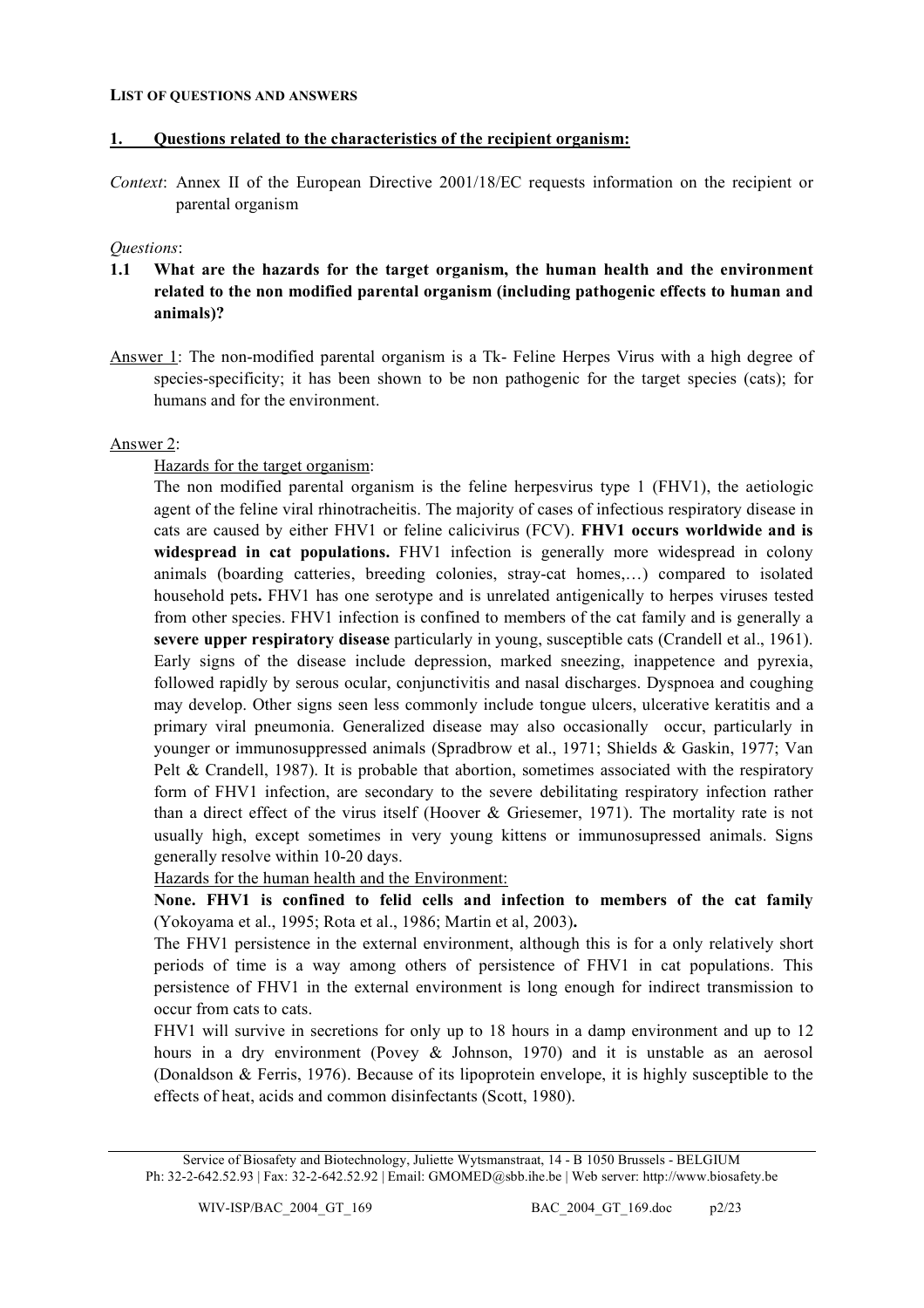Answer 3: Feline herpesvirus type 1 (FHV) has a specific tropism for cats (domestic and wild). Therefore, FHV can be considered as not dangerous for other animal species and man.

### Answer 4:

### Hazards for the target organism:

Both recombinant strains produced are deleted for the TK gene. The effect of TK inactivation has been studied extensively for a large number of alphaherpesvirnae. For all viruses tested, the deletion of the TK gene has led to the attenuation of the virus. The results presented in the dossier demonstrated that this is also the case for Feline herpesvirus 1 (FeHV-1). In conclusion, the two recombinant strains produced do not represent a danger for the target species.

### Hazards for other animal species including human:

FeHV-1 has a narrow host range, both in vitro and in vivo suggesting that it is unlikely that FeHV-1, or derived recombinant strains, could establish cross-species infection. As state in the dossier, FeHV-1 in vivo host range seems to be restricted to Felidae. However, some isolations have been reported in dogs, but these infections did not induce any diseases (Rota et al., 1986, Kramer et al., 1991).

Human cells are resistant to FeHV-1 infection. The resistance is due to a blockage at the entry stage. This feature further supports the safety of FeHV-1 recombinants for humans (Tegtmeyer and Enders, 1969).

### Answer 5 :

- Target organism (cat): Feline Herpes Virus (FHV) is a causative agent of cat flu, a benign disease in cat in general good health and conditions. Clinical symptoms include fever, sneezing, conjunctivitis, depression and inappetence. Most cats recover in 1 to 2 days. The virus can sometimes induce abortion, stillbirth or infertility. FHV may also establish latent infection resulting in carrier state and possibility of reactivation. (Tegtmeyer & Enders, 1994; Maeda et al., 1998). The virus is classified in class risk of level 2 for animal in the Belgian classification (Brussels region IBGE-BIM, Moniteur Belge 26/02/2002).
- Human health: according to the EC classification of infective organisms by risks groups (Council Directive 90/676/CEE of 26 November 1990), Feline Herpes virus is classified into group 1, since this is a biological agent unlikely to cause human disease. There is no evidence of the ability of FHV to replicate or cause disease in human. Moreover, the parent virus is unable to replicate in non-felid culture cells (ref 60 of the dossier). This virus has not been classified as potential hazard for human in the Belgian classification (Brussels region IBGE-BIM, Moniteur Belge 26/02/2002).
- Environment: Like most enveloped viruses and other Herpesviruses, FHV is poorly resistant to external conditions and survives only a few hours in the environment. Follow-up of vaccinated cats (ref 55, 56 of the dossier) as well as sentinel cats (ref 3, 4 of the dossier) demonstrated that there is viral shedding of low levels of vaccine during about 2 weeks after inoculation. This represents the only way of dissemination of the virus. This limited horizontal transmission was ineffective in inducing any clinical symptoms in sentinel cats, even when those were neonatal kittens or pregnant cats.

Service of Biosafety and Biotechnology, Juliette Wytsmanstraat, 14 - B 1050 Brussels - BELGIUM Ph: 32-2-642.52.93 | Fax: 32-2-642.52.92 | Email: GMOMED@sbb.ihe.be | Web server: http://www.biosafety.be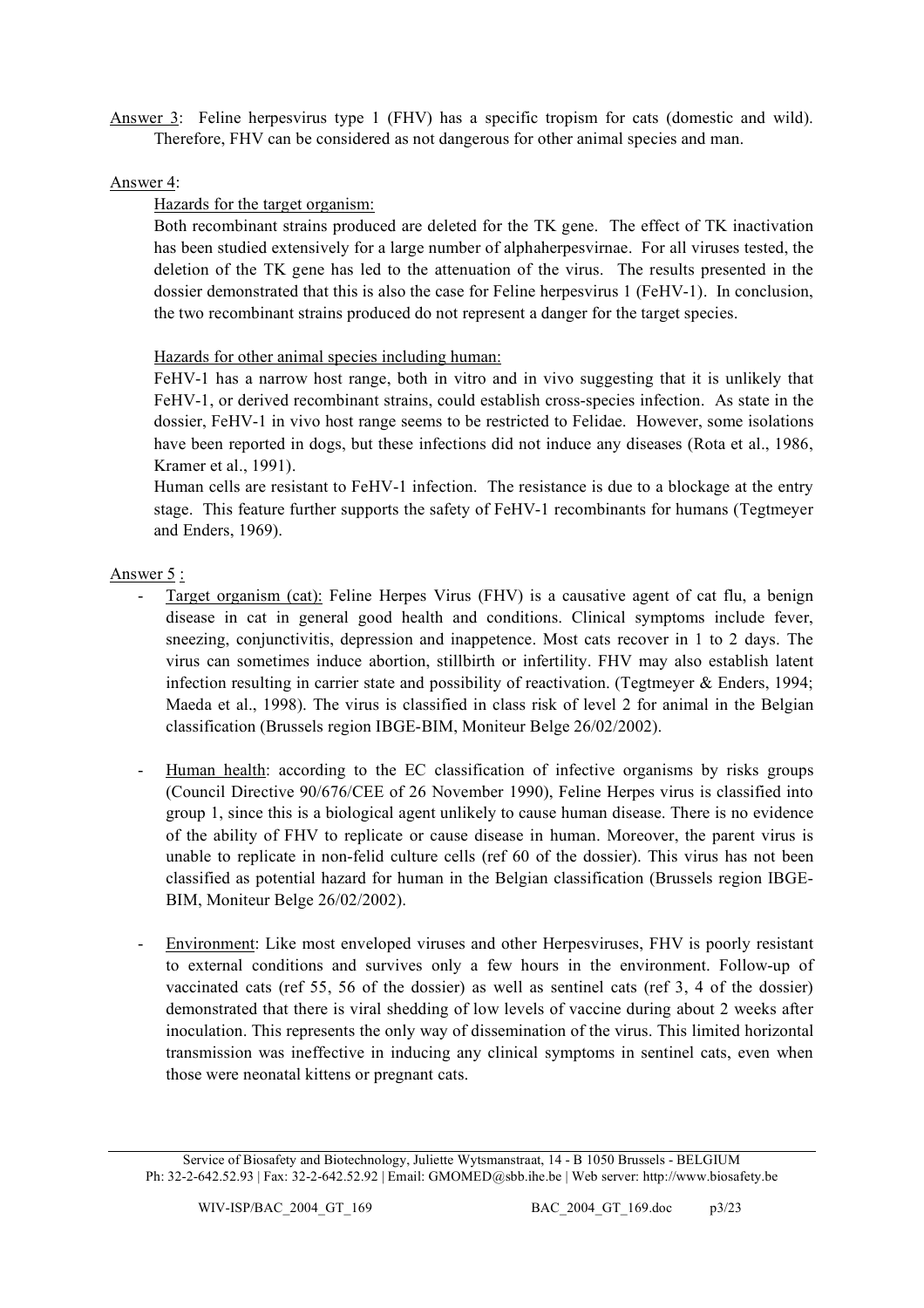Answer 6 : Non pathogenic effect on human, because feline herpesvirus 1 (FeHV-1) is an exclusive animal pathogen, infecting domestic cat, cheetah, puma and lion. One observation has been also made in dog (Thiry, 2002).

# **2. Questions related to the characteristics of the GMO:**

*Context:* Annex II of the European Directive 2001/18/EC requests information on the result of the genetic modification in the modified organism (for example: number of copies of the transgenes, stability of the transgenes, modification in the expression of the genes, rearrangements in the genome, inclusion or suppression of genetic material)

# *Questions:*

# **2.1. What are the results of the genetic modification in the modified organism?**

Answer 1: Feline Immunodeficiency Virus sequences (env or gag) have been inserted at the site of the Tk deletion of the FHV vector.

# Answer 2:

The objective of the genetic modification is to obtain a non-virulent FHV1 expressing the two proteins of the Feline Immunodefficiency virus (FIV), that can be used as a vaccine in cats. Deletion of genetic material

FHV1 is attenuated through a 345 base pair insertional deletion that was engineered into its thymidine kinase gene (TK) whose the function is essential for normal virus multiplication and pathogenicity in permissive hosts. **The TK gene inactivation through deletion is recognized as a way to attenuate alphaherpesviruses** (e.g. pseudorabies virus, bovine herpesvirus, herpes simplex virus)(Kit et al., 1985; Field & Wildy, 1978; Marchiolly et al., 1987; Yokoyama et al., 1996).

# Insertion of genetic material

A transcription unit is inserted in the TK deleted locus of FHV1. The transcription unit contains an early promoter, the coding sequence for FIV proteins (either env or gag) and polyadenylation sequences. The FIV gag gene products encodes the precursor protein for the capsids proteins of FIV. The FIV env gene product encodes for the envelope glycoprotein of FIV.

- Answer 3: The deletion of the Tkgene results in an attenuation of FHV. This is a general feature for most alphaherpesviruses. At this position the gag- or env- gene of FIV has been introduced.
- Answer 4: The recombinant strains produced are TK negative as the result of the deletion/insertion process performed. As mentioned above, TK deletion in various *alphaherpesvirinae* has been demonstrated to induce a drastic attenuation.
- Answer 5: The objective of the genetic modification was to obtain a non-virulent FHV virus expressing two proteins of FIV (gag  $\&$  env) that can be used as FIV vaccine in cats. The vaccine is comprised of two FHV vectors. The biological agents were made by inserting a cassette encoding the genes of FIV into the thymidine kinase (TK) gene of a FHV by homologous recombination. The resulting FHV vector was attenuated due to the deletion in the TK locus (TK-). No clinical signs suggestive of Feline Herpes Rhinotracheitis were observed in cats vaccinated with the FHV vector backbone (TK deletion without insert). All the cats

Service of Biosafety and Biotechnology, Juliette Wytsmanstraat, 14 - B 1050 Brussels - BELGIUM Ph: 32-2-642.52.93 | Fax: 32-2-642.52.92 | Email: GMOMED@sbb.ihe.be | Web server: http://www.biosafety.be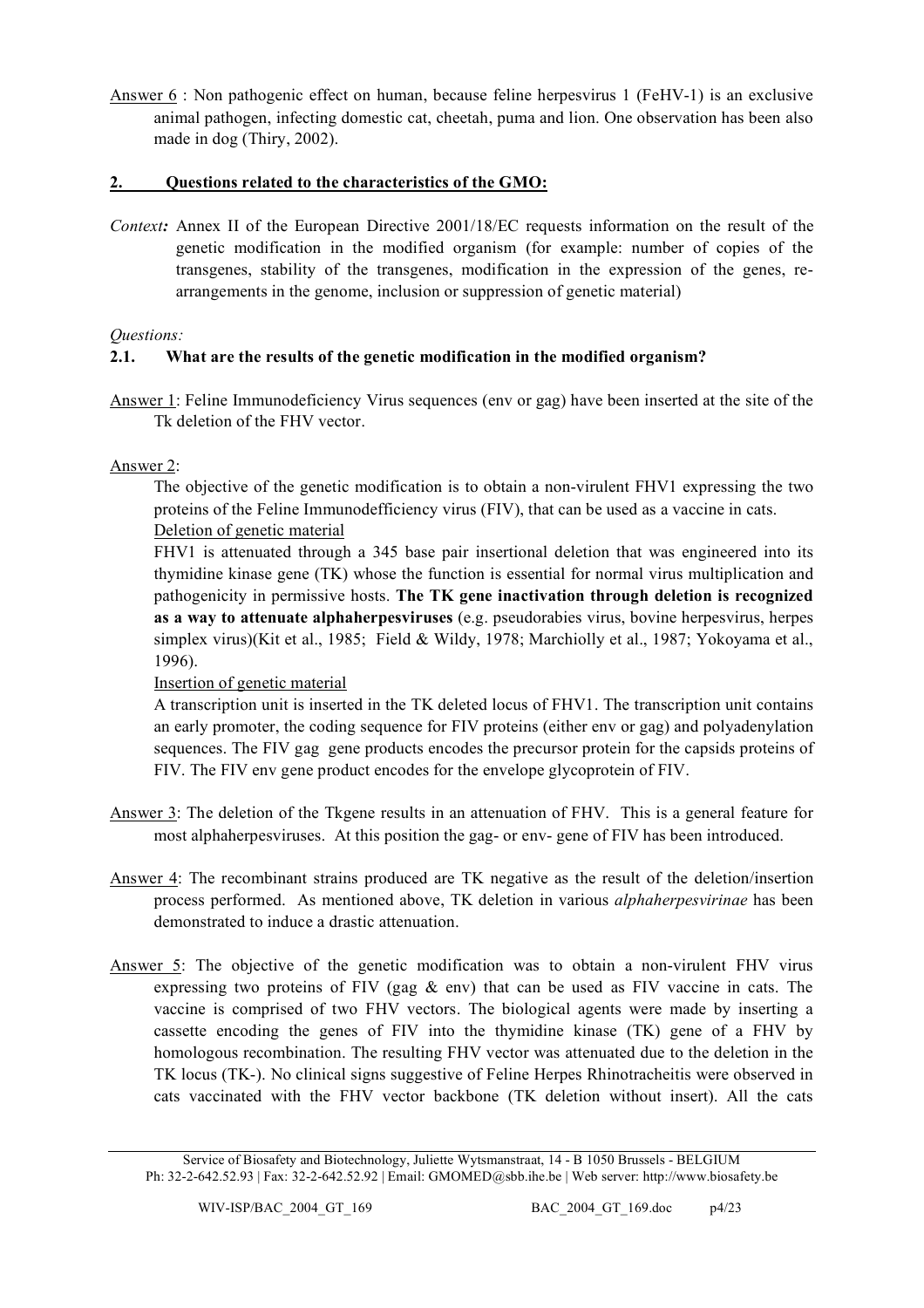tolerated the vaccine, remained active, continued to eat and gain weight and were presented as healthy animals after vaccination. (Yokoyama et al., 1996 + references nr 2, 12, 13 and 15 to 30 of the dossier).

Answer 6: Numerous papers report that the deletion in the thymidine kinase gene results in an attenuation in alphaherpesviruses (Gogev et al., 2003). This observation is made also with the GMO under concern.

**2.2 Has the genetic modification been sufficiently characterised for the purpose of evaluating the risks (direct, indirect, delayed, immediate, cumulated) to the target organism, the human health and the environment?**

Answer 1: Yes

Answer 2: The genetic modification has been sufficiently characterised *(See 2.1).*

Answer 3: Yes.

- Answer 4: Yes. Moreover, previous extensive trials with TK- attenuated alphaherpesviruses (PrV for example) have demonstrated the safety of these modified viruses.
- Answer 5: The vectors have been plaque purified and molecularly characterized (PCR, restriction analysis & Western Blotting). To confirm their genetic stability, both rFHV-FIVenv and rFHV-FIVgag were passaged sequentially 5 times in cats. Viruses recovered from oro-pharyngeal tissues after five passages were analysed by PCR and compared with the original inocula. The PCR and Western blot data indicated that the gene inserts remained intact, properly located and stable as compared to the material prior to passages in cats. These data support the conclusion that the virulence-attenuating gene deletions in both vaccine components are genetically stable. However, comparative sequences analysis of the TK and foreign genes before and after passages are not available. These data would reinforce the safety evaluation of the vector (Ref 9 and 10 of the dossier).

#### Answer 6:

- The Company does not report the production of the revertant virus, i.e. FeHV-1 previously deleted in thymidine kinase (TK) gene and having acquired either feline immunodeficiency virus (FIV) gag or env, and experimentally rescued by genetic recombination with a plasmid carrying the entire FeHV-1 TK gene. The properties of such revertant should be explored, in order to ensure that it exhibits the virulence properties of the parental strain, i.e. wildtype UT88- 1729, isolated from a clinical case. It is indeed assumed that the attenuation is carried only by the TK deletion, but it is not known whether the genetic manipulations did not introduce other genetic modifications responsible in part for the attenuation character of the TK negative (TK-) FeHV-1.

- This has only implications for the target organism.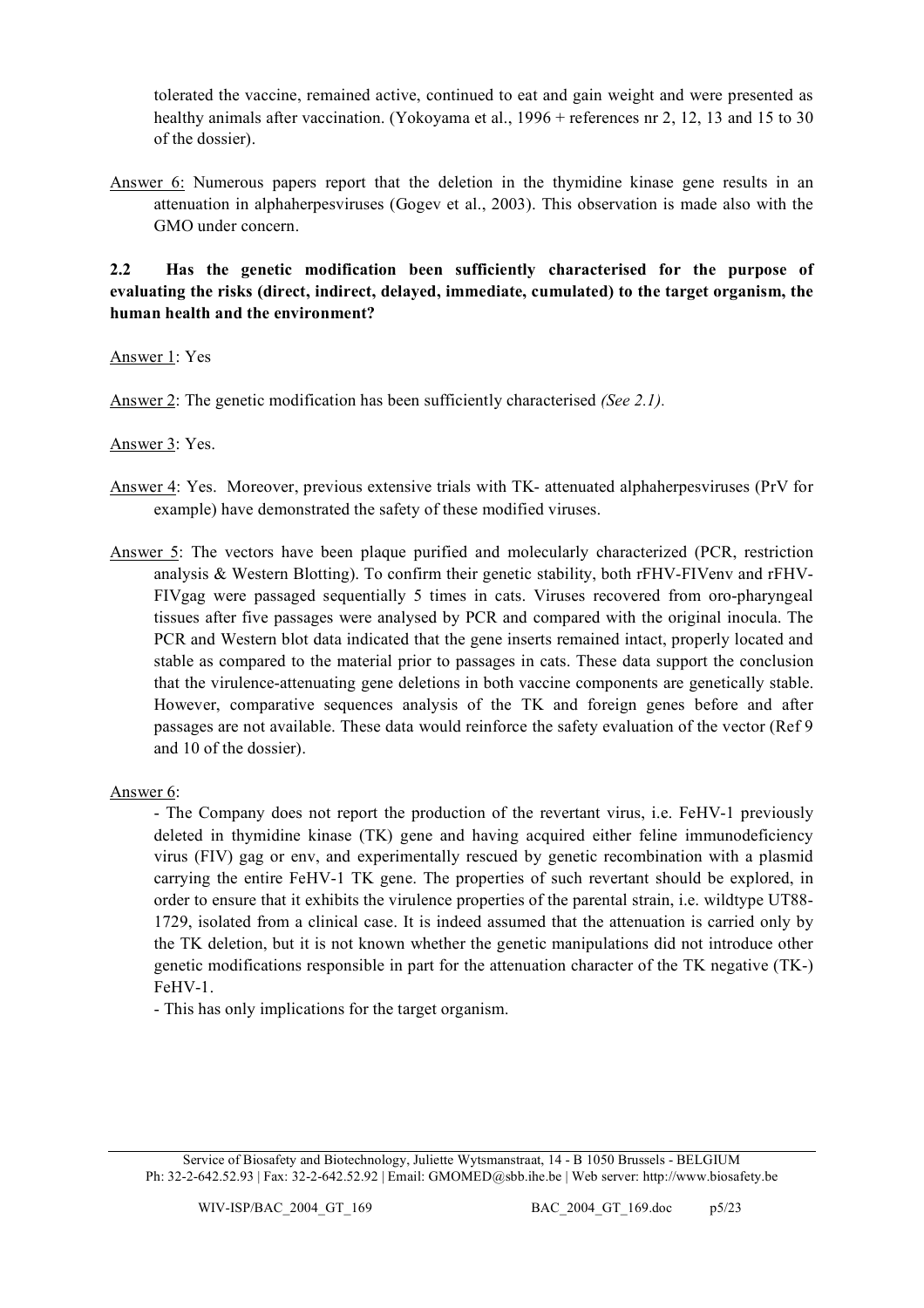**2.3 Are the steps taken (and assays used with their sensitivity) to detect and eliminate any contaminating viruses (both replication-competent or replication-defective) or other organisms in the cells or serum used for preparation of the virus stock including any contaminants that may have an impact on the risks satisfactory?**

Answer 1: Yes in conformity with CFR (*American code of Federal Regulations*) and PhEur (*European Pharmacopoeia*) requirements for cell banks and viral seedlots.

Answer 2: Is not documented.

Answer 3: Yes.

- Answer 4: The FIV inserts have been sequenced and are pure from any unknown sequence. The two recombinant vectors have been plaque purified, screened by restriction endonuclease for the correct insertion of the FIV transcription units and the expression of the *gag* and *env* genes have been tested by Western Blot. However, once again, complete sequence analysis of the region overlapping the TK and foreign genes of the vector is not available. These data would reinforce the safety evaluation of the vector.
- Answer 5: Insufficient data in the providing files to answer this question. Need for the full analytical dossier.

# **3. Questions related to the risks for the environment:**

*Context*: Annex II D.1 of the European Directive 2001/18/EC requests information on the environmental impacts resulting from direct and indirect interactions between the GMO and other organisms.

# *Questions*

**3.1 Likelihood of the GMO to become persistent and invasive in natural habitats under the conditions of the proposed release.**

Answer 1: Unlikely as documented in the ERA (*Environmental risk assessment*) report.

# Answer 2:

The GMO as well as FHV1 may initially be found in oro-nasal-conjunctival secretions (Gaskell & Povey, 1979). Exposure can occur from these sources, as well as from a vaccine spill. In the case of a spill, alphaherpesviruses are not particularly suited to long term survival outside of the host (*see 1.1*)(Turner et al, 1982) and the genetic manipulation made to the FHV1 backbone would not provide any physical modifications to the viruses that would increase their durability or survivability in the environment. **The GMO has no advantage over wild parental FHV 1 to survive in the environment, thus limiting distribution (***see 1.1***)**.

As a typical alphaherpesvirus, the GMO can theoretically persist in the vaccinated/infected cat as a carrier state. The carrier state is the normal sequel to FHV 1 infection and an important way for FHV 1 to persist in cat populations. It is characterized by periods of latency interspersed with intermittent episodes of virus shedding, particularly after a stress (change of housing, entering a boarding cattery, lactation,…). During shedding episodes, virus can be detected in

Service of Biosafety and Biotechnology, Juliette Wytsmanstraat, 14 - B 1050 Brussels - BELGIUM Ph: 32-2-642.52.93 | Fax: 32-2-642.52.92 | Email: GMOMED@sbb.ihe.be | Web server: http://www.biosafety.be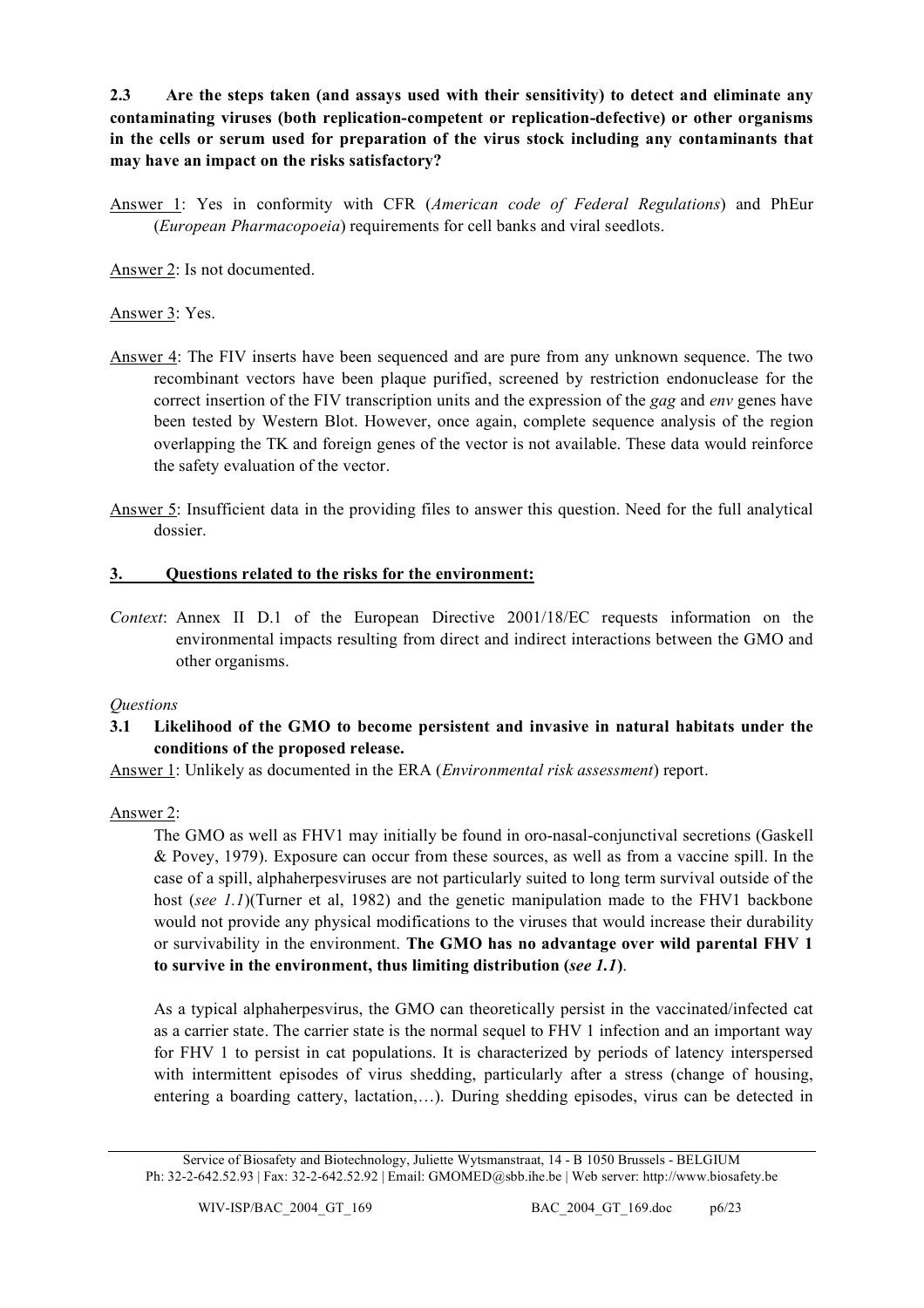oronasal or cunjunctival secretions and the cats are infectious to other cats (Gaskell & Povey, 1982). Although over 80% of FHV 1-recovered cats remain as virus carriers, approximately only half of these are likely to be of epidemiological importance, i.e. likely to shed virus under natural conditions. The trigeminal ganglia is the reported site of FHV1 latency (Gaskell et al., 1985).

**The inactivation of alphaherpesvirus TK reduces the amount of replication but doesn't preclude the latency in the trigeminal ganglia. However a study could show that latent TK negative FHV1 (the GMO) could not be reactivated nor re-excreted through the use of immunosupressants (Berlinski et al., 2003).**

- Answer 3: Latency is important for FHV to persist in cat populations. After primo-infection, virulent FHV stays in its host under a latent form in the ganglion trigeminale. With the vaccine rFHV-FIVenv/gag, it was not possible to reactivate the virus in vaccinated animals. This shows that the vaccine virus is probably not present under latent form. It is a pity that the researchers did not look for latent virus by PCR, which is a very sensitive method. FHV may also persist by continuous circulation (primo-infections and re-infections). With the present vaccine virus, it was shown that the virus can be transmitted, but in a very restricted way. This means that the vaccine virus will not cause a chain of virus transmissions in between animals like the virulent parental strain. In conclusion, we expect that the vaccine virus will not persist in a population.
- Answer 4: It has been demonstrated for several alphaherpesviruses that a TK deleted strain can establish a latent infection and eventually be reactivated (Mengeling, W. L., 1991, Whetstone, C. A. et al, 1992). Consequently, vaccinated animals will probably represent reservoirs of GMOs and could possibly lead to virus excretion long after vaccination. However, the selective disadvantage of the recombinant viruses due to the TK gene deletion reduces drastically the risk that the virus could propagate in the cat population. The latter conclusion is also supported by some of the experiments presented in the dossier.
- Answer 5: The deletion of the FHV TK alters the pathogenesis of the virus in the cat. The modification has been shown to reduce the replication (duration  $\&$  amplitude) in the primary target tissues (oral, pharyngeal and saliva). Vectors included in the vaccine have not demonstrated any altered tropism as compared with wild type. Efforts to recrudesce latent vectors through the use of immunosuppressants have been unsuccessful.

# Answer 6:

FeHV-1 is a common pathogen of cat. It is excreted by the nasal and ocular secretions over about two weeks after a primary infection (Thiry, 2002). FeHV-1 is an alphaherpesvirus and persists in a latent state in cat. It can be reactivated either by glucocorticoid treatment or by diverse natural stimuli. FeHV-1 is therefore easily transmitted to other cats in the conditions of primary infection or during re-excretion after reactivation from latency (Thiry, 2002).

The deletion in the TK gene is usually associated with a loss of infectivity and a decreased permissivity in neurons (Gogev et al., 2003). Although some TK- alphaherpesviruses cannot be reactivated from a neuronal latency site, it was shown that at least one alphaherpesvirus, namely bovine herpesvirus 1 (BoHV-1), deleted in the TK gene, was still able to be reactivated from latency and re-excreted in cattle (Whetstone et al., 1992). It must be emphasized that BoHV-1 and FeHV-1 share many pathogenic properties in their respective host species. A limited experiment carried out by the applicant did not show reactivation and re-excretion in 10 cats

Service of Biosafety and Biotechnology, Juliette Wytsmanstraat, 14 - B 1050 Brussels - BELGIUM Ph: 32-2-642.52.93 | Fax: 32-2-642.52.92 | Email: GMOMED@sbb.ihe.be | Web server: http://www.biosafety.be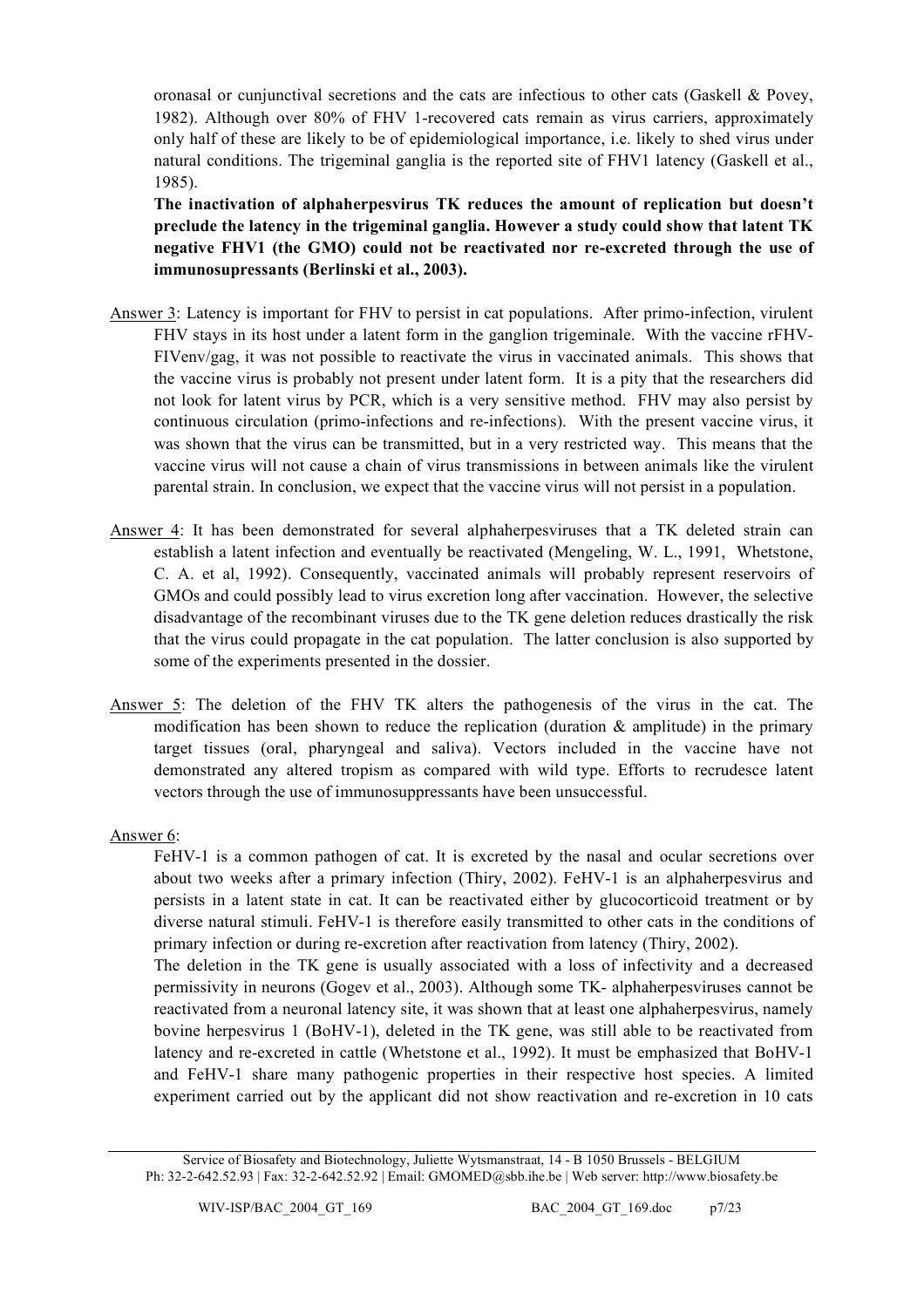infected with a TK- FeHV-1 and submitted to a glucocorticoid treatment 10 weeks after infection. It may be therefore postulated that the potential of TK- FeHV-1 reactivation and reexcretion is low. Whether or not reactivation is followed by virus re-excretion in field conditions remains to be studied in more details.

These data are required for the assessment of the persistence of the vaccine strain in the cat population.

### **3.2 Are there any selective advantages or disadvantages conferred to the GMO compared to the parental organism?**

Answer 1: None known (ERA report)

Answer 2: The inactivation of alphaherpesvirus TK reduces the amount of replication but doesn't preclude the latency in the trigeminal ganglia. However a study could show that latent TK negative FHV (the GMO) could not be reactivated nor re-excreted through the use of immunosuppressants.

Answer 3: No (see 3.1.).

Answer 4: TK deletion induces a selective disadvantage as demonstrated in the dossier and for several alphaherpesviruses.

### Answer 5:

On one hand, considering the recipient organism, the GMO is attenuated as compared with the wild type. This can be considered as a selective disadvantage.

On the other hand, considering the donor organism, there is a lack of pertinent information in the dossier regarding the risk of potentialisation of the vector by the FIV inserts. In the Summary Notification, point C, 3 (b): To the question: "Are the donated sequences involved in any to the pathogenic or harmful properties of the organism", the applicant answer is "no" and this is justified as "In cats, the FIV env protein elicits an immune response to FIV. There are no known tissue tropism associated with the FIV env gene". This is not true or, at least, too short. Indeed, according to the literature, it is now generally accepted that the envelope gene of FIV contains the determinant for host cell tropism. FIV demonstrates a broad tropism for peripheral blood mononuclear cells: while CD4+ cells did carry the highest burden of virus during the acute stage of infection, Ig+ cells carried a greater burden of virus in the chronically infected cats (Tompkins et al., 1993, Journal of Virology 67 (9): 5175-86.). Feline CD9 has been proposed as one of the receptor of FIV, analogous to the HIV receptor CD4 (Neil et al., 1994, Immunology, 81(2): 228-33). Investigating the issue of tropism, which is crucial for pathogenicity, researchers found it necessary to look for a tropism segment of the genome. In fact, the FIV tropism has been successfully mapped to the 3' end of the FIV genome, and it has been proven that a single amino acid mutation in the V3 variable region of the viral envelope is directly responsible for the variation in cell tropism between two variants of the virus (Verschoor et al., 1995; Dean et al., 1999). Interestingly, this region of the genome (the V3 region) is also an important neutralization domain. The fact that a tropism determinant and a neutralization domain are present in the same genomic region suggests that V3 is necessary for the entry of FIV into lymphoid cells. The mechanism by which V3 interacts with surface membrane proteins is however, unknown at this time.

Service of Biosafety and Biotechnology, Juliette Wytsmanstraat, 14 - B 1050 Brussels - BELGIUM Ph: 32-2-642.52.93 | Fax: 32-2-642.52.92 | Email: GMOMED@sbb.ihe.be | Web server: http://www.biosafety.be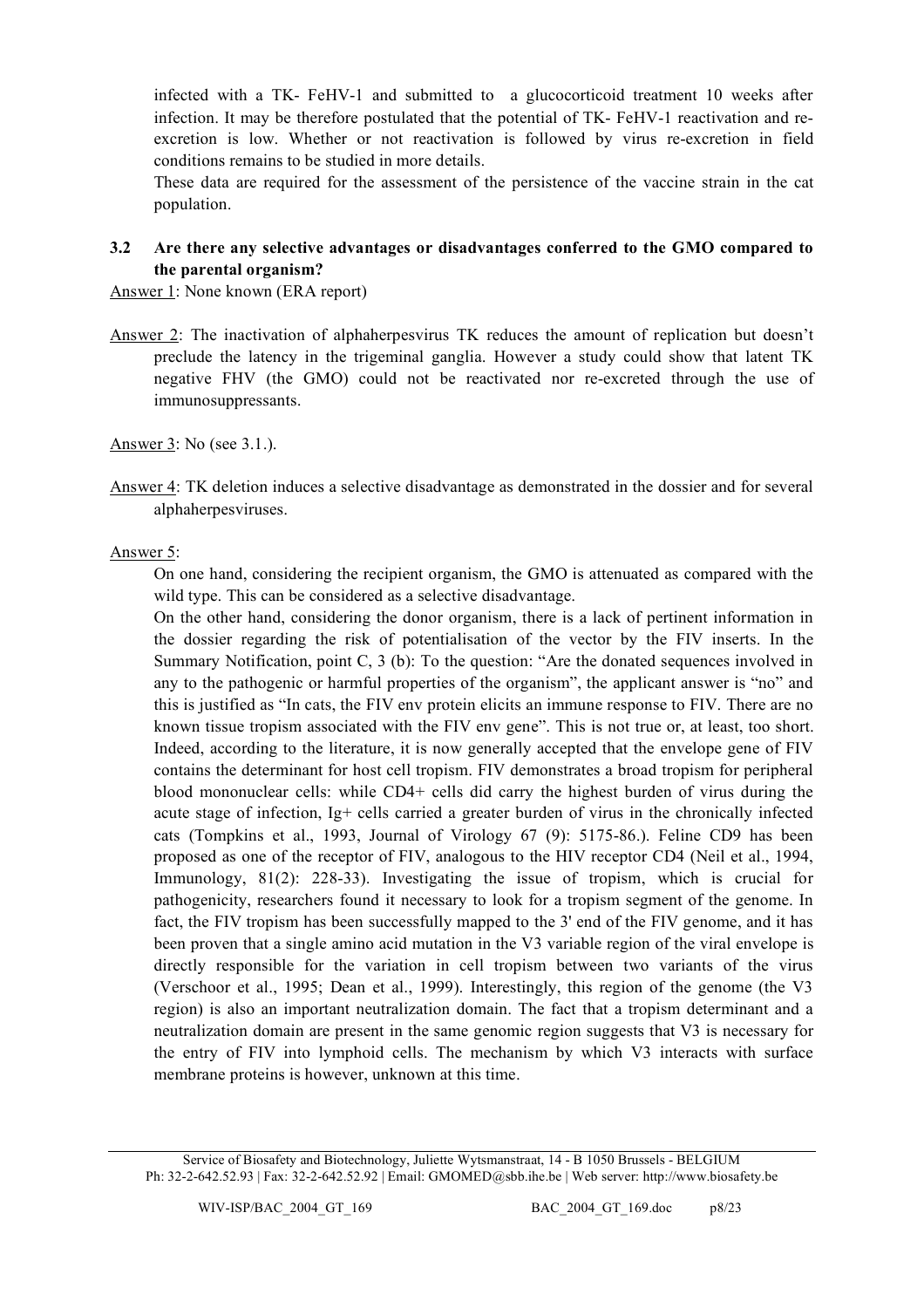This important question needs to be addressed by the applicant. Has the possibility to find the vector in the blood lymphocytes of vaccinated cats been investigated? Which are the potential risks?

In the same way, the use of a strong CMV promoter for the expression of the FIV genes has not been discussed.

Answer 6: The GMO is attenuated by acquiring the TK deletion. It is not known whether genetic manipulations created other genetic modifications able to further attenuate the vaccine virus, as the revertant virus was not studied.

# **3.3 Immediate and/or delayed adverse effects on the environment and animal health resulting from potential direct or indirect interactions between the GMO and target organism.**

Answer 1: None known (ERA report)

- Answer 2: Clinical observations of occasional sneezing or mild, transient serous nasal or ocular discharges were observed in animals given the GMO vaccine intranasally. Clinical signs suggestive of feline viral rhinotracheitis were not observed in any of the vaccinated cats. The transient discharges were attributed to the initial replication of the attenuated herpesviruses in the nasal and ocular epithelial tissues (Berlinski et al., 2003). This safety profile is consistent with other modified live intranasal vaccines and the FHV1 vector backbone (TK deletion without the FIV gene inserts) (Wardley et al., 1992; Guimond et al., 1993).
- Answer 3: Cats, intranasally vaccinated with rFHV-FIVenv/gag may show transient clinical signs, consisting of sneezing, nasal and ocular serous discharge. In general, fever does not occur. Especially young animals of  $\leq$  3-4 weeks are susceptible. At this age, almost all animals are showing clinical signs. In older animals, only 10% of the cats have problems. Since young cats will be excluded from this trial, we expect an allowable vaccination reaction in a restricted number of animals. We do not expect adverse effects on the environment.

Answer 4: Not probable

# Answer 5:

There are no adverse effect to be expected on the environment and animal health. The vaccine could only replace the wild type virus on the long-term, what should be beneficial for both the environment (attenuated strain) and the animal (protection against FHV & FIV).

Several trials have been conducted by the manufacturer in cats ranging from 7 to 12 weeks of age at the time of vaccination. Clinical signs suggestive of feline viral rhinotracheitis were not observed in any of the vaccinated animals.

- Answer 6: No expected interactions between the GMO and target organism. The consequences of recombination are evaluated under point 3.7.
- **3.4 Immediate and/or delayed adverse effects on the environment and animal health resulting from the potential direct or indirect interactions between the GMO and non target organisms.**

Answer 1: None known (ERA report)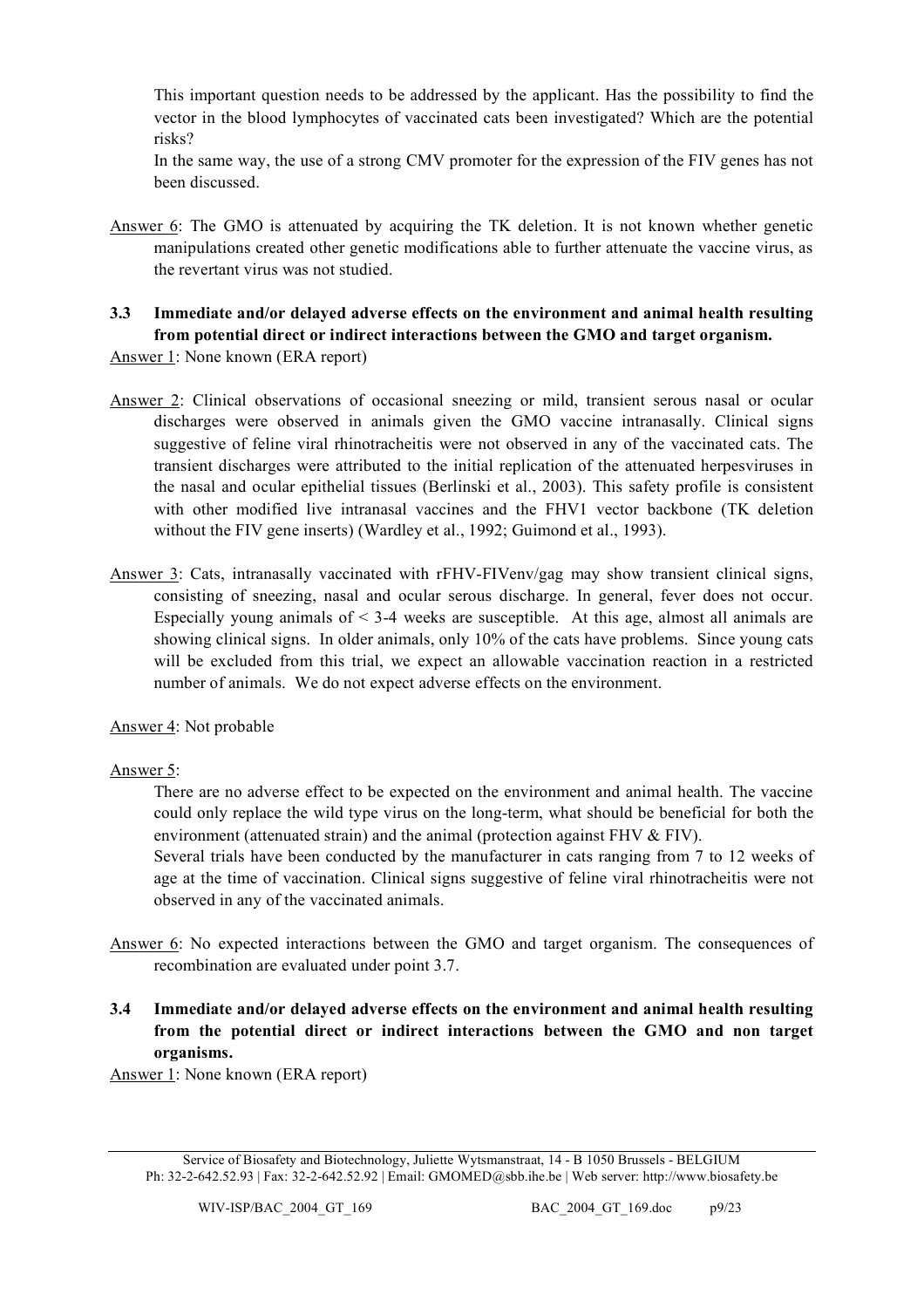- Answer 2: None adverse effect. Both FHV1 (parental organism) and GMO are confined to felid cells (Yokoyama et al., 1995; Rota et al., 1986; Martin et al, 2003).
- Answer 3: The host specificity of the vaccine virus has poorly been illustrated. It was only shown that the vaccine virus does not grow in human cell cultures and that intracerebrally and intraperitoneally inoculated mice do not show adverse reactions. It is a pity that the animals were not euthanatized and examined for virus replication. However, we do not expect changes in host-specificity of FHV by deletion of the TK gene and introduction of the env-gene and the gag-gene of FIV.

Answer 4: Not probable

Answer 5: None.

Answer 6: No adverse effect, since FeHV-1 infects domestic cats and other felids.

**3.5 Immediate and/or delayed adverse effects on the human health resulting from the potential direct or indirect interactions between the GMO and people working with, coming in contact with or in the vicinity of the treated animal and/or the GMO (workers, owner of the animal, etc...).**

Answer 1: None known (ERA report)

Answer 2: None adverse effect. Both FHV1 (parental organism) and GMO are confined to felid cells (Yokoyama et al., 1995; Rota et al., 1986; Martin et al, 2003).

Answer 3: None

Answer 4: Not probable

Answer 5: None.

- Answer 6: No adverse effect, since FeHV-1 is known to only infect domestic cats and other felids (Thiry, 2002).
- **3.6. Is there a significant probability that the GMO will spread from the vaccinated cat to other cats, to humans or to the environment?**
- Answer 1: Likely to other cats but not persistent; exposure of humans and environment possible but no infection demonstrated.
- Answer 2: As the GMO is confined to felid cells and can be excreted/shedded by freshly vaccinated cats, there is a significant probability of transmission of low virus titers from vaccinated cats to other cats (see 3.1) but not to humans nor to the environment.
- Answer 3: It has been shown by the producer that the vaccine spreads from intranasally vaccinated cats to unvaccinated, in contact animals. However the spread was not very efficient. Several in contact animals remained uninfected. This means that the vaccine virus is strongly handicapped in its ability to spread.

Service of Biosafety and Biotechnology, Juliette Wytsmanstraat, 14 - B 1050 Brussels - BELGIUM Ph: 32-2-642.52.93 | Fax: 32-2-642.52.92 | Email: GMOMED@sbb.ihe.be | Web server: http://www.biosafety.be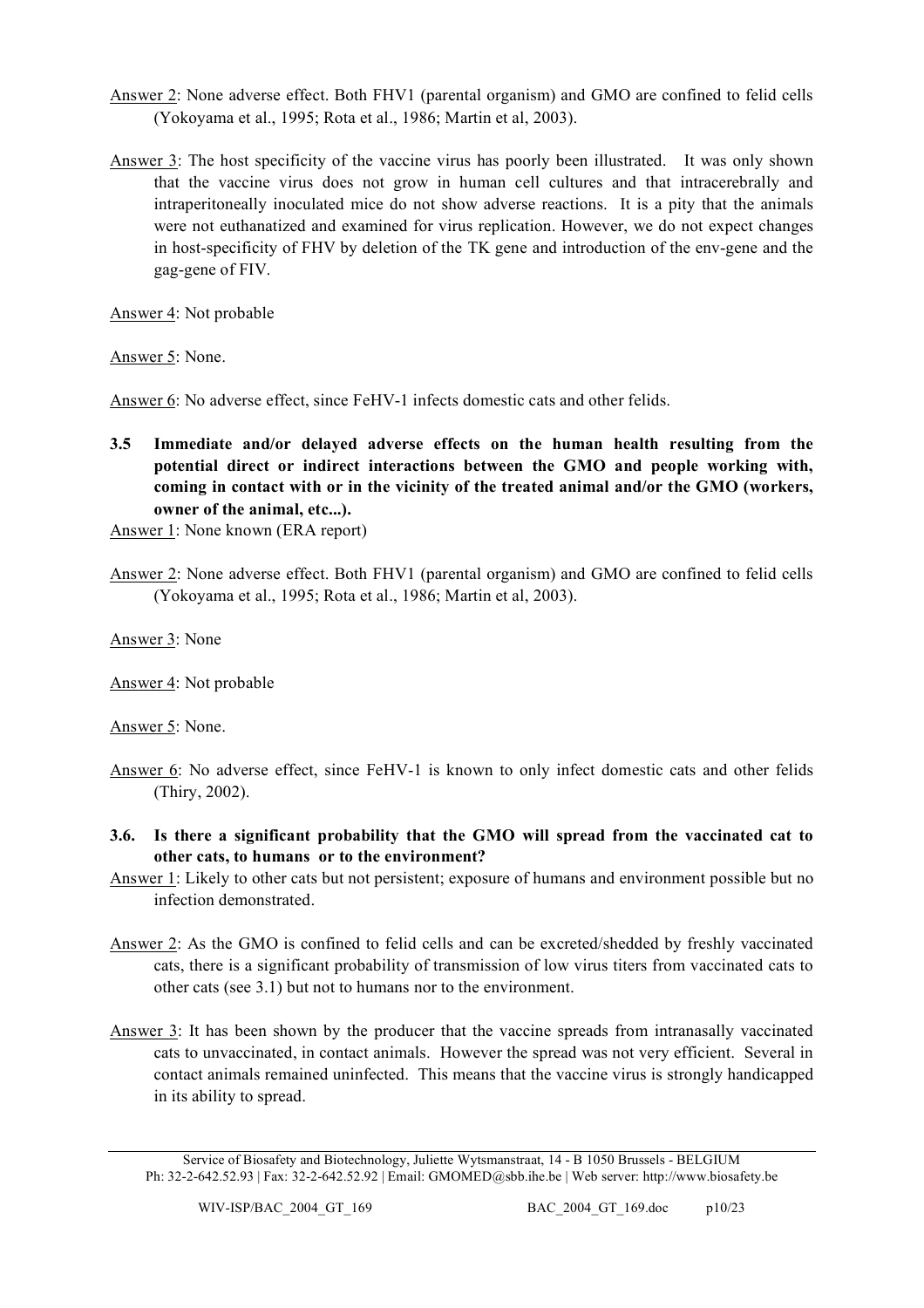Answer 4: Based on the arguments presented above (please see points 1.1 and 3.1), it is very unlikely that the virus will spread from vaccinated cats to other cats and it is impossible that vaccinated cats could lead to human infection by the GMOs.

### Answer 5:

- Spread from vaccinated cats to other cats: Yes, but only during a short period of time not exceeding 2 weeks.
- Spread to humans: No. The host range of FHV is very restricted and only affects cats. FHV does not replicate in non-felid mammals (e.g. experimental intracerebral inoculation of mice, ref 11 of the dossier) and several mammalian cell models used (ref. 61 of the dossier). In addition, data suggest that carriage and shedding of the vaccine virus are both limited and transient in fully permissive host.
- Spread to environment: Possible but limited. Like other alphaherpesviruses, the virus is poorly resistant in the environment (ref 62 to 66 of the dossier). Experimental simulations performed with a bench spill test, kitty litter or water indicated a similar rate of decrease between vaccine and wild type virus. On the other hand, viral shedding is transient and does not occur in appreciable amounts. This limited bioburden is unstable in the normal feline environment. Horizontal transmission by vaccinated cats is also very limited by their social behaviour and limited direct contact with non-target animals. The probability to colonize alternate household pets, rodents, livestocks or wildlife is therefore extremely low. This is comforted by experimental inoculation of rodents and dogs that failed to replicate or cause disease in nonfelid species (ref. 44 and 55 to 59 of the dossier).

#### Answer 6:

There is a high probability that the GMO spreads from the vaccinated cat to other cats (see this application), but not to humans and not to the environment.

FeHV-1 is a common pathogen of cat. It is excreted by the nasal and ocular secretions over about two weeks after a primary infection (Thiry, 2002). FeHV-1 is an alphaherpesvirus and persists in a latent state in cat. It can be reactivated either by glucocorticoid treatment or by diverse natural stimuli (Thiry, 2002). FeHV-1 is therefore easily transmitted to other cats in the conditions of primary infection or during re-excretion after reactivation from latency.

In this application, the TK- FeHV-1 was shown to be easily transmitted to in contact cats. This is not surprising because the vaccine is administered intranasally, the natural route of infection, and because virus excretion lasts at least 5 days after infection.

- **3.7 What is the possibility of the GMO to reconvert to his wild type form and what are the possible consequences for the target organism, the human health and environment?**
- Answer 1: Herpesviruses are stated to be "recombigenic" and reversal to wild type through restoration of the Tk+ status at co-infection is stated to be possible. The result of such an event is stated to be null as it would be an exchange of the inserts and the Tk gene.

Answer 2: *(see 3.8)*

Service of Biosafety and Biotechnology, Juliette Wytsmanstraat, 14 - B 1050 Brussels - BELGIUM Ph: 32-2-642.52.93 | Fax: 32-2-642.52.92 | Email: GMOMED@sbb.ihe.be | Web server: http://www.biosafety.be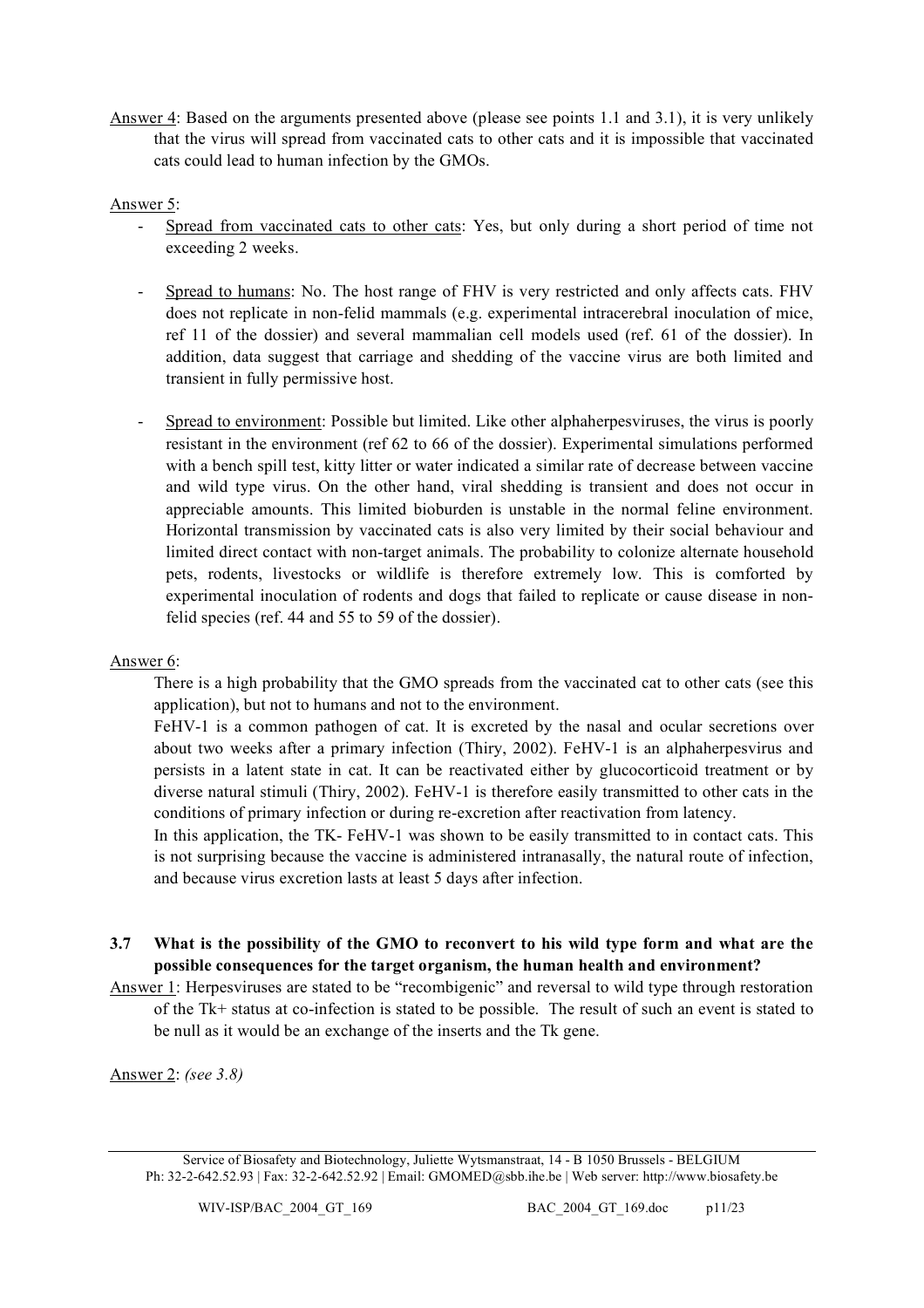- Answer 3: It is impossible to reconvert to his wild type form except upon recombination during a simultaneous vaccination and infection. The possibility of alphaherpesviruses to recombine has clearly been demonstrated. Recently, beautiful work has been done by Thiry and coworkers with the bovine alphaherpesvirus BHV1. They have shown that recombination is a common feature with BHV1 both in vitro and in vivo (Schynts et al., Journal of Virology 77, 12535-12542). When the rFHV-FIVenv/gag would be inoculated intranasally in acutely FHVinfected cats, then recombination may be expected. The result will be: restoration of the vaccine virus with the formation of the wild type form and the formation of a field strain in which the TK gene is replaced by the env- or gag- gene. The formed viral products are expected to be not worse than the original situation. However there may be one small risk. It is possible that the new recombinant virus, the field strain with gag- or env-genes at the position of the Tkgene, may spread and be more virulent than the original vaccine virus in cats. It is important not to ignore this risk. For this field trial, it is sufficient to keep the animals and catteries isolated during two weeks after vaccination in order to keep this risk to a minimum.
- Answer 4: As stated in the dossier, the only possible scenario for the GMO to reconvert to the wild type genotype is to recombine with a wild type strain. Based on this process of homologous recombination, the GMO will become a wild type strain and the donor wild type strain will become a GMO. In other words, this putative recombination process won't have any effect.

# Answer 5: see 3.8

### Answer 6:

Consequences for the target organism, not for the human health, not for the environment. The assessment of recombination is not fully satisfactory.

- FeHV-1 easily recombines in every segment of its genome, in a situation of co-infection. This phenomenon is shared by most alphaherpesviruses (Thiry et al., 2004). The rate of recombinant viruses *in vitro* is 10 to 21 % (Fujita et al., 1998). *In vivo*, this frequency is unknown. Based on a comparative work carried out on BoHV-1, an alphaherpesvirus sharing the same pathogenic properties as FeHV-1, *in vivo* recombination may occur at similar rates as *in vitro* (Schynts et al., 2003) provided co-infection or only a slightly delayed superinfection of the same cell occurs (Meurens et al., 2004b). Furthermore, *in vitro*, homologous recombination event occurs between genomically slightly distant alphaherpesviruses (Meurens et al., 2004a; Thiry et al., 2004).
- The vaccine is administered intranasally. Therefore the chance of coinfection is not negligible in a same individual already infected with FeHV-1 because the anterior respiratory tract is the natural site of FeHV-1 replication (Thiry, 2002).
- By analogy with BoHV-1 (Schynts et al., 2003), a high rate of FeHV-1 recombinants can be expected in favourable epidemiological conditions, because FeHV-1 is a common pathogen in cat .
- The recombination event can take place either in the vaccinated individual or a surrounding animal because the vaccine strain is transmitted to in contact cats (see this application).
- The risk of recombination is not linked to the transfer of the deleted TK gene with gag or env gene insertion to a FeHV-1 strain. Indeed the created TK- virus and the expression of gag or env are not likely associated with increased virulence (see this application).
- The assessment of recombination can be made both during primary infection and during reexcretion after reactivation from latency (Dispas et al., 2003).

Service of Biosafety and Biotechnology, Juliette Wytsmanstraat, 14 - B 1050 Brussels - BELGIUM Ph: 32-2-642.52.93 | Fax: 32-2-642.52.92 | Email: GMOMED@sbb.ihe.be | Web server: http://www.biosafety.be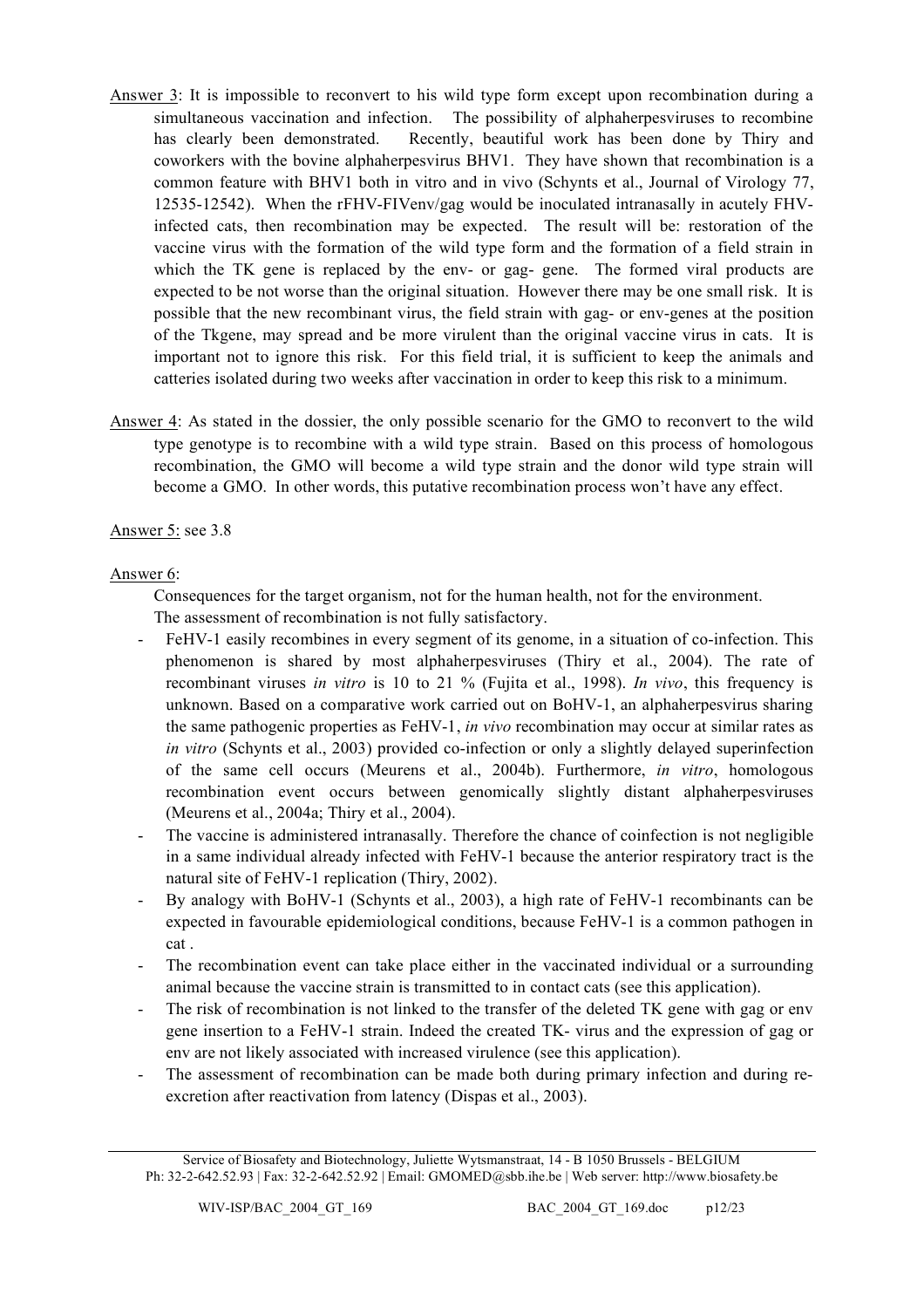- The risk of recombination lies also in recombination in other loci than the TK locus:
	- o TK- FeHV-1 originated from a wildtype FeHV-1, UT88-1729, isolated from a clinical case. The attenuation was obtained by the TK deletion.
	- o There is no information that a revertant virus has a restored virulence. By revertant virus, it must be understood a TK- FeHV-1 having acquired the TK gene by recombination using the same technique as for the production of the TK- FeHV-1. If it is assumed that attenuation is carried exclusively by the TK deletion, the revertant should be fully virulent, because the virulence genes other than TK gene are retained in the TK- FeHV-1. This information is lacking in the dossier.
- The risk of the following situations should be therefore assessed, provided TK deletion is the only attenuation in the genome:
	- o Recombination with wildtype FeHV-1 and TK- FeHV-1 in another locus than TK, with exchange of virulence genes from TK- FeHV-1, increasing therefore the virulence of a wildtype FeHV-1.
	- o Recombination with wildtype FeHV-1 and TK- FeHV-1 in another locus than TK, with exchange of virulence genes from wildtype FeHV-1, increasing therefore the virulence of the TK- FeHV-1. In this case, a FeHV-1 strain carrying the TK deletion could be, at least partially, virulent.
- **3.8. Is there any possibility of gene transfer to other micro-organisms and what will be the selective advantages or disadvantages conferred to those resulting micro-organisms? What are the possible consequences for the target organism, the human health and the environment?**

Answer 1: None known (ERA report)

### Answer 2:

To confirm the genetic stability, the GMO was passaged sequentially five times in cats. The virulence attenuating TK gene deletion in the GMO components were shown to be genetically stable (Berlinski et al, 2003)

There are no known mechanisms for spontaneous generation of the critical 345 bp sequence within the genome such as the spontaneous reversion of a point mutation or a single base deletion.

There is a lack of homology between herpesvirus TK genes and host cellular TK genes and there is limited homology of FHV1 TK with other known herpesvirus TK genes (Yokoyama et al., 1995). That makes unlikely that the FHV1 TK gene can be restored by other herpesviruses or cellular TK genes. However, it is possible for the TK gene to be repaired by homologous recombination with a wild FHV1 containing a functional TK. While little evidence has been documented for recombination between FHV1 isolates in vivo, there is a description of this recombination process in vitro if different viruses were used to co-infect the same cells (Fugita et al., 1998).

This means that the primary method of restoring the virulent TK phenotype would be the unlikely co-infection of the same cell with an intact, TK-positive FHV1 and the GMO vaccine. In this hypothetical case, homologous recombination may occur to restore the TK-positive phenotype of the vaccine strain. However, in doing so, this would generate a TK-negative phenotype in the wild-type donor. The net result would be silent, as the unlikely restoration of the TK-positive phenotype (widespread in the cat population) would result in a reciprocal TK-

Service of Biosafety and Biotechnology, Juliette Wytsmanstraat, 14 - B 1050 Brussels - BELGIUM Ph: 32-2-642.52.93 | Fax: 32-2-642.52.92 | Email: GMOMED@sbb.ihe.be | Web server: http://www.biosafety.be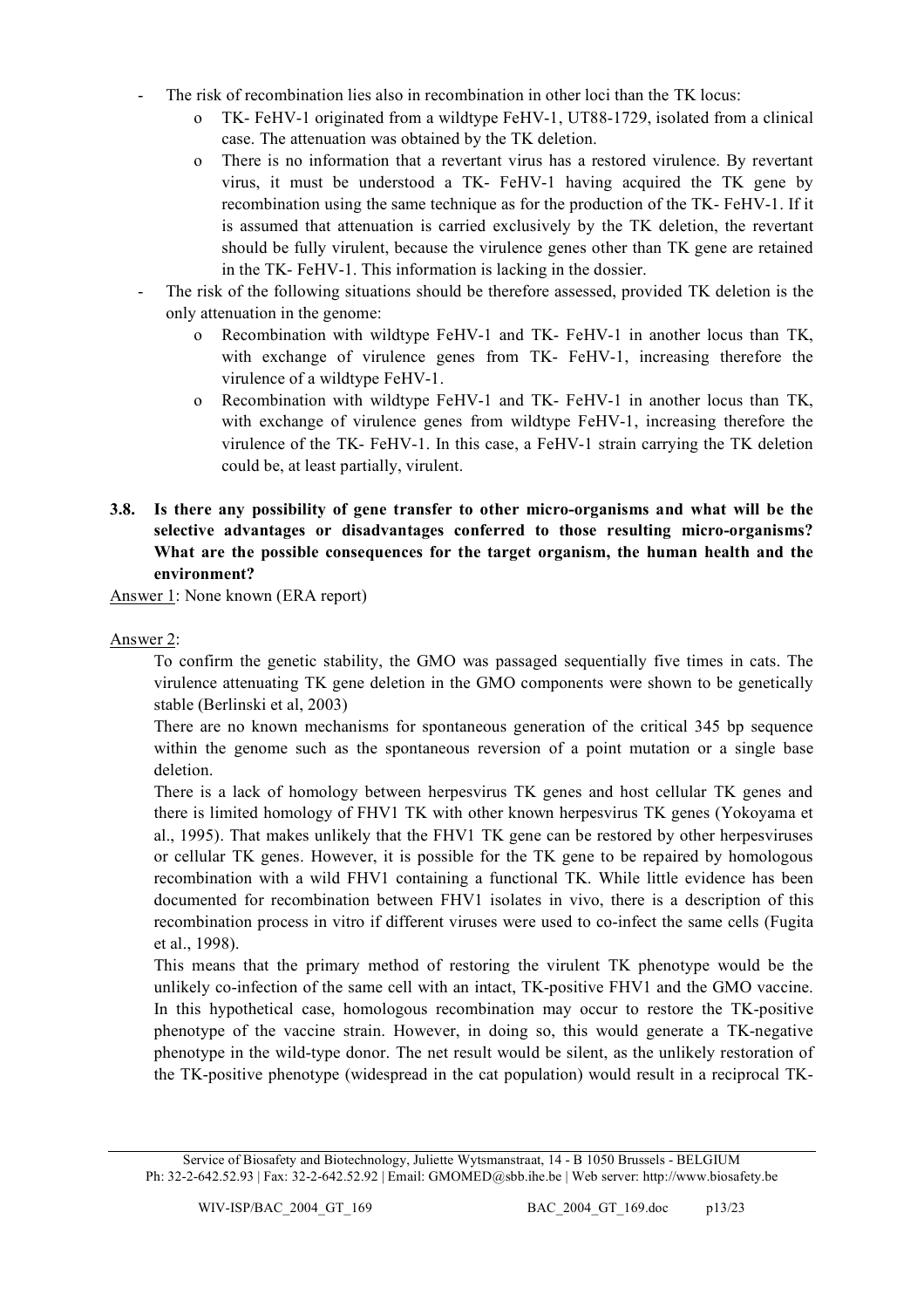negative phenotype due to a virus with the TK deletion containing the FIV antigen expression cassette.

**The likelihood of the GMO to reconvert to his wild type form is very low and if so it would have no consequence for the target organism, the human health and the environment.**

Answer 3: See 3.7. recombination. No danger for non-feline animals and man.

Answer 4: Homologous recombination requires qualitatively and quantitatively large homologous regions. As no viruses closely related phylogenetically to FeHV-1 have been described, the probability of recombination between the GMOs and wild type strains of an other viral species is very unlikely. However, if such recombination event should occur, it will lead to the production of an attenuated recombinant virus due to the TK deletion resulting from the recombination process; and consequently, to the attenuation of the recipient virus. The probability of homologous recombination between the GMOs and biological entities other than alphaherpesviruses are negligible.

### Answer 5:

These two questions (3.7 and 3.8) are closely related as reversion to wild type could only occur through a recombination event. This probability is very low as recombination in vitro is performed under selection pressure, which does not exist under natural conditions, in order to obtain TK- viruses. In addition, the use of the same deletion in both vaccine components prevents the occurrence of recombination with the other vaccine component such as the TK gene would be functionally restored. Finally, there is little homology between FHV TK and other known herpes viruses TK genes (max. 54%) or cellular TK genes (less than 40%). A recombination event will therefore need to have cats infected simultaneously with high doses of wild type and vectors to allow multiplication and recombination in the same cell. In case of recombination (extremely rare and unlikely event), the vector can only revert to the wild type, which is widespread in cat populations.

In addition, interference of replication is a common immune mechanism described in the protection against herpesviruses. This property, based on the observation that cells infected with one herpesvirus are refractory to a surinfection by another one, is used for vaccination purposes (i.e. Marek's Disease).

For all these reasons, reversion or recombination are very unlikely events in the present case (Ref: 33 to 44 in the dossier).

Anyway, it has not been investigated whether the vaccine is able to establish a latent infection in the trigeminal ganglia as well, like its wild-type counterpart. This is highly probable as literature reports that TK- alphaherpesviruses can enter the trigeminal ganglion and become latent (ref 52 & 53 of the dossier). A reactivation event, which has never been reported for TKviruses, could then represent an exceptional circumstance for recombination, provided that the animal was latently infected with both the wild type and the vaccine. Even in this case, recombination can only give birth to a wild type virus.

Answer 6: There is a theoretical possibility of exchange of gag or env genes from the TK- FeHV-1 to a FIV infecting the same cat. This event requires co-infection which is possible in mononuclear blood cells for both viruses (Thiry, 2002). However, it is difficult to estimate the risk of a recombinant FIV having acquired those genes and it can be most likely considered as negligible.

Service of Biosafety and Biotechnology, Juliette Wytsmanstraat, 14 - B 1050 Brussels - BELGIUM Ph: 32-2-642.52.93 | Fax: 32-2-642.52.92 | Email: GMOMED@sbb.ihe.be | Web server: http://www.biosafety.be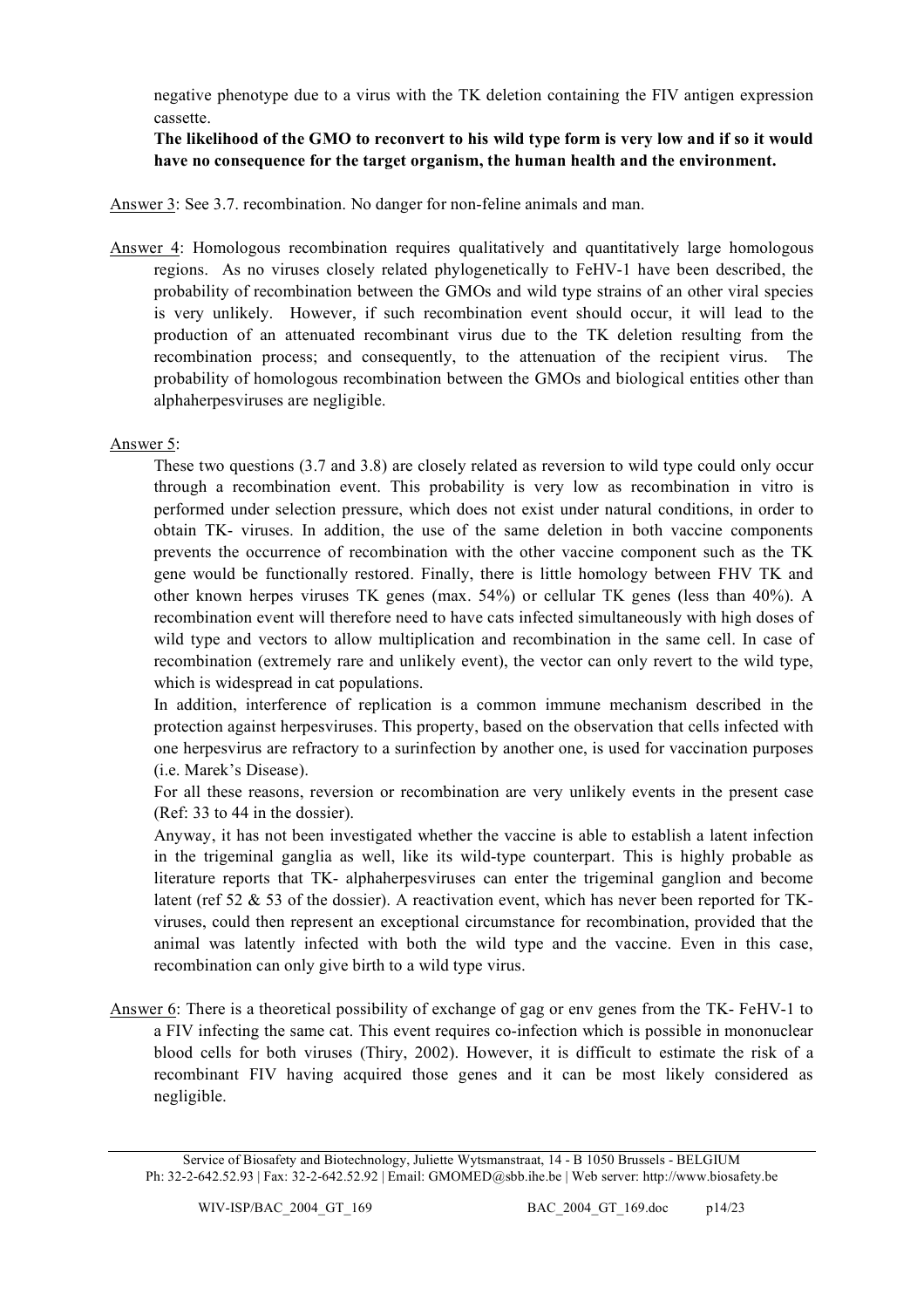### **4. Questions related to the risk assessment of GMO:**

*Context*: The European Directive 2001/18/EC forms the framework for the risk assessment of the deliberate release of GMOs.

*Questions:*

**4.1. How should you describe the magnitude of the as above identified potential risks related to the GMO?**

Answer 1: Not significant

Answer 2: *(see 4.2)*

Answer 3: small

Answer 4: Extremely low

Answer 5: Low. This is confirmed by the manufacturer using the methods described in the Risk Characterization section of the APHIS guideline.

Answer 6: Low

# **4.2. How should you classify the as above identified potential risks related to the GMO?** Answer 1: Not significant

Answer 2: The overall risk rating for the GMO is **very low** and there should be little concern associated with its release into the environment.

Answer 3: Extremely low

Answer 4: Very unlikely

Answer 5: Both biological agents (FHV & FIV) are classified in group 1 according to the European Commission classification (Council Directive 90/679/EEC of 26 November 1990), since they are unlikely to cause human disease. FHV has been classified in class risk of level 2 for animal but has not been classified as potential hazard for human in the Belgian classification (Brussels region IBGE-BIM, Moniteur Belge 26/02/2002). I agree with these classifications.

Answer 6: Low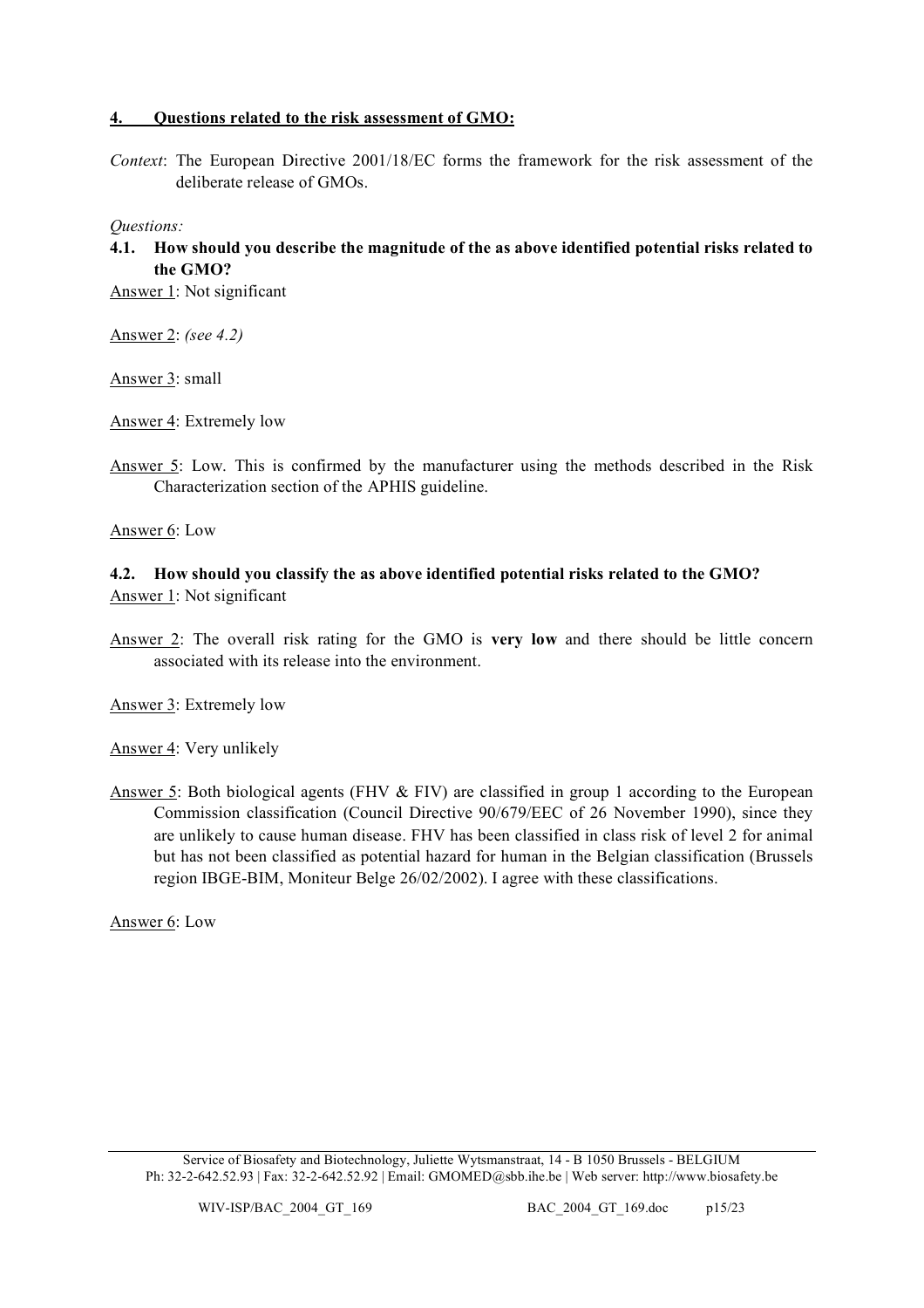# **5. Questions related to the monitoring, waste and emergency plans proposed by the applicant:**

*Context:* The European Directive 2001/18/EC requests from the applicant to propose monitoring, control, waste treatment and emergency response plans

*Questions:*

**5.1. Does the monitoring plan proposed by the applicant confirm the validity of the hypothesises issued during the risks evaluation concerning the potential adverse effects and does it allow to identify the occurrence of non-anticipated adverse effects ?**

- Answer 1: Not clear to me, seems to be mainly based on voluntary reporting by participants (*see technical dossier: information as required by Annex IIIA of Directive 2001/18*)
- Answer 2: It should be advised to take nasal swabs at 5 and 10 days post intranasal vaccination. When a concurrent infection with a wild FHV occurs, then it should be examined whether recombination occurred. New rFHV(field)/FIVgag/env viruses should be analysed on their virulence and capacity to spread.

Answer 3: Yes, the proposed plan is adequate.

Answer 4: Not completely. In case of unexpected effect only, cats will be kept indoor and an emergency plan with 3 different levels has been prepared. It might therefore be difficult to unequivocally identify the cause of a single unexpected event as been related to the vaccine and not to an independent event.

Answer 5: Not entirely

- **5.2. Which complementary measures could be considered to improve the monitoring plan?**
- Answer 1: Introduce one (not clear to me, *see technical dossier: information as required by Annex IIIA of Directive 2001/18*)

Answer 2: See 5.1.

Answer 3: None

Answer 4: To ask the owners keeping their cats inside during 3 weeks after the trial.

Answer 5: See point 5.8

# **5.3 What are the biosafety measures taken to avoid and/or minimise the spread of the GMO beyond the site of release/treated animal?**

Answer 1: Not clear to me, apparently none.

Answer 2: None. Vaccinated animals/catteries should be isolated during a period of 14 days after vaccination.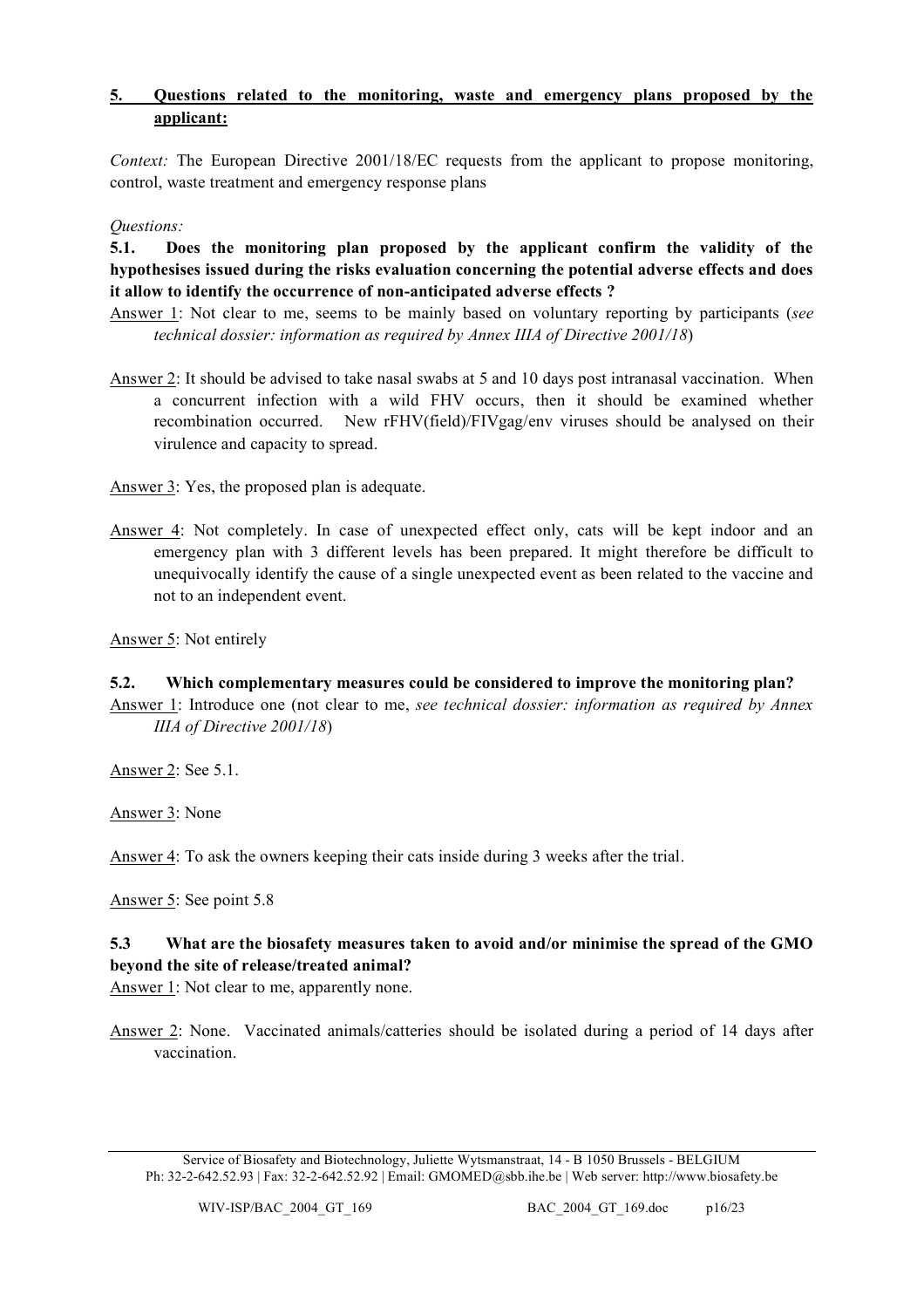- Answer 3: The GMOs (TK deleted strains) have been engineered to attenuate the virulence of the parental strain and to reduce its ability to spread within the infected host and between infected and non infected animals.
- Answer 4: Disinfection of surroundings of the places where the cats will be vaccinated, according to standard practices. The GMO is sensitive to conventional chemical agents.

Answer 5:

To keep the animals in a close environment during three weeks following vaccination. To avoid any stressing conditions able to induce virus reactivation.

There is no measure able to prevent reactivation of the virus during the entire life of the cat. However, an experiment performed by the applicant allows to postulate that reactivation and reexcretion is not likely to occur. The proposed measures could be therefore sufficient.

# **5.4. Which type of waste could be generated?**

Answer 1: Cat litter, excreted biological fluids and excreta (not clear to me if virus positive - *see technical dossier: information as required by Annex IIIA of Directive 2001/18*)

Answer 2: Vaccine vials, droppers.

Answer 3: Vials and syringes.

Answer 4: Empty vials and applicator for intranasal inoculation, single use (one dose per vial).

Answer 5: Disposed vaccine vials.

# **5.5. Is the waste treatment proposed by the applicant satisfactory? Which complementary measures could be considered?**

Answer 1: None; avoid contact with cat litter and excreta

Answer 2: No information available. What do they mean with the description "following internal procedures of recombinants"?

Answer 3: The proposed treatment is perfect.

Answer 4: Yes. Vials & applicators are collected on site of vaccination and destroyed and/or sterilized on site of production according to internal procedure for recombinant products.

Answer 5: Yes

# **5.6. When the applicant proposes emergency plans, do those plans assure the control of the potential negative effects?**

Answer 1: None proposed.

Answer 2: Yes.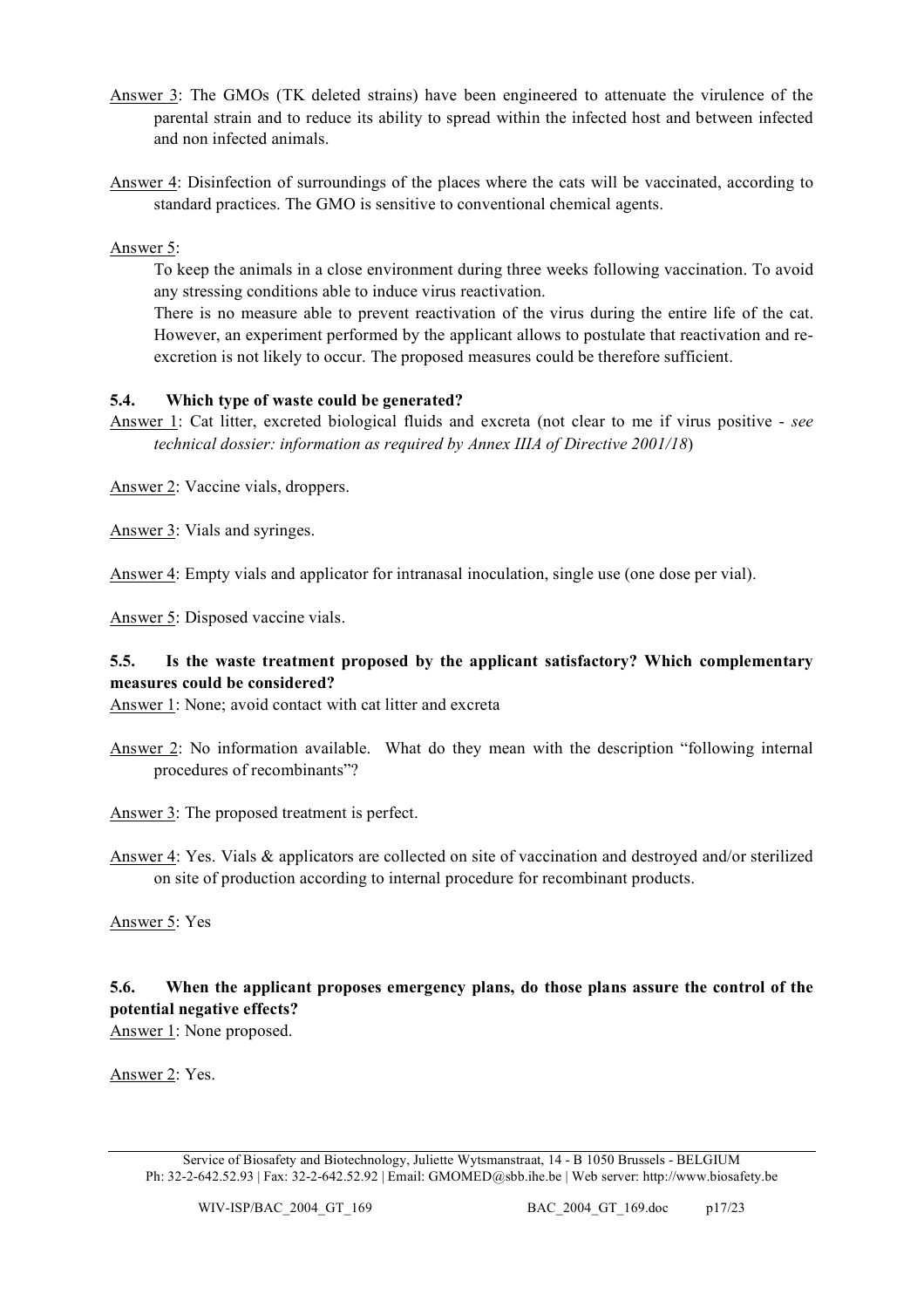Answer 3: Yes, they do.

Answer 4: Yes.

Answer 5: Yes

# **5.7. Which complementary measures could be considered to improve the emergency plans?**

Answer 1: Not clear to me; it seems to be (most probably correctly) assumed that the organism is safe for the environment in general; the purpose of the study seems to be an open target species vaccine safety study.

Answer 2: none

Answer 3: Based on the experience acquired from the use of other TK deleted alphaherpesviruses, one should be convinced that the emergency plan proposed is by far appropriate to the problem.

Answer 4: Considering the negligible risk, those are difficult to anticipate.

Answer 5: Nihil.

# **5.8. Do the measures to control the risk, as proposed by the applicant, allow to reduce the potential negative effects? Mention, eventually, the level of decrease of the risk and the level of feasibility of the proposed measure. If not, which other measures could be applied and what are the expected effects?**

Answer 1: There are no real measures to control a potential risk. It seems to be (most probably correctly) assumed that the organism is safe for the environment in general; the purpose of the study seems to be an open target species vaccine safety study.

Answer 2: The monitoring, waste and emergency plans proposed by the applicant are satisfactory.

However, the applicant did not mention in the clinical protocol whether treated vet clinic patients (households) must be maintained/isolated or not inside the owner's house during the monitoring period. If vaccinated cats may walk outside, there is a likelihood of contamination of neighbouring cats (shedding/excretion).

As a complementary measure to improve the monitoring plan, oropharyngeal swabs should be taken at regular intervals to assess the GMO excretion/shedding in treated cats (cattery animals in particular).

Answer 3: See 5.1. and 5.3.

Answer 4: Yes, they do

Answer 5: Once again, the risk is negligible. The target species are 8 to 13-week-old cats but "older cats" are also considered in the trial. The safety of the vaccine is not documented in the dossier for pregnant cats as direct recipient but only as sentinels. Therefore, as the wild type FHV can induce abortion in some circumstances, an additional level of biosecurity could be obtained by avoiding the selection of pregnant female cats in the sampling.

Service of Biosafety and Biotechnology, Juliette Wytsmanstraat, 14 - B 1050 Brussels - BELGIUM Ph: 32-2-642.52.93 | Fax: 32-2-642.52.92 | Email: GMOMED@sbb.ihe.be | Web server: http://www.biosafety.be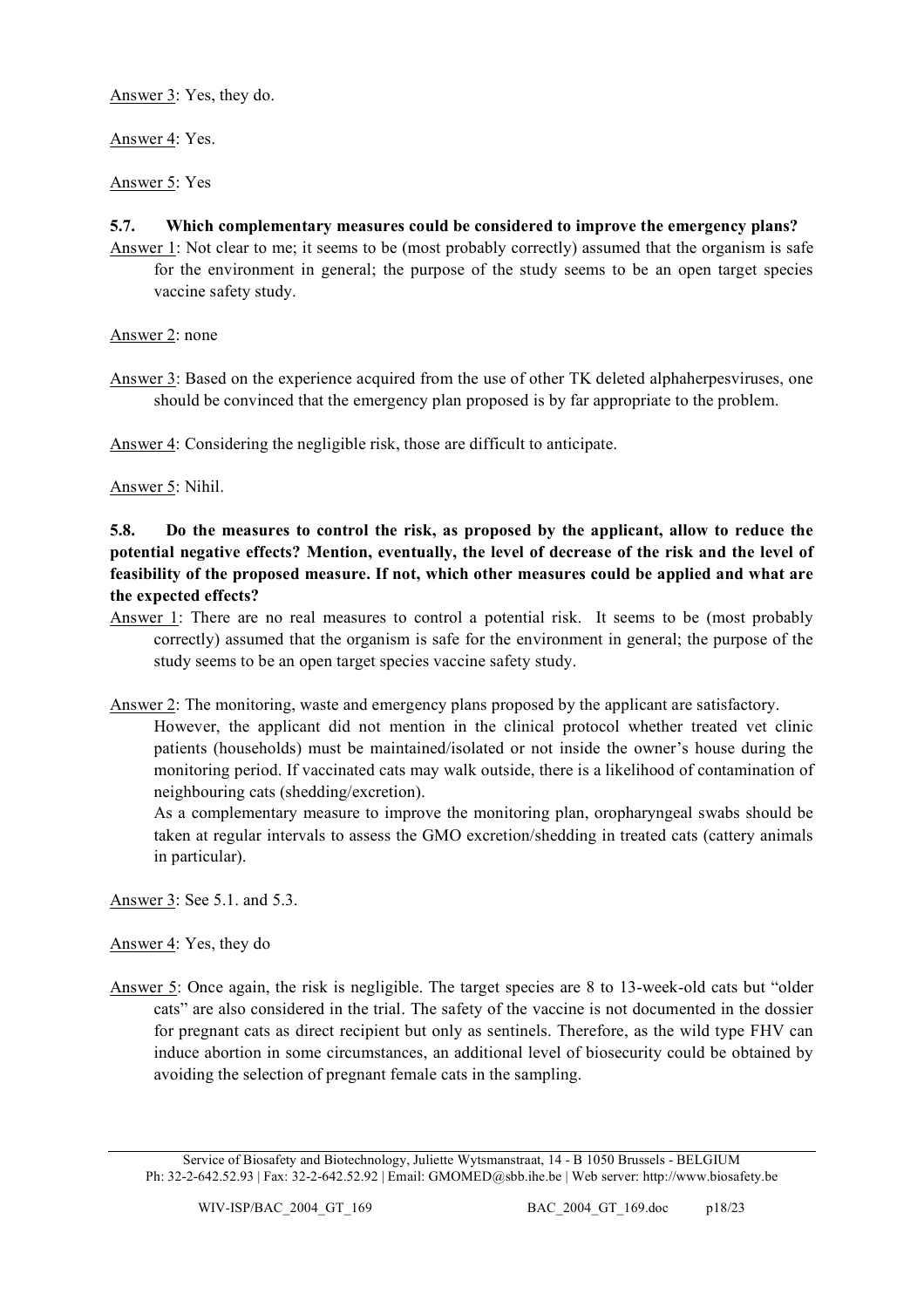# Answer 6:

Since the vaccine virus will be applied in cats living in an open environment, in cats which may be infected by FeHV-1 at the time of vaccination, in cats which may be in contact with FeHV-1 infected cats during 2 weeks following vaccination, the risk of recombination and latent persistence in field conditions should be properly assessed by the applicant.

The trial should include a procedure which allows these points to be investigated, e.g.: nasal swab sampling before and after vaccination to monitor FeHV-1 infection and the likelihood of rise of recombinant viruses; regular nasal swabbing after the study over a one year period to monitor potential re-excretion of vaccine virus and rise of recombinant viruses.

Nevertheless, the biosafety assessment of this vaccine must also take into account the existing knowledge on live-attenuated alphaherpesvirus vaccines, either deleted in a non essential gene or not. Such vaccines can be found against BoHV-1 or pseudorabies virus (SuHV-1) with a deletion in the glycoprotein E gene, for example. These widely used vaccines have not been associated yet with the rise of recombinant viruses and the rise of strains exhibiting an increased virulence. It is therefore tempting to extrapolate these field observations to this application. It means that the trial can be conducted provided the applicant makes a good assessment of the risk of recombination and latent persistence of the TK- FeHV-1 in field conditions and includes in the protocol procedures able to identify these risks with a reasonable probability.

# **6. Question related to your expertise:**

*Context:* The Biosafety advisory council needs to know if on some items it needs to seek advice of other experts.

# *Questions:*

**6.1 Do you think you don't have the needed expertise to answer some of the items in the risk evaluation? If yes, which one?**

Answer 1: Question 2.3.

Answer 2: No

Answer 3: No. The problematic addressed in this dossier has been addressed earlier for other *alphaherpesvirinae.* The experiments performed with these various alphaherpesviruses all led to similar conclusions which can be summarized as follow: deletion of the TK gene drastically reduces the ability of the virus to spread in vivo and reduces its virulence. Consequently, any herpesvirologist has the required expertise to analyse this dossier.

Answer 4: No.

Answer 5: See point 2.3.

# **7. General or additional Comments**

Comment 1: The completed EU document (*see technical dossier: information as required by Annex IIIA of Directive 2001/18*) seems to me of rather mediocre quality (e.g. identification techniques only very generally mentioned, not described); maybe this is because this seems to be a classical

Service of Biosafety and Biotechnology, Juliette Wytsmanstraat, 14 - B 1050 Brussels - BELGIUM Ph: 32-2-642.52.93 | Fax: 32-2-642.52.92 | Email: GMOMED@sbb.ihe.be | Web server: http://www.biosafety.be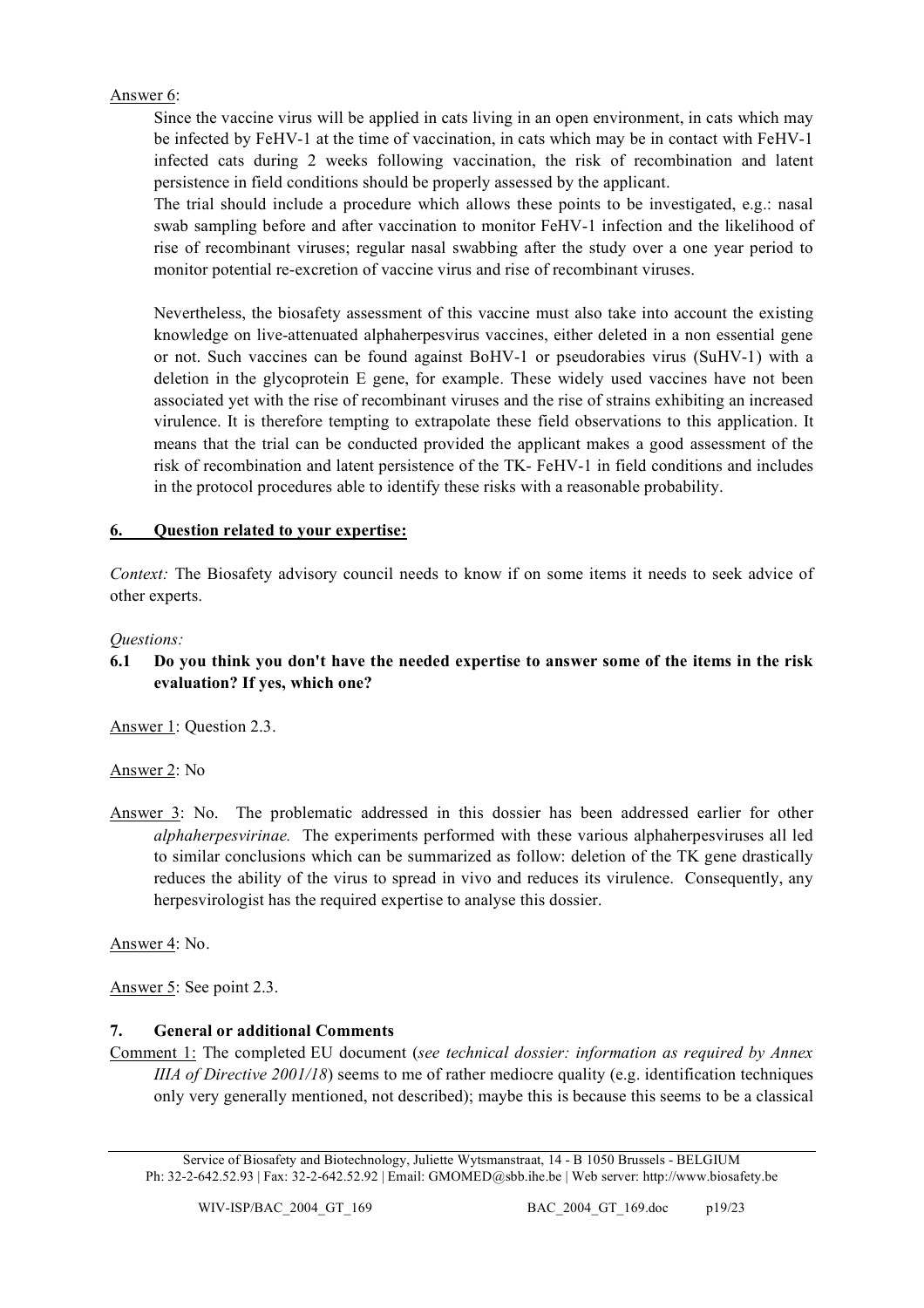vaccine target species safety study and the safety of the GMO vaccine strains is largely assumed (probably correctly as demonstrated in the very adequate ERA.

- Comment 2: The dates proposed for release of the GMOs are not the same in the French and the English version of the dossier.
- Comment 3: One of the GMO produced implicates the expression of a glycoprotein (Env). In term of safety, it could be interesting to know if this glycoprotein is incorporated in the envelope of the progeny virions. Indeed, in the latter case the transgene could affect the tropism of the virion. This is particularly important here as the Env glycoprotein has been shown to mediate the binding of the FIV virus. However, the experiments presented in the dossier demonstrates that the GMOs are safe for the target species.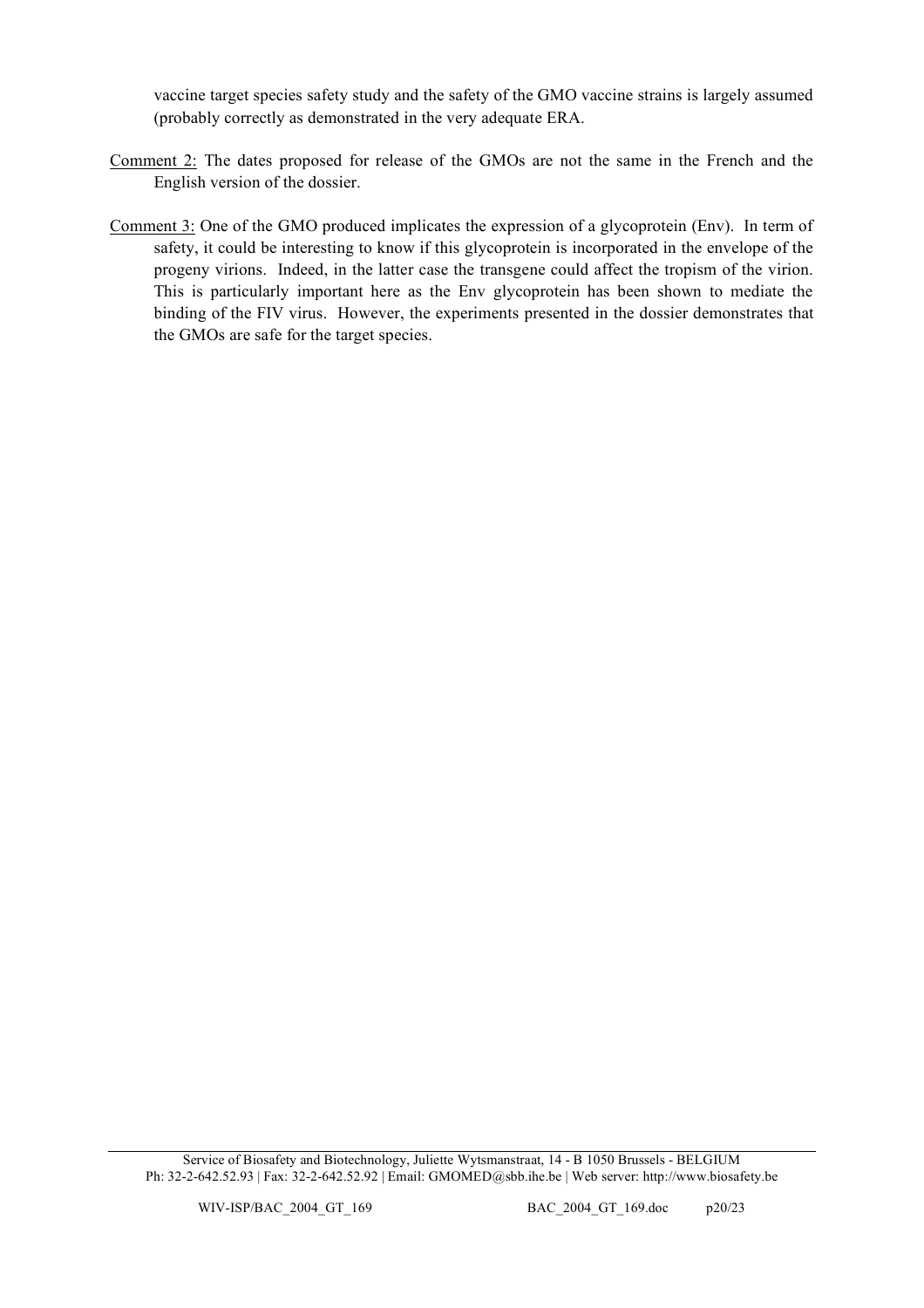#### **References**

Berlinski P., Forester N., Russell P., Stoeva M., Martin S., 2003, Inability to reactivate latent virus from tissues of cats previously vaccinated with recombinant feline herpesvirus vector vaccines expressing the FIV gag or env genes. Pharmacia&Upjohn Animal Health Study Report SR-0849- 7923-2003-0XX. In progress.

Berlinski P., Forester N., Gibson J.K., Martin S., Reddy N.D., 2003, Shed/spread study to support licensure of feline immunodeficiency-rhinotracheitis vaccine, live feline herpesvirus vector, product code 16B1.R0 (unlicensed). Recombinant feline herpesvirus master seed vectoring the feline immunodeficiency virus gag gene (FHV-FIV-GAG MSV (X), 34285-6). Pharmacia&Upjohn Animal Health Study Report SR-0849-7923-2003-005. 7 February.

Berlinski P., Forester N., Gibson J.K., Martin S., Reddy N.D., 2003, Shed/spread study to support licensure of feline immunodeficiency-rhinotracheitis vaccine, live feline herpesvirus vector, product code 16B1.R0 (unlicensed). Recombinant feline herpesvirus master seed vectoring the feline immunodeficiency virus envelope gene (FHV-FIV-GAG MSV (X), 34285-5). Pharmacia&Upjohn Animal Health Study Report SR-0849-7923-2003-004. 7 February.

Crandell R.A., Rehkemper J.A., Niemann W.H., Ganaway J.R. & Maurer F.D., 1961, Experimental feline virus rhinotracheitis. *J. Am. Vet. Med. Ass*. **138**, 191.

Dean *et al.,* 1999, Journal of Virology, 73 (4): 2596-2603.

Dispas M., Schynts F., Lemaire M., Letellier C., Vanopdenbosch E., Thiry E., Kerkhofs P., 2003 Isolation of a glycoprotein E-deleted bovine herpesvirus type 1 strain in the field. *Vet. Rec*., **153**, 209- 212.

Donaldson A.I. & Ferris N.P., 1976, The survival of some air-borne animal viruses in relation to relative humidity. *Vet. Microbiol*., **1**, 413.

Field H.J. & Wildy P., 1978, The pathogenicity of thymidine kinase-deficient mutants of herpes simplex virus in mice. *J. Hyg. Camb*. **81**, 267.

Fugita K., Maeda K., Yokoyama N., Miyazawa T., Kai C., Mikami T., 1998, In vitro recombination of feline herpesvirus 1. *Arch. Virol*., **143**, 25.

Gaskell R.M. & Povey R.C. (1982) Transmission of feline viral rhinotracheitis. *Vet. Rec*., **111**, 359.

Gaskell R.M., Dennis P.E., Goddard L.E., Cocker F.M. & Wills J.M., 1985, Isolation of felid herpesvirus 1 from the trigeminal ganglia of latently infected cats. *J. Gen. Virol*, **66**, 391.

Gogev S., Schynts F., Meurens F., Bourgot I., Thiry E., 2003, Biosafety of herpesvirus vectors. *Curr. Gene Ther*., **3**, 597-611.

Hoover E.A. & Griesemer R.A., 1971, Experimental feline herpesvirus infection in the pregnant cat. *Am. J. Path*., **65**, 173.

Service of Biosafety and Biotechnology, Juliette Wytsmanstraat, 14 - B 1050 Brussels - BELGIUM Ph: 32-2-642.52.93 | Fax: 32-2-642.52.92 | Email: GMOMED@sbb.ihe.be | Web server: http://www.biosafety.be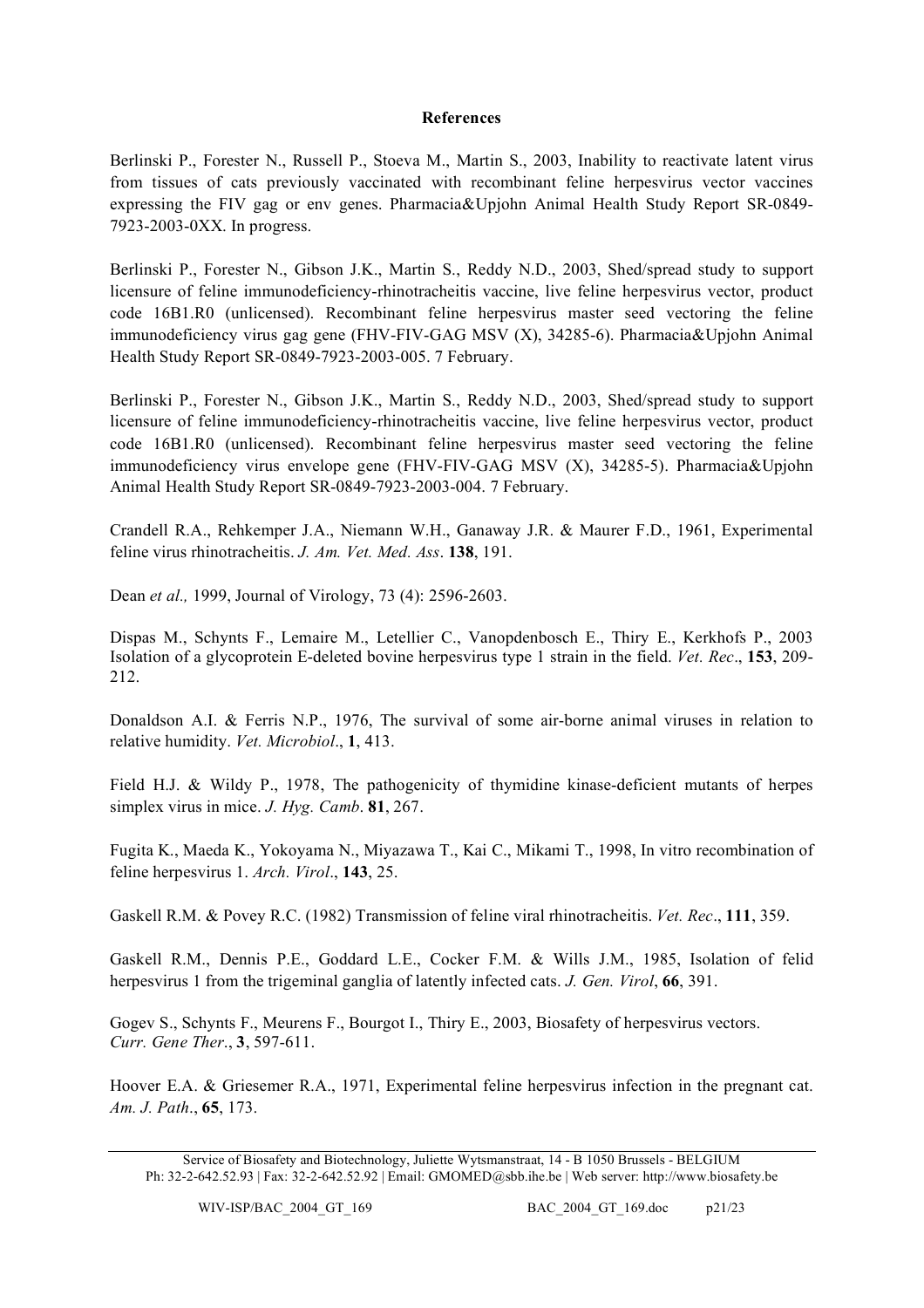Kit S., Qavi H., Gaines J.D., Billingsley P.& McConnel S., 1985, Thymidine kinase- negative bovine herpesvirus type 1 mutant is stable and highly attenuated in calves. *Arch. Virol*., **86**, 63.

Kramer et al., 1991, Experimental infection of two dogs with a canine isolate of feline herpesvirus type 1. Vet Pathol 28:338-340

Maeda et al., 1998, Properties and functions of feline herpesvirus type 1 glycoproteins. J Vet Med Sci 60 (8) : 881-888

Marchiolli C.C., Yancey R.J., Wardley R.C., Thomsen D.R. & Post L.E., 1987, A vaccine strain of pseudorabies virus with deletions in the thymidine kinase glycoprotein X genes. *Am. J. Vet. Res*., **11**, 1577.

Martin S., Reddy N.D., Kausche F.M., Berlinski P.J., Chester S.T., Wood M.D., 2003, Efficacy evaluation: Vaccination of kittens for pivotal efficacy and duration of immunity using Feline Immunodeficiency Virus-Rhinotracheitis Vaccine, Live Feline Herpes Virus Vector, Product Code 16B1, R0 (unlicensed) as a single intranasal administration. Pharmacia&Upjohn Animal Health Protocol PR-0849-7923-E-SM-02-005. Study in progress.

Mengeling, W. L., 1991, Virus reactivation in pigs latently infected with a thymidine kinase negative vaccine strain of pseudorabies virus. *Arch Virol* **120**, 57-70.

Meurens F., Keil G.M., Muylkens B., Gogev S., Schynts F., Negro S., Wiggers L., Thiry E., 2004, Interspecific recombination between two ruminant alphaherpesviruses, bovine herpesviruses 1 and 5. *J. Virol*., **78**, 9828-9836.

Meurens F., Schynts F., Keil G., Muylkens B., Vanderplasschen A., Gallego P., Thiry E., 2004, Superinfection prevents recombination of the alphaherpesvirus bovine herpesvirus 1. *J. Virol.*, **78**, 3872-3879.

Povey R.C & Johnson R.H., 1970, Observations on the epidemiology and control of viral respiratory disease in cats. *J. Small Anim. Pract*., **11**, 485.

Rota P.A., Maes R.K., Evermann J.F., 1986, Biochemical and antigenic characterization of feline herpesvirus-1-like isolates from dogs. *Arch. Virol.*, **89**, 57-68.

Scott F.W., 1980, Viricidal disinfectants and feline viruses. *Am. J. Vet. Res.*, **41**, 410.

Schynts F., Meurens F., Detry B., Vanderplasschen A., Thiry E., 2003, Rise and survival of bovine herpesvirus 1 recombinants after primary infection and reactivation from latency. *J. Virol*., **77**, 12535- 12542.

Shields R.P. & Gaskin J.M., 1977, Fatal generalised feline viral rhinotracheitis in a young adult cat. J. *Am. Vet. Med. Ass.*, **170**, 439.

Spradbrow P.B., Carlisle C. & Watt D.A., 1971, The association of a herpesvirus with generalised disease in a young kitten. *Vet. Rec*., **89**, 542.

Service of Biosafety and Biotechnology, Juliette Wytsmanstraat, 14 - B 1050 Brussels - BELGIUM Ph: 32-2-642.52.93 | Fax: 32-2-642.52.92 | Email: GMOMED@sbb.ihe.be | Web server: http://www.biosafety.be